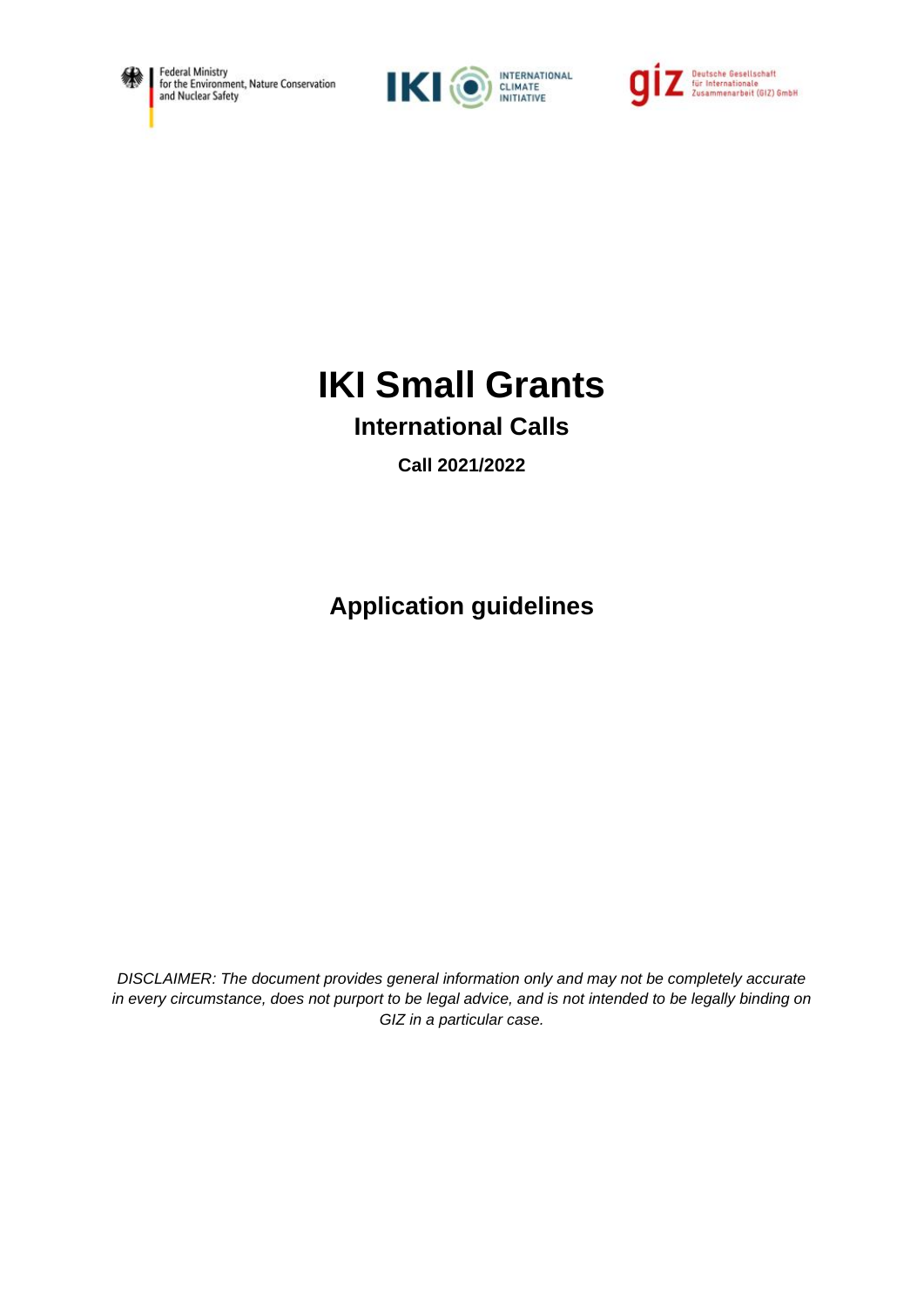# **Content**

| 1. |     |                                                                                       |  |
|----|-----|---------------------------------------------------------------------------------------|--|
| 2. |     |                                                                                       |  |
|    | 2.1 |                                                                                       |  |
|    | 2.2 |                                                                                       |  |
|    | 2.3 |                                                                                       |  |
|    | 2.4 |                                                                                       |  |
|    | 2.5 | Are there any seasonal aspects that define the project start, e.g. rainy season,      |  |
|    | 2.6 |                                                                                       |  |
|    | 2.7 |                                                                                       |  |
| 3. |     |                                                                                       |  |
|    | 3.1 |                                                                                       |  |
|    | 3.2 |                                                                                       |  |
|    | 3.3 |                                                                                       |  |
|    | 3.4 |                                                                                       |  |
|    | 3.5 |                                                                                       |  |
| 4. |     |                                                                                       |  |
|    | 4.1 |                                                                                       |  |
|    | 4.2 |                                                                                       |  |
|    | 4.3 | Structured brief description of the project including project approach and summary of |  |
|    | 4.4 |                                                                                       |  |
|    | 4.5 |                                                                                       |  |
| 5. |     |                                                                                       |  |
|    | 5.1 |                                                                                       |  |
|    | 5.2 |                                                                                       |  |
|    | 5.3 |                                                                                       |  |
|    | 5.4 |                                                                                       |  |
| 6. |     |                                                                                       |  |
| 7. |     |                                                                                       |  |
| 8. |     |                                                                                       |  |
| 9. |     |                                                                                       |  |
|    |     |                                                                                       |  |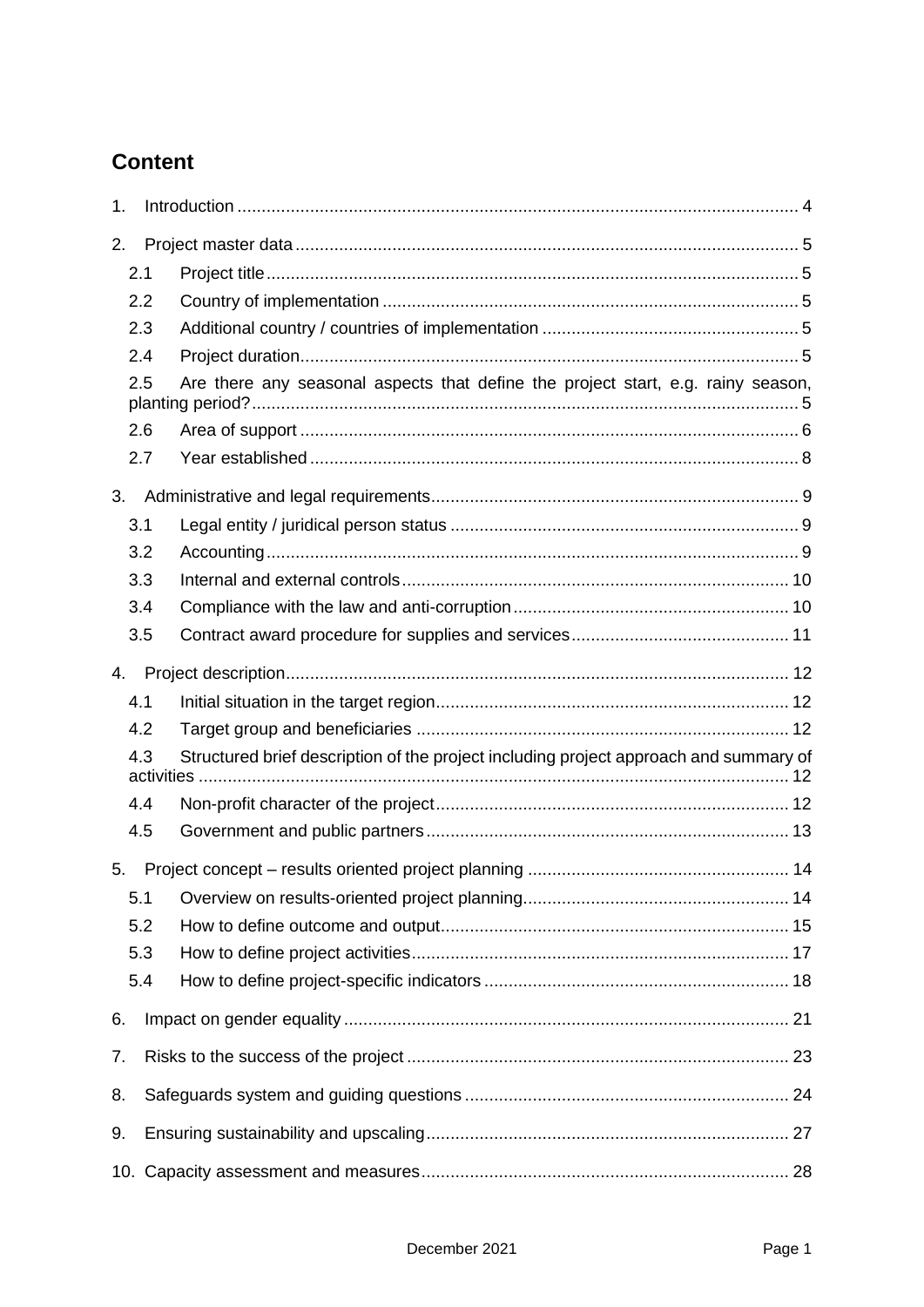| 12.1   |                                                                                   |  |
|--------|-----------------------------------------------------------------------------------|--|
| 12.1.1 |                                                                                   |  |
| 12.1.2 |                                                                                   |  |
| 12.1.3 |                                                                                   |  |
| 12.1.4 |                                                                                   |  |
| 12.1.5 |                                                                                   |  |
| 12.1.6 |                                                                                   |  |
| 12.1.7 |                                                                                   |  |
| 12.1.8 |                                                                                   |  |
| 12.1.9 |                                                                                   |  |
| 12.2   |                                                                                   |  |
| 12.3   |                                                                                   |  |
|        |                                                                                   |  |
|        |                                                                                   |  |
| 14.1   |                                                                                   |  |
| 14.2   | Expenditures must be incurred during the eligibility period of the project  38    |  |
| 14.3   |                                                                                   |  |
| 14.4   | Expenditures must be reasonable, justified and comply with the principle of sound |  |
| 14.5   |                                                                                   |  |
|        |                                                                                   |  |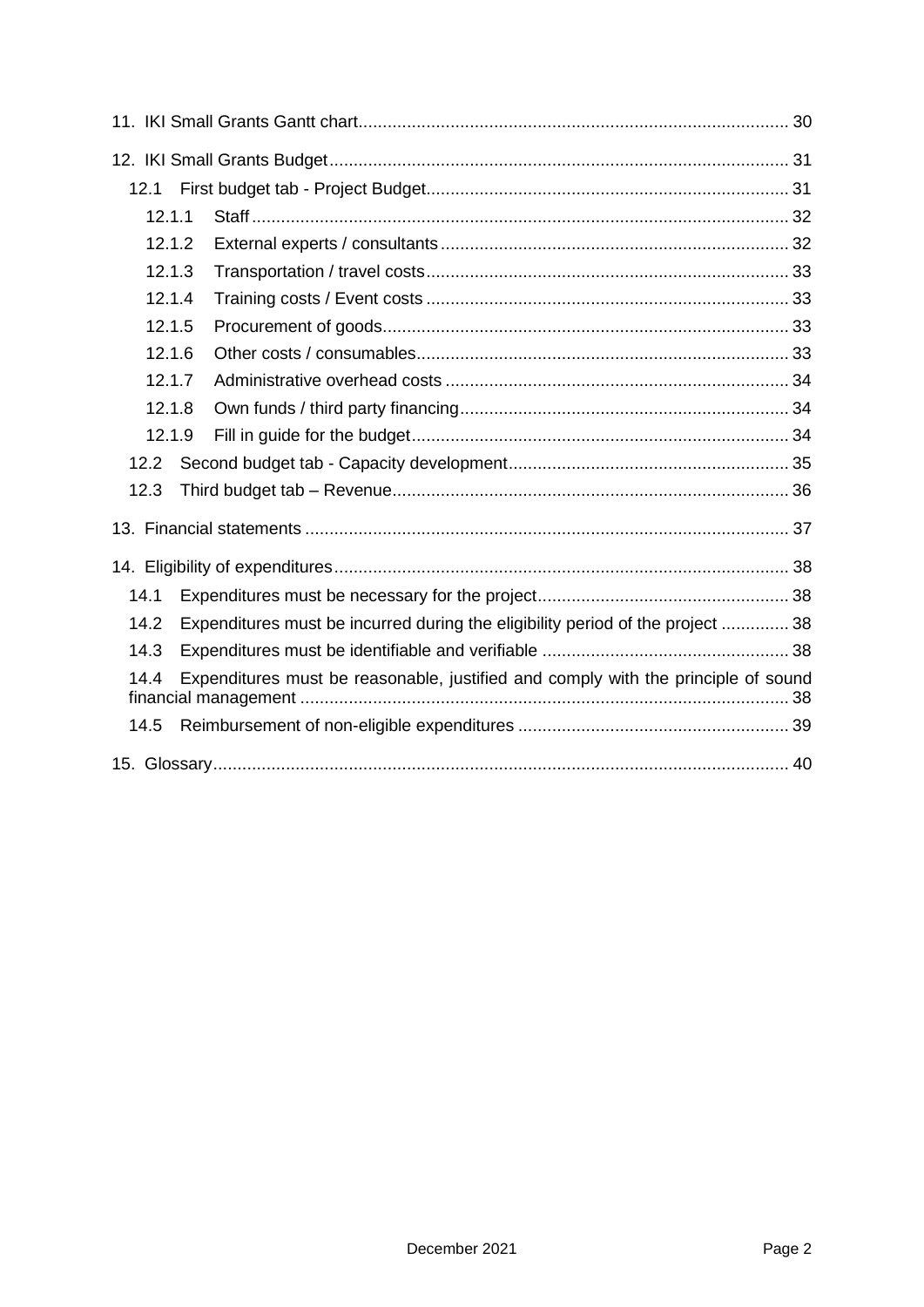# **List of figures**

| Figure 7: Example of an output with indicator and means of verification  19 |  |
|-----------------------------------------------------------------------------|--|
|                                                                             |  |
|                                                                             |  |
|                                                                             |  |
|                                                                             |  |
|                                                                             |  |
|                                                                             |  |
|                                                                             |  |
|                                                                             |  |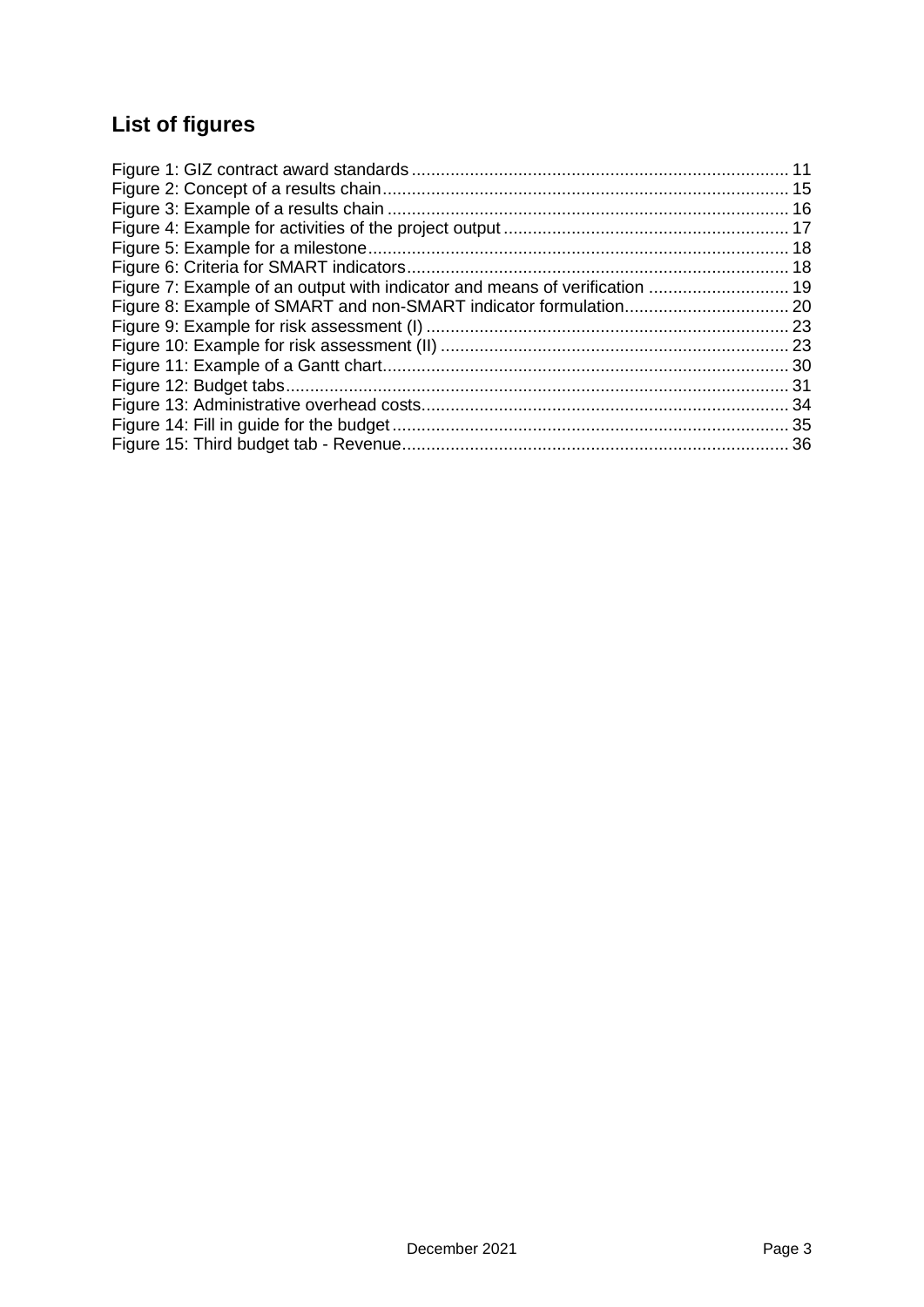# <span id="page-4-0"></span>**1. Introduction**

This document serves as a guideline for applicants under the IKI Small Grants programme. It provides essential information and explanations for the different sections of the online application platform. It is crucial to follow this guideline when developing an IKI Small Grants project concept.

Applicants will get an overview of

- how to develop an IKI Small Grants project,
- the procedures to be followed and instruments to be used,
- the administrative and legal requirements.

Please find the most important terms concerning an IKI Small Grants project in the glossary at the end of this document.

Applicants are encouraged to seek assistance from third-party organisations for drafting their application if needed.

Applications must be submitted in English. Official documents of the organisation (e.g. accounting guidelines) and register entries must be translated into English. A notarised translation is not required.

We highly recommend uploading and submitting your application with a reasonable time buffer in order to avoid increased internet traffic on our server close to the deadline which can result in technical problems, especially in the last hours before the deadline.

#### **General information on how to draft a project proposal for IKI Small Grants**

First and foremost, the project concept should follow a well-structured and results-oriented project planning in order to be easily and properly understood in the review process. This structure facilitates the project monitoring as well as efficient project steering by the implementing organisation and the grant donor.

Results-based monitoring is crucial as a basis for the general learning processes in every project implementation. It helps to recognise whether the set goals can be attained with the chosen approach and activities. Additionally, unintended (indirect) effects can be traced that occur during the project implementation. Monitoring thus allows project steering: It helps to identify strengths and weaknesses of the project and allows for continuous adjustments and improvement.

The project will be monitored through its life cycle by the GIZ's IKI Small Grants team in Berlin as well as relevant units located at our headquarters in Eschborn and the GIZ field structures in the project countries. Monitoring reports must be submitted regularly to the IKI Small Grants team, informing about the progress of project activities and indicators.

Please follow the guidelines carefully when developing and drafting your proposal to ensure the highest possible quality of your project concept and consequently improve your chances of being selected for funding.

We look forward to receiving your application!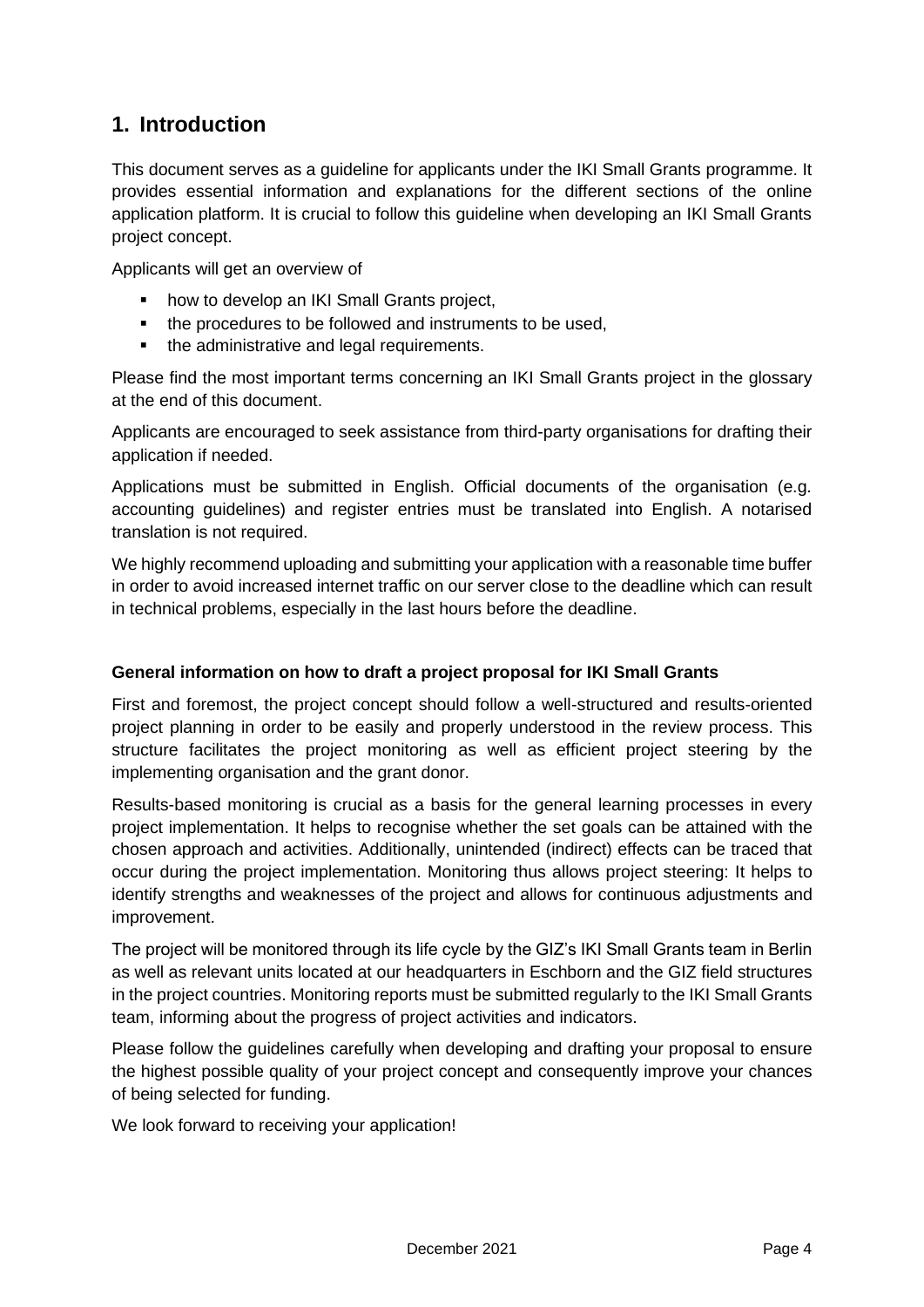# <span id="page-5-0"></span>**2. Project master data**

# <span id="page-5-1"></span>**2.1 Project title**

How to define a project title?

The project title should be **concise and informative:** What is the project´s main objective? It should be short (50 to 110 characters) and easily understandable. The unique selling point of the project should be highlighted (e.g. special method). The title may contain the region of implementation and/or the target group. Please avoid abbreviations or acronyms in the title.

Examples:

- *Onfarm conservation of indigenous plant species in Mayuge District*
- *Mobility Plan for Birendranagar in Nepal*
- *Trees for Lebanon*
- *Nature Based Solutions for Urban Resilience in Colombia*
- *Eco-Schools for Eco-Communities in Malawi*

<span id="page-5-2"></span>For further examples please visit our IKI Small Grants website<sup>1</sup>.

# **2.2 Country of implementation**

The country of implementation must be an ODA-eligible country<sup>2</sup>, at the time of submitting the application. Please note that proposals for projects in countries that are official or potential candidates for EU membership - Albania, Bosnia-Herzegovina, Kosovo, Montenegro, Serbia, and Northern Macedonia - are no longer eligible for IKI Small Grants as they are addressed by other BMU funding programmes.

# <span id="page-5-3"></span>**2.3 Additional country / countries of implementation**

If you plan to implement your project in more than one country, select the additional country or countries. They must be ODA-eligible countries as well. Projects with a global focus will not be funded.

# <span id="page-5-4"></span>**2.4 Project duration**

The minimum duration of the proposed project is twelve months and the maximum two years. Longer durations may be acceptable if justified appropriately.

After closing the call, the submitted proposals will undergo a selection process and the submitting organisations will be informed of the results in due time. Please be aware that this selection process covers a timespan of several months. For this reason, your project should start by the **first quarter of 2023** at the earliest. Please also be aware that funding may only be approved for projects that have not yet started.

# <span id="page-5-5"></span>**2.5 Are there any seasonal aspects that define the project start**, e.g. rainy season, planting period?

As project start dates may need to be adjusted at a later stage, we kindly ask you to specify whether the project start depends on any seasonal aspects, e.g. rainy season / planting period.

<sup>1</sup> <https://iki-small-grants.de/projects/>

<sup>&</sup>lt;sup>2</sup> [DAC List of ODA Recipients for reporting 2021 flows June 2021.xlsx \(oecd.org\)](https://www.oecd.org/dac/financing-sustainable-development/development-finance-standards/DAC-List-ODA-Recipients-for-reporting-2021-flows.pdf)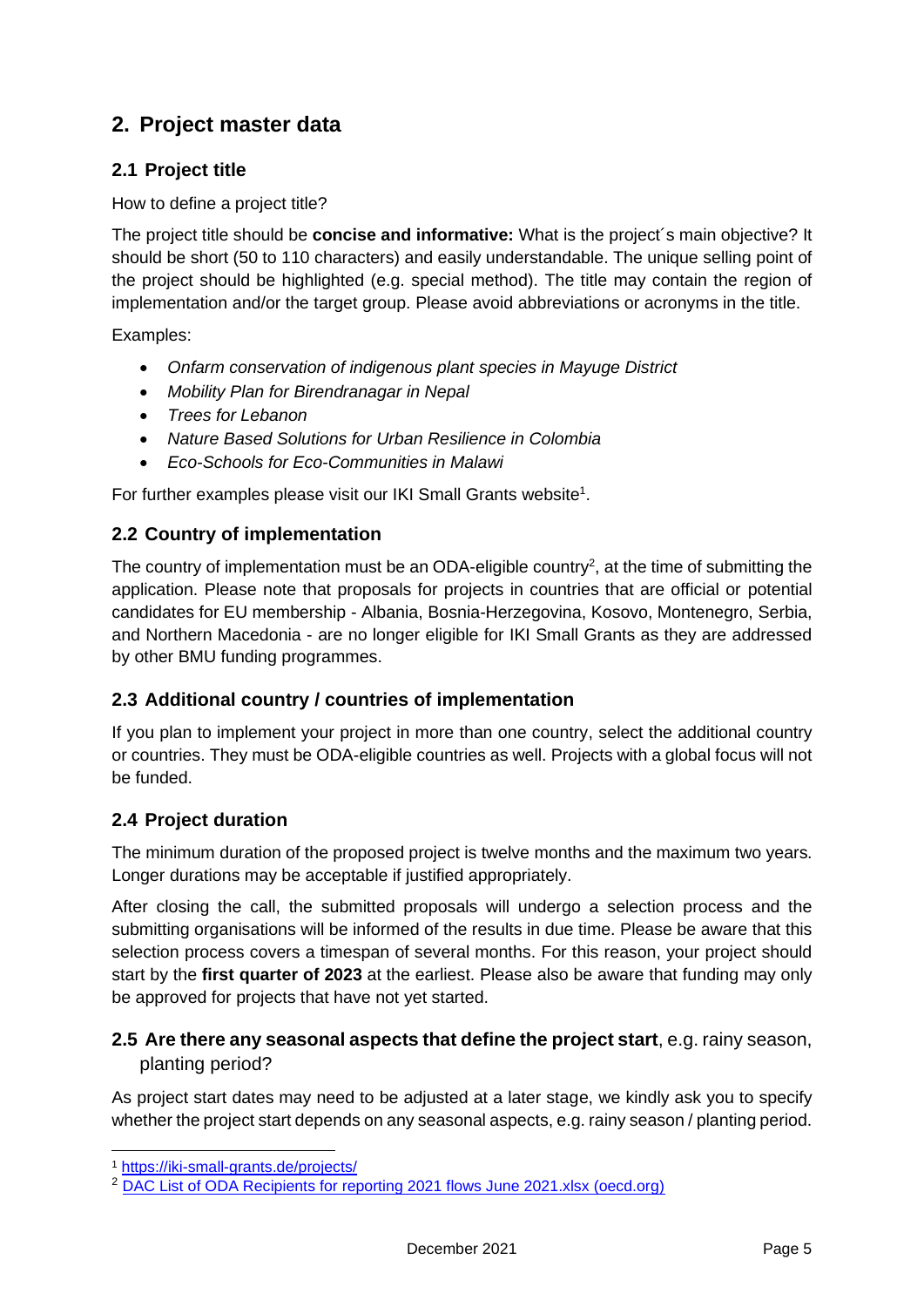If yes, please briefly explain and indicate possible starting dates or time frames for a project start.

# <span id="page-6-0"></span>**2.6 Area of support**

IKI Small Grants supports projects that contribute to the four IKI funding areas of mitigating greenhouse gas emissions, adapting to the impacts of climate change, conserving natural carbon sinks / REDD+, and conserving biological diversity<sup>3</sup>.

Please note: Select only **one area of support** even if your project may contribute to other areas as well.

### **Brief description of the areas of support<sup>4</sup> :**

### **1. Mitigating greenhouse gas emissions**

In the mitigation context, IKI Small Grants supports organisations in the development and implementation of innovative instruments to reduce greenhouse gas (GHG) emissions. The goal is a transformation towards a sustainable and low-emission economy and supply structure. Emission reductions can be achieved by the project through both direct reductions of greenhouse gas emissions, as well as indirect reductions through developing mitigation capacities.

Energy production and consumption are responsible for around two thirds of global greenhouse gas emissions. Increasing mitigation capacities therefore encompasses, for example, the development and adoption of renewable energy plans that drive the expansion and usage of renewable energy.

Direct reductions arise, in projects piloting the introduction of renewable energies, such as (improved) waste management or the implementation of energy efficiency measures.

If your project aims at reducing emissions, please select this funding area. A mitigation project could be, for instance:

- Decentralised supply strategies based on renewable energies such as the installation of a communal, solar-powered mini grid system
- Promotion of low emission means of transport
- Climate awareness and knowledge building including the development of a climate action plan
- Concept for sustainable economic management

### **2. Conserving natural carbon sinks / REDD+**

Forests and tropical forest ecosystems store large amounts of carbon in their biomass. As a result of land-use change, deforestation and forest overexploitation, this stored carbon is released into the atmosphere as  $CO<sub>2</sub>$  emissions and thus contributes to global climate change.

In many countries, deforestation and the degradation of natural forest ecosystems are causing a substantial decline in the effectiveness of these ecosystems to store water, sequester carbon and protect against erosion. Accordingly, measures for the restoration and ecosystem-based

<sup>3</sup> <https://www.international-climate-initiative.com/en/issues>

<sup>4</sup> Please also visit the IKI Small Grants website for further examples:<https://iki-small-grants.de/projects/>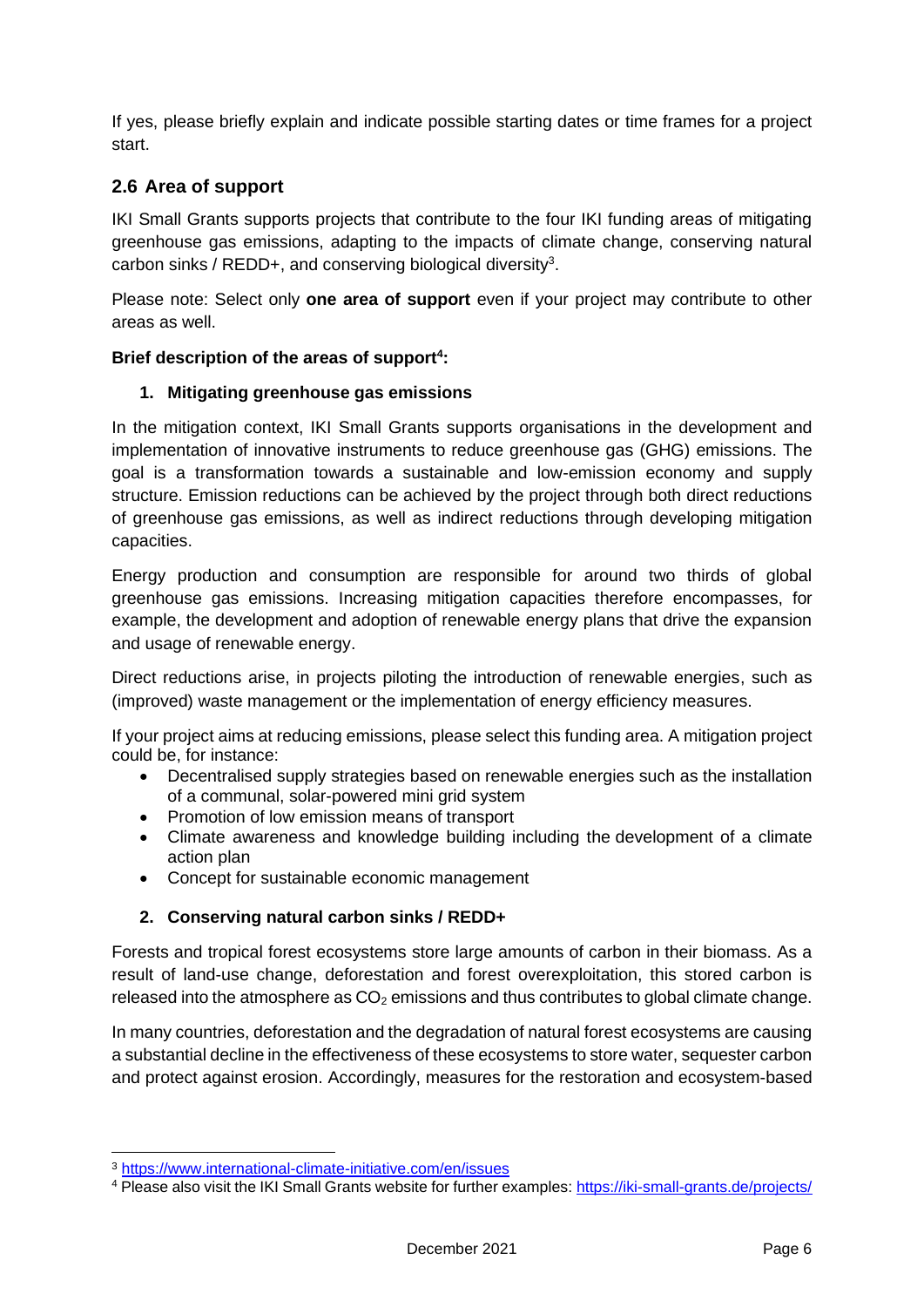adaptation of forests not only make a decisive contribution to climate change mitigation but also work to conserve biodiversity and support sustainable development.

The international community has developed an approach known as 'REDD+', which offers financial incentives to preserve forests in emerging markets and developing economies. This approach aims to reduce emissions from deforestation and the degradation of forests in the long term.

If your project tackles the above-mentioned dimensions, please choose this funding area.

Projects working in the funding area **conserving natural carbon sinks / REDD+** aim for example on:

- Reforestation and Afforestation
- Developing tree nursery
- Establish forest protection zones, reserves, or corridors
- Restoration of forest ecosystems
- Advocacy for sustainable land use planning and environmental legislation for forests
- Monitoring of forests
- Protection and conservation of ocean-related carbon sinks such as mangroves

### **3. Adapting to the impacts of climate change**

Projects in this field can be carried out firstly by implementing measures for a direct reduction of vulnerability that lead to a greater level of adaptation in certain sectors (for example in the agricultural sector by expanding water storage capacities in regions affected by drought).

Secondly, adaptation can be achieved by increasing the adaptive capacity of the population or of affected groups, i.e. increase their ability to develop and implement adaptation strategies themselves. Examples include the provision and systematisation of information about impacts of climate change or the use of such information to build risk management capacities.

Projects that primarily intend to adapt to climate change impacts should choose this funding area. Examples of such projects would be:

- Planning and implementation of Climate Smart Agriculture techniques
- Improving irrigation techniques
- Piloting of meteorological early warning systems
- Implementation of educational measures at schools on, for instance, teaching content on more sustainable land use, food security and adaptation to climate change
- Contribution to national climate policies through the development of adaptation plans in e.g. cities with the involvement of civil society organisations.
- Capacity development in agricultural production

### **4. Conservation of biological diversity**

This funding area encompasses both projects designed to conserve biodiversity directly, for example by effectively expanding or improving protection areas, and projects designed to build capacity for biodiversity conservation. Projects designed to build capacity might incorporate activities, such as improving staff skills of a protection area or enhancing the knowledge about sustainable management and fire protection of the population in the surrounding areas. In general, the IKI Small Grants funding area 'conservation of biological diversity' puts emphasis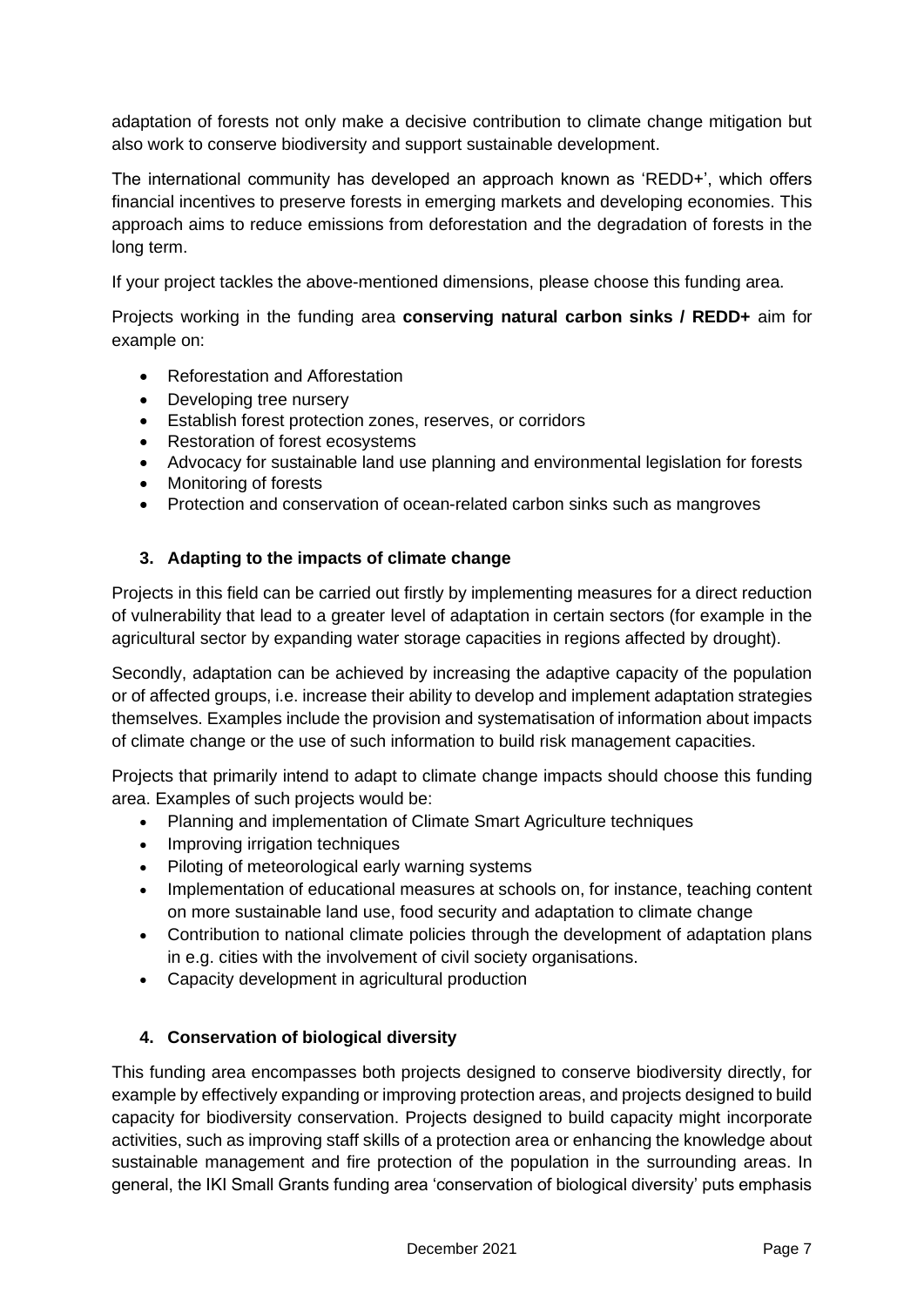on addressing the global loss of biodiversity (CBD Aichi Targets and the goals of the future post 2020 Global Biodiversity Framework).

If your project is particularly committed to the conservation or restoration of biodiversity, please select this funding area. You can find more examples here:

- Establishment of a monitoring system for the protection and management of biodiversity
- Promotion of sustainable fisheries by eliminating ghost fishing or bycatch
- Restoration and use of traditional knowledge of agroecology to create productive ecosystems
- Replanting of endemic tree species and raising awareness on the importance of intact forests
- Reducing the spread of invasive species
- Draft recommendations for environmental legislation: reform proposals on municipal resource protection and user rights.

# <span id="page-8-0"></span>**2.7 Year established**

Please state the year when your organisation was established. Only organisations which have existed for at least **three years** are eligible for funding.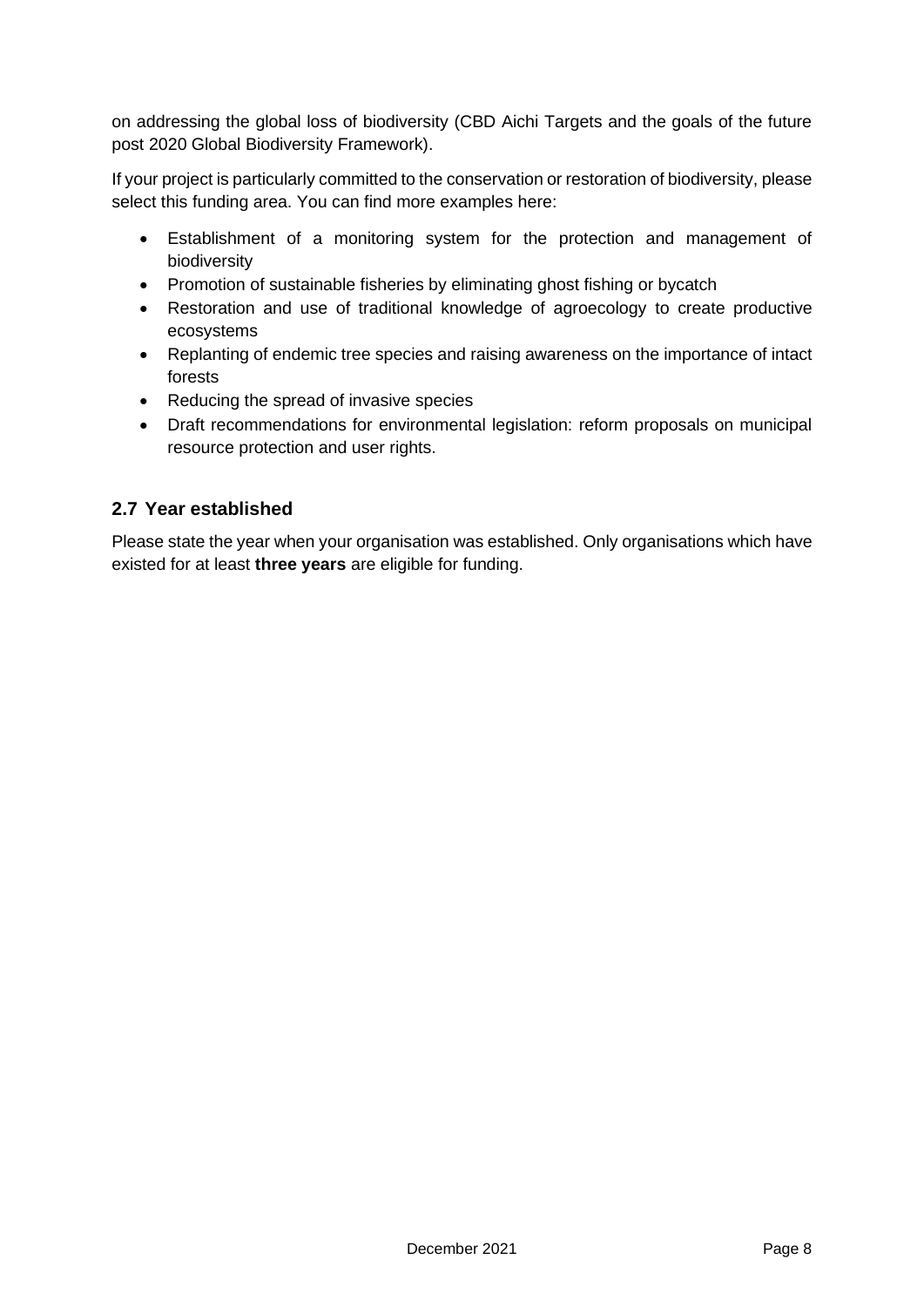# <span id="page-9-0"></span>**3. Administrative and legal requirements**

# <span id="page-9-1"></span>**3.1 Legal entity / juridical person status**

The direct beneficiary of the grant must be a corporation (legal entity / juridical person), i.e. it must have an independent and verifiable legal personality. This can be assumed if the recipient is legally independent and has legal competence and capacity. Having rights and obligations means that the recipient has the legal capacity to conclude contracts in its own name. Therefore, natural persons (although these also have their own legal personality) and partnerships or associations that do not have legal capacity cannot be taken into consideration as direct recipients of financing, even if they sometimes act as executing agencies for publicbenefit projects.

Register extracts, statutes, or articles of association, but also other proofs according to the respective requirements of the relevant legal regulations of the country of registration can serve as evidence of legal status. For example, laws, foundation deeds, registration information, decrees and tax numbers may be submitted. In these cases, which differ from country to country, it may be necessary for the GIZ to obtain an extract from the relevant statutory regulation.

Applicants must also indicate in the relevant section of the (online) project application platform if they are a non-profit organisation. IKI Small Grants classifies a non-profit organisation (NPO, generally also known as a not for profit organisation, charitable institution, or non-business entity), as an organisation dedicated to the promotion of a particular social cause. Economically, it is an organisation which uses the surplus of its income to promote its objective, rather than distributing its income to the shareholders, managers or members of the organisation.

Please note that for profit organisations are also eligible to participate in the calls for proposals, however, they are excluded from receiving support for capacity development. Additionally, for profit organisations must clearly demonstrate that the proposed project pursues strictly nonprofit objectives and does not generate any income (see chapter [4.4](#page-12-5) for more information).

Finally, we ask applicants to specify through which law(s) their organisation has been registered. This information can be found in most cases in the registration documents themselves.

# <span id="page-9-2"></span>**3.2 Accounting**

All recipients must keep accounting records. Their bookkeeping must enable a third-party expert to gain an overview of the company's business transactions and financial situation within a reasonable amount of time.

Organisations must use a software-based accounting system that meets their respective national standards. In addition, dedicated accounting staff should be employed by the organisation. If no qualified personnel are employed, a set of risk-minimizing measures will be utilised by GIZ as part of the grant agreement.

Alternatively, the accounting tasks can be outsourced. In this case, the requirements for accounting would have to be met by the contracted company.

One requirement for organisations applying for a grant is the ability to clearly assign employee working hours to respective projects.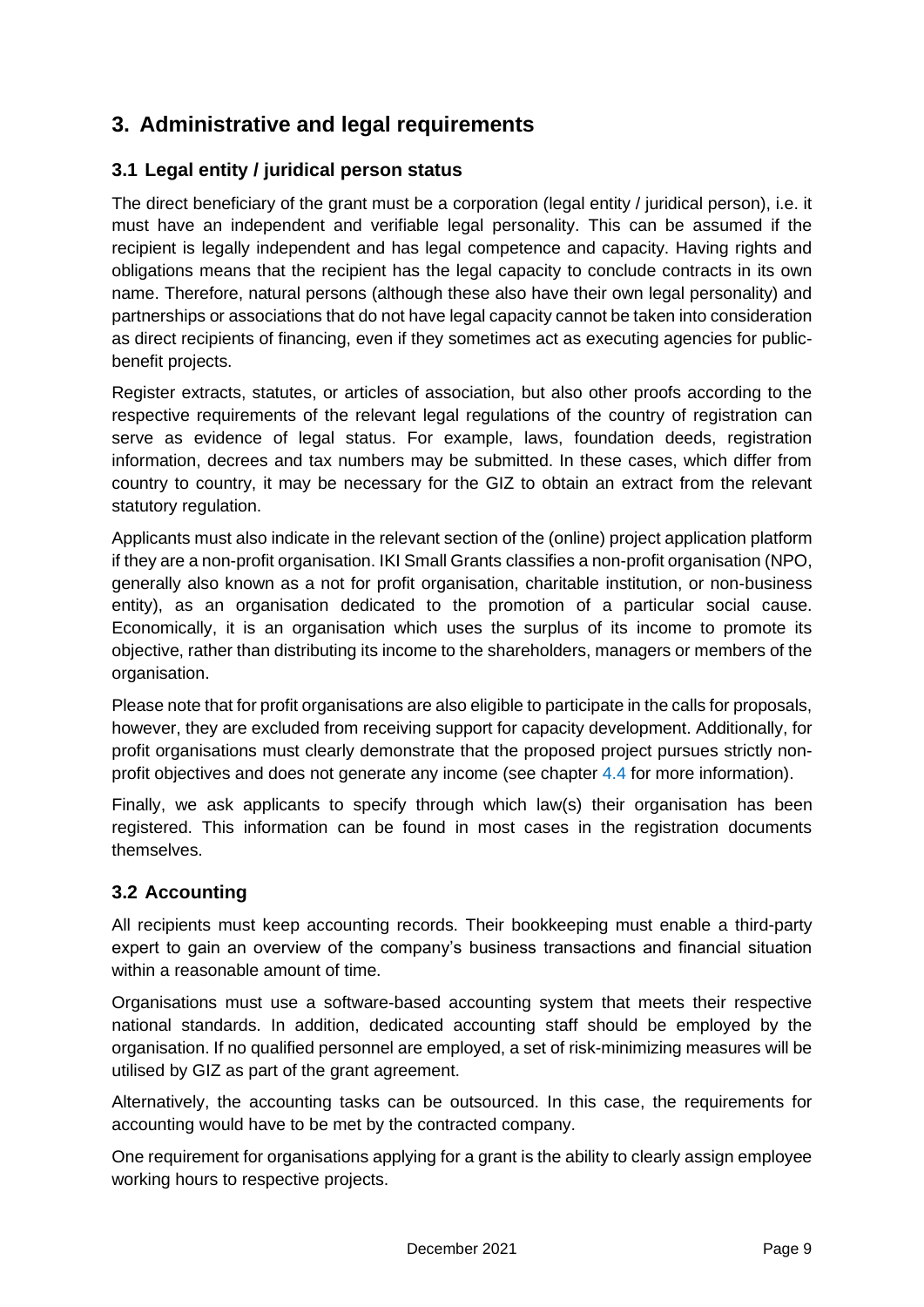Therefore, an electronic or manual time recording system is required. If no traceable time recording exists, the recipient must sign and submit a self-commitment to create one before the grant agreement can be signed.

# <span id="page-10-0"></span>**3.3 Internal and external controls**

Internal controls are processes that ensure the achievement of an organisation's objectives in terms of operational effectiveness and efficiency, reliable financial reporting, and compliance with laws, regulations, and policies. As a broad concept, internal control involves everything that minimizes risks for an organisation. It serves to avert damage that might be caused by the organisation's own staff or malicious third parties. Measures may be undertaken independently of the internal control process in the form of retrospective controls, for example by an internal auditing unit. Alternatively, they may take the form of preventive rules as an integral part of the internal control process.

The following principles form the basis of what we regard as an internal control system:

- a) The principle of transparency: For processes, process-concepts (or process plans) must be established that enable an outsider to assess the extent to which participants work in conformity with these process-concepts. At the same time, process-concepts represents the expectations of higher management. This can take the form of accounting manuals, process descriptions and similar documents.
- b) The principle of four-eyes: In a well-functioning control system no essential process should be carried out without countercheck. This means that a certain activity, i.e. a decision, transaction, etc., must be approved by at least two people.
- c) The principle of functional separation: Executive tasks (e.g. processing purchases), booking tasks (e.g. financial accounting, stock records) and administrative tasks (e.g. stock management) that are carried out as part of a corporate process should not be performed by one and the same person.
- d) The principle of minimum information: Staff members should only be provided with the information they need to perform their work (need-to-know principle). This entails that the organisation has measures in place that sensitive information such as salaries, personal details of employees and/or participants etc. is kept securely. This also covers the corresponding security measures for IT systems.

External controls describe an auditing procedure in which external auditing firms examine the quality assurance systems of auditees. External control is not performed by an internal staff member, i.e. one who works at the organisation to be audited, but by an external third party.

# <span id="page-10-1"></span>**3.4 Compliance with the law and anti-corruption**

Compliance with the law means that the potential recipient has not violated any laws (as far as is known) for example, by evading tax payments or encouraging undeclared work.

Corruption is the misuse of public or private sector positions of power or influence for private benefit. This may take the form of bribery, dispatch money, embezzlement, nepotism, blackmail, fraud, kickbacks, the exertion of unlawful influence, secret arrangements, and insider dealing. Anti-corruption covers all activities designed to prevent and combat corruption wherever and whenever it occurs.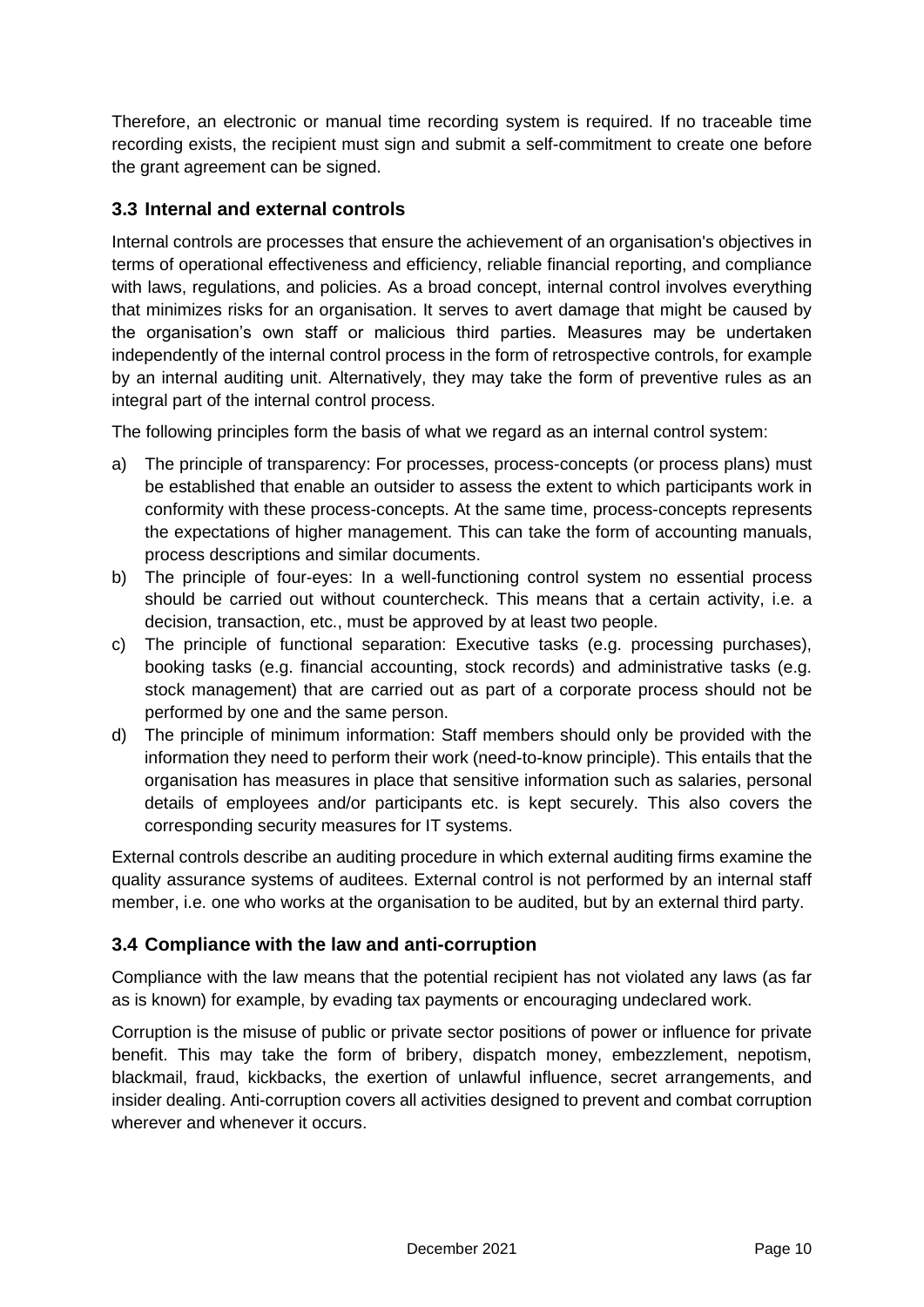Corruption is a major risk for development and so it is for cooperation projects in achieving their objectives and generating sustainable results. Preventing and combating corruption is therefore a major concern of German development cooperation.

IKI Small Grants provides measures to reduce the risk of corruption. As part of the application process, we will examine if your organisation, members of its executive bodies or executive managers have been subject of allegations or investigations concerning breaches of the law, corruption or other offences (e.g. fraud, embezzlement, breach of trust) in the last five years. If such allegations have been made, we will require information on what measures the organisation has taken as a consequence. Consequently, we will want to see evidence that an effective system for preventing and combating corruption has been established and that it is being implemented consistently.

Once the grant agreement has been concluded, GIZ reserves the right to audit or evaluate a project at any time (at GIZ´s own expenses). Regular financial and technical reporting during project implementation is mandatory. IKI Small Grants promotes the transparent handling of funding: relevant project information, including financial information, will be published on the IKI Small Grants' website.

GIZ – as the commissioned organisation to implement IKI Small Grants – operates a multilingual whistleblowing portal, which can be used anonymously by project stakeholders to submit information on corruption and bribery: [www.giz.de/tell-us.](file:///C:/Users/admin/AppData/Local/Temp/www.giz.de/tell-us)

Furthermore, the implementation of additional corruption prevention measures can be included under capacity development measures (see chapters [10](#page-28-0) and [12.2](#page-35-0) of the application guidelines for further information).

# <span id="page-11-2"></span><span id="page-11-0"></span>**3.5 Contract award procedure for supplies and services**

If the beneficiary of a grant agreement contracts external staff or purchases supplies and/or services financed by the grant agreement, he/she must comply with the public procurement rules applicable in his/her country or in the country of deployment. If national public procurement standards are more lenient than the GIZ standards (as shown in [Figure 1](#page-11-1) below), the latter must be applied. If the beneficiary of the grant has its own procurement standards that are stricter than national or GIZ standards, these may be applied. Please note that proper documentation of the award documentation must be kept. Own templates or those of  $GIZ<sup>5</sup>$ may be used. A call for tender is also necessary in the case where personnel is not employed directly (for example through external agencies) and the total salary exceeds the below thresholds.

| <b>Order Value from</b>                 | Procedure                                                                                                                            | <b>Documentation of Contract Awards</b><br>(Annex 4b)                                                                     |
|-----------------------------------------|--------------------------------------------------------------------------------------------------------------------------------------|---------------------------------------------------------------------------------------------------------------------------|
| Up to EUR 1,000.00                      | Contract award without competition<br>(written tenders need not be obtained)                                                         | Generally written orders need not be obtained;<br>a memorandum is to be kept on file for telephone offers.                |
| From EUR 1,000.00 to<br>LEUR 200,000.00 | Obtain at least three offers for comparison<br>Purposes.<br>From EUR 20,000.00 upwards, public or<br>restricted invitation to tender | According to the documentation of contract awards.<br>The documents are to be kept on file with the project<br>documents. |

<span id="page-11-1"></span>**Figure 1: GIZ contract award standards**

<sup>5</sup> <https://www.giz.de/en/downloads/giz2020-en-annex-4a-award-procedure-06.2020.pdf>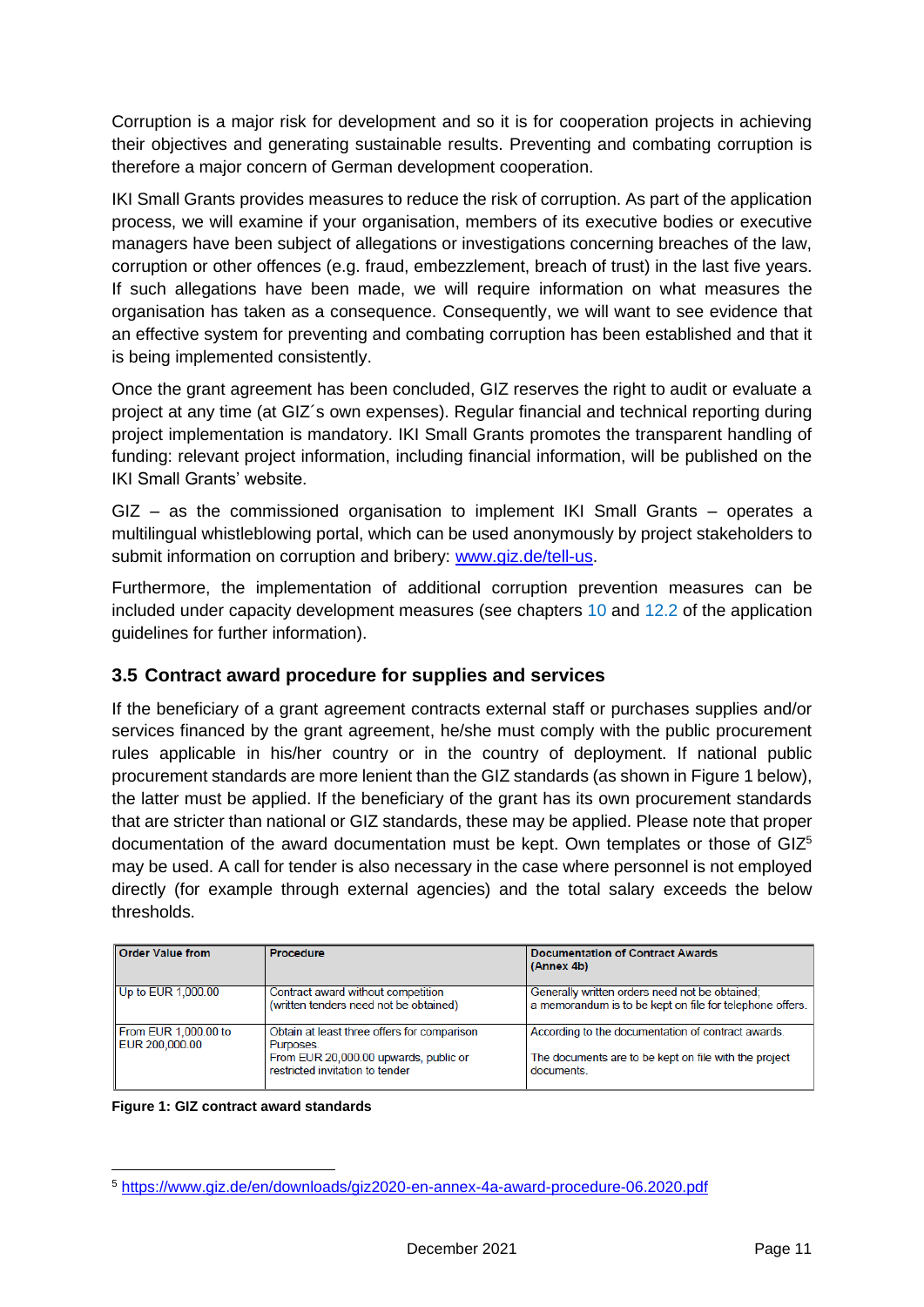# <span id="page-12-0"></span>**4. Project description**

# <span id="page-12-1"></span>**4.1 Initial situation in the target region**

Please make clear how climate change or the loss of biodiversity have contributed to the current situation in the target region. To put your project concept and intended impacts into perspective, provide detailed information on the target region.

Describe the size of the project´s intervention area and number of people living there (if applicable). If land use management is planned, please also provide information on the **land tenure situation** (land rights, formal procedures to acquire or manage land etc.). You can refer to guiding questions such as:

- Who owns and uses the land (private person, community etc.)?
- <span id="page-12-2"></span>• Have communities owning or using the land already agreed on the planned measures?

# **4.2 Target group and beneficiaries**

The target group consists of individuals or institutional actors with whom the project will work and whom it wants to reach with its activities or outputs. They may be beneficiaries at the same time if they benefit from the intended project impacts. There may be also cases where the target group is not the beneficiary of the impacts. For example: the project supports school principals (target group) to introduce energy saving stoves for providing meals to students (beneficiaries).

Please mention in this section all target groups and beneficiaries you are planning to work with and describe how they participate in the implementation of the project. If the project targets several different target groups, please describe each of them individually. If possible, please also provide an approximate number of targeted people/beneficiaries.

# <span id="page-12-3"></span>**4.3 Structured brief description of the project including project approach and summary of activities**

Please explain your project idea and how you will reach your objective. Summarise your project objectives and activities, focusing on concrete, tangible actions<sup>6</sup>. Please also highlight the added value of your project and how the project will address the IKI funding area(s). You can add value to this section by providing a clear summary of your project activities, mentioning its target groups and a rough time span of activities. Please avoid using wordings such as "renewable energies" or "ecosystem-based adaptation" without clarifying, which specific measures you are referring to. For example, use "solar-collectors" or "wind-energy" instead of a broad concept, such as "renewable energies".

# <span id="page-12-5"></span><span id="page-12-4"></span>**4.4 Non-profit character of the project**

IKI Small Grants exclusively supports projects with a non-profit character. This means that the project should not generate any income or pursue commercial interests. If any kind of profit is made, this income may only be used within the project and not for other activities or purchases. Please state clearly why your project does not pursue commercial interests.

<sup>6</sup> For examples on project descriptions please also visit the IKI Small Grants website: [https://iki-small](https://iki-small-grants.de/projects/)[grants.de/projects/](https://iki-small-grants.de/projects/)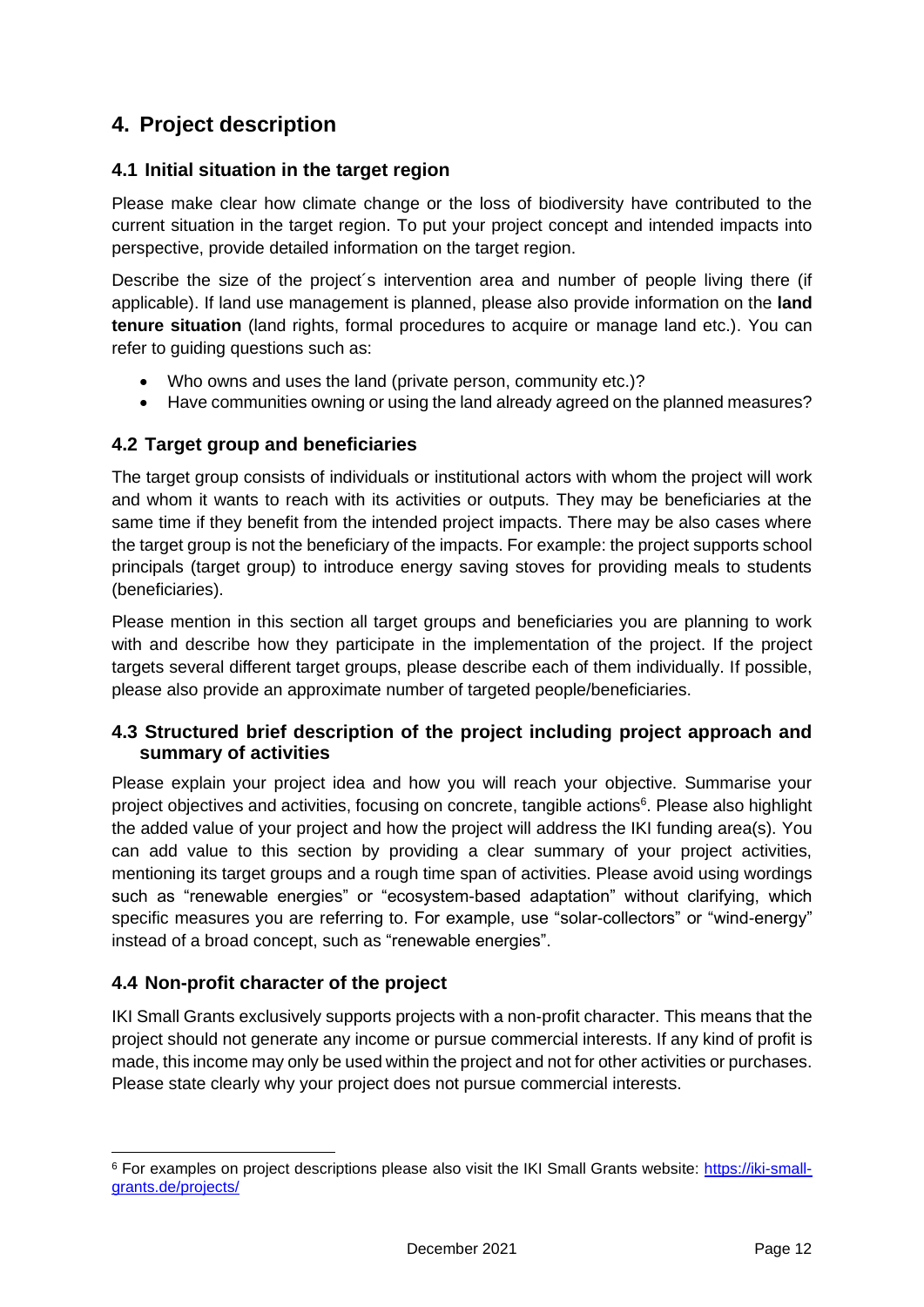# <span id="page-13-0"></span>**4.5 Government and public partners**

To be able to fully understand your project concept, it is important to know whether and to what extent any government or public institutions are involved or cooperating in your proposed project. If applicable, please indicate your government partner organisation(s) on national, regional, or municipal level in the context of this project.

Explain how you will collaborate with these partners, what activities they will be involved in, and whether they have already agreed to collaborate. If available, please attach any letters of intent / memorandums of understanding (MoU) (Attachment L).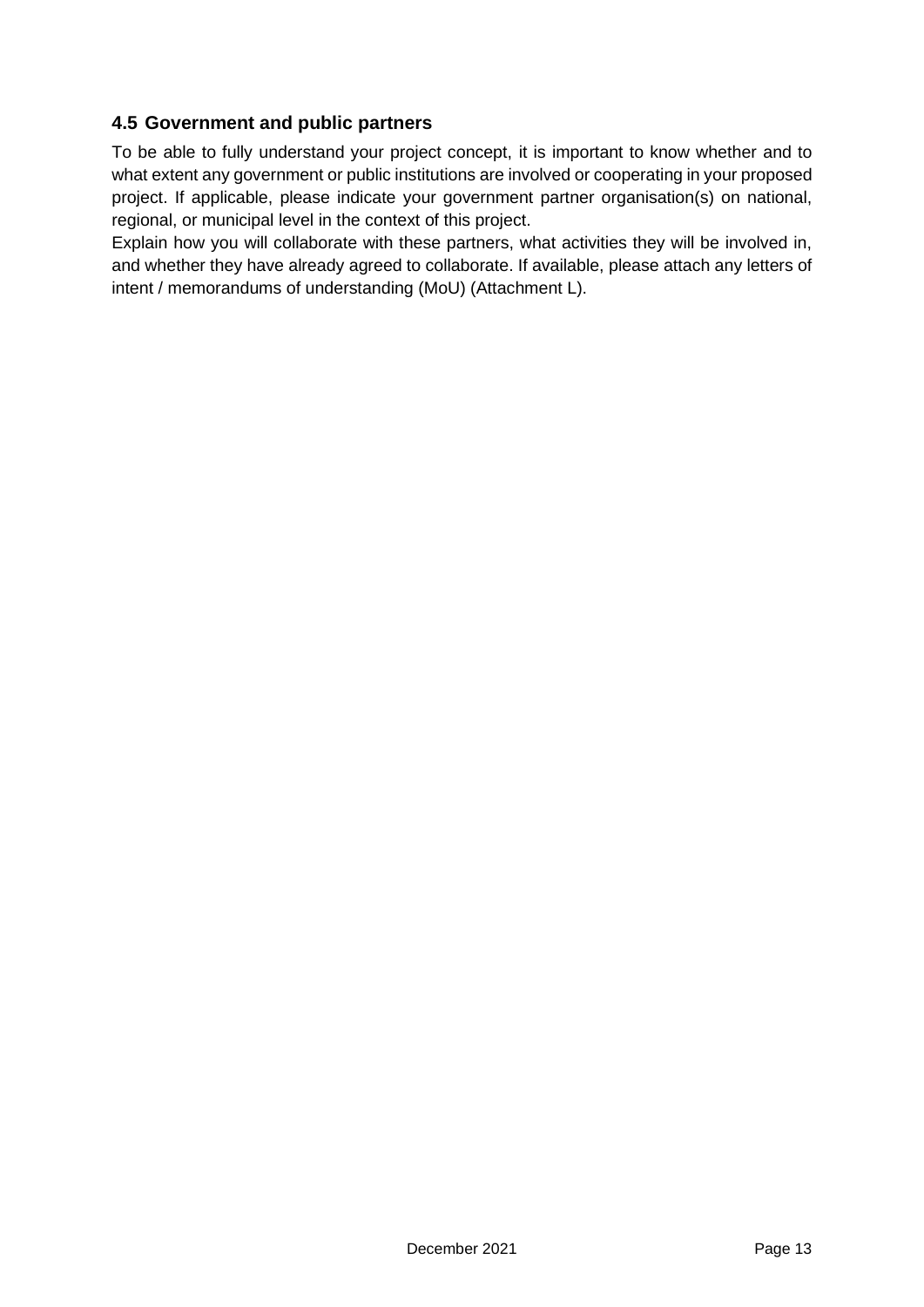# <span id="page-14-0"></span>**5. Project concept – results oriented project planning**

This chapter comprises the technical guidelines for an IKI Small Grants project application and the basics of a structured project planning that enables efficient project implementation, monitoring, and evaluation.

# <span id="page-14-1"></span>**5.1 Overview on results-oriented project planning**

With the projects you are planning and implementing, you are working towards a specific goal – a change you want to see in a social or environmental cause. This objective and the steps planned to achieve it should be clearly reflected in the proposal. Thus, the design of IKI Small Grants projects should be based on the **concept of a results chain** as shown in [Figure](#page-16-0) 3. [Figure 2.](#page-15-1)

There are numerous levels at which results can be achieved. In the context of IKI Small Grants, results include outputs, outcomes, and impacts. Long-term and overarching development results a project contributes to (e.g. goals of Agenda 2030 or the Paris Agreement) are called **impacts**. Individual (small-scale) projects usually do not aim at this level, which is why impacts are not included in the IKI Small Grants project applications. Nevertheless, the level of project impact can be addressed in the parts of the proposal where you describe the wider sociopolitical context of your project.

Direct, short- and medium-term results within the target group are **outcomes**. They can be subdivided into (1) change in the target groups' circumstances, (2) change in the target group's behavior, and (3) change in attitude or skill level.

Specific project results or goals are also known as **outputs** (e.g. a new policy). Each project usually has several outputs, all of which contribute to achieving the overarching or main project goal, i.e. the project **outcome**.

Certain **inputs** like human, financial and material resources are required to implement project **activities** that are the basis for achieving the intended results (i.e. outputs and outcomes). Importantly, a project is always a joint effort between partners and target groups. Therefore, IKI Small Grants uses a definition of outputs that is not limited to the mentioned resources, but rather **incorporates their use by partners, target groups, and other beneficiaries.**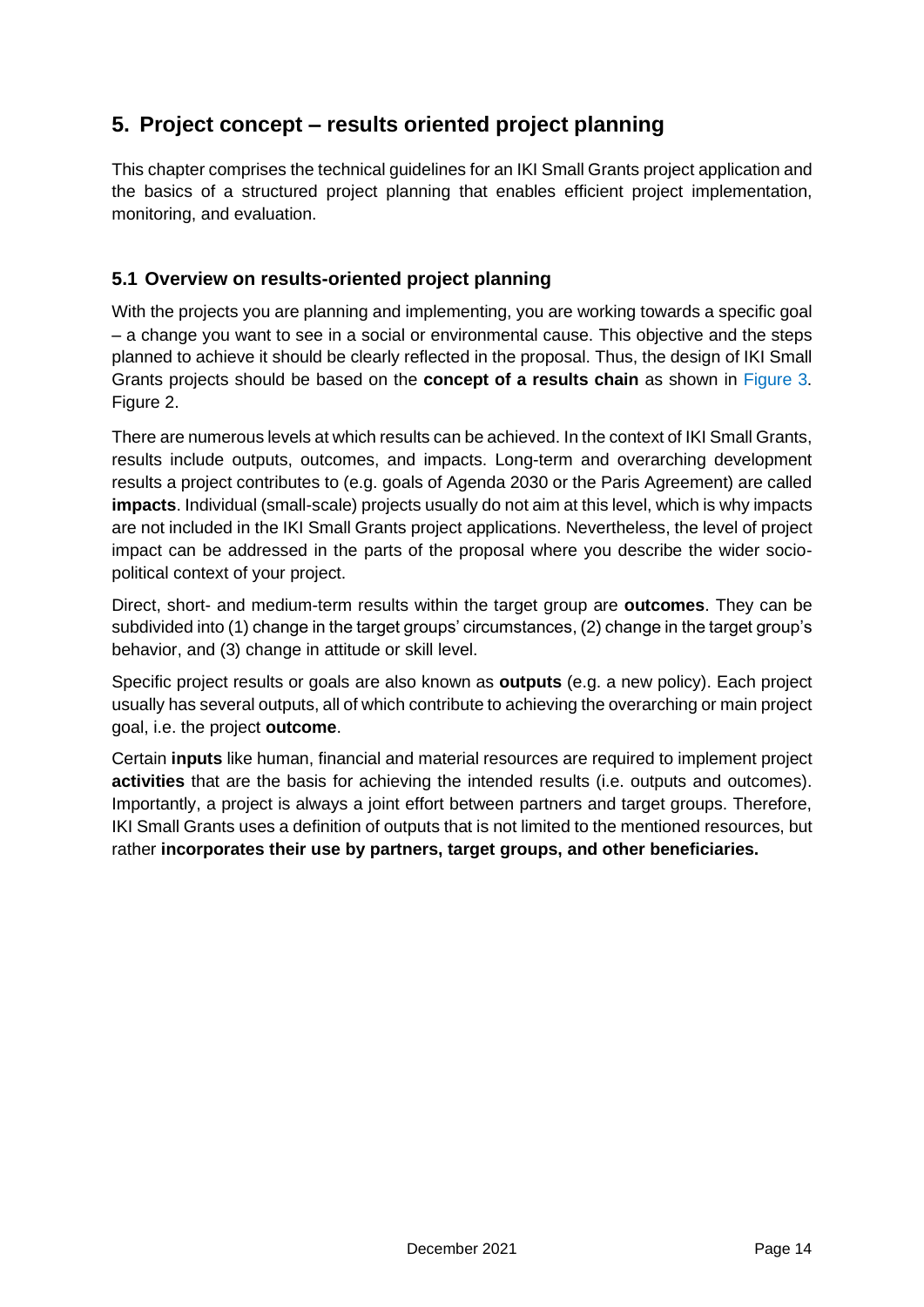# **Results chain**



<span id="page-15-1"></span>**Figure 2: Concept of a results chain**

### <span id="page-15-0"></span>**5.2 How to define outcome and output**

The **outcome** describes intended changes that can be directly attributed to the project and result from the achievement of the planned outputs. It includes both, the benefits the target groups derive from the outputs, and any concomitant behavioral changes. The project is not able to exercise complete control over the behaviour of intermediaries and target groups, and consequently, cannot fully control the achievement of the outcome. It can, however, prepare for the outcome and steer towards it. Further, it should be plausibly demonstrated that the activities and outputs – meaning the products, goods or services produced by the project – contribute to the attainment of the outcome.

In this context you need to ask yourself: What specific improvements do you expect at the end of your project?

**Outputs** are specific products, goods, and services (e.g. studies, databases, mapping, management plans, regulations, or standards) created through the implementation of several project **activities**. The implementation of activities requires certain **inputs**, like expert days, material, or other resources.

The formulation of outputs should also **incorporate their use by different target groups and beneficiaries.** Therefore, project activities must be described with an appropriate level of detail how their products, goods, or services (outputs) are used.

The following example in [Figure](#page-16-0) 3 illustrates how the results chain can be applied in project planning. When designing a project proposal, it is important to incorporate the causal relationships between intended activities, outputs, and outcome.

#### **Example of a results chain**: **Conservation of biodiversity in the gulf of country X**

To achieve long-term protection of biodiversity in the gulf, protected area authorities, ministries of tourism and fisheries must coordinate and implement effective marine and coastal area protection measures (outcome).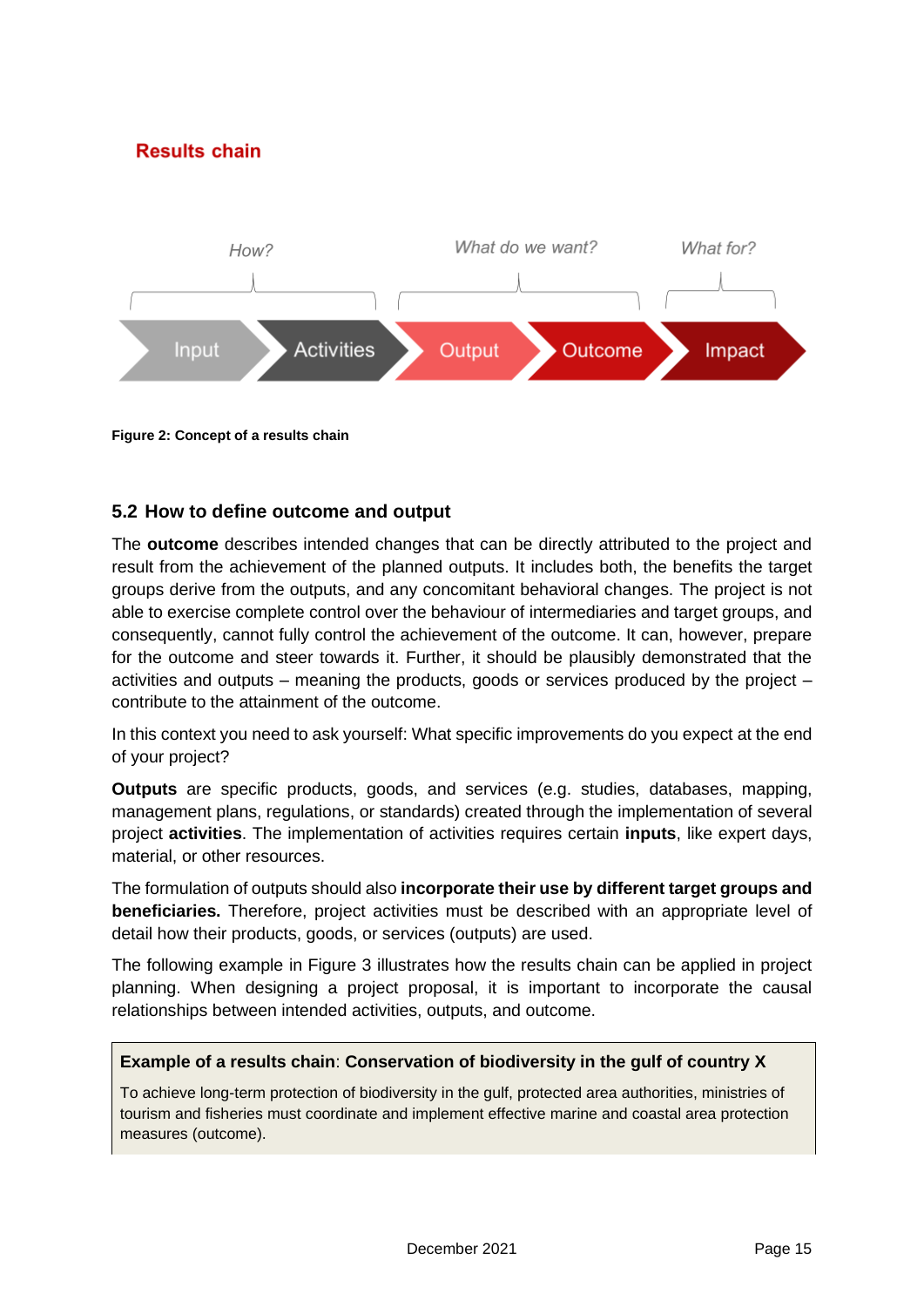This process will be facilitated through the establishment of a protected area alliance that exchanges, develops, and shares successful models (best practices) associated with the protection of ecosystems (outputs I and II). In addition, it requires a shared vision by key actors (among others, actors from the protected area in addition to tourism and fisheries authorities) on how to secure ecosystems and their services in the region (output III).

#### **Context**:

The high levels of biodiversity in the gulf of country X are being increasingly damaged by major tourism projects and an overfishing of marine resources. There is insufficient coordination among protection measures that additionally tend to be unsustainable.

#### **Outcome**

Effective protection measures for marine and coastal ecosystems in the gulf of country X are coordinated and implemented by key actors.



#### **Outputs**

| <b>Output I:</b> Key actors in the<br>region agree on a shared vision<br>and activities required for<br>effective conservation and<br>sustainable use of ecosystems<br>and put them into practice. | <b>Output II: Models of</b><br>biodiversity conservation and of<br>sustainable use of marine<br>resources are developed,<br>disseminated, and successfully<br>applied by the target groups<br>across the protected areas and | <b>Output III: Competent</b><br>protected area authorities<br>cooperate and form strategic<br>alliances in the project region |
|----------------------------------------------------------------------------------------------------------------------------------------------------------------------------------------------------|------------------------------------------------------------------------------------------------------------------------------------------------------------------------------------------------------------------------------|-------------------------------------------------------------------------------------------------------------------------------|
|                                                                                                                                                                                                    | in the surrounding zones.                                                                                                                                                                                                    |                                                                                                                               |

#### **Activities**

*(activities are displayed here in a very shortened form compared to the proposal)*

| A I.1 Training of staff on<br>protected area management<br>and the use of associated tools<br>A I.2 Offering workshops for<br>exchange of experiences<br>A I.3. Conducting impact<br>analyses and standardisation<br>of the biodiversity monitoring<br>systems<br>A I.4 Establishing conditions for<br>the formation of an alliance of<br>protected area authorities, i.e.<br>equipment is made available,<br>the administrative centre is<br>expanded into a training<br>institute, an operational plan is<br>adopted and implemented | A II.1 Conducting analyses and<br>systematisations on issues of<br>restoration, tourism,<br>sustainable fisheries, and<br>alternative sources of income<br>A II.2 Identification of success<br>factors, assessing<br>transferability<br>A II.3 Creation of specialised<br>units within administrative<br>offices and integration into<br>development strategies | A III.1 Training of protected<br>area authorities on advisory<br>and negotiation processes in 6<br>workshops<br>A III.2 Development and<br>implementation of participatory<br>and consultative processes at<br>the municipal level<br>A III.3 Preparation of zoning<br>plans for marine areas in<br>coordination with fisheries<br>authorities<br>A III.4 Facilitation of the<br>development of a shared vision<br>by the protected area, fisheries,<br>and tourism authorities |
|----------------------------------------------------------------------------------------------------------------------------------------------------------------------------------------------------------------------------------------------------------------------------------------------------------------------------------------------------------------------------------------------------------------------------------------------------------------------------------------------------------------------------------------|-----------------------------------------------------------------------------------------------------------------------------------------------------------------------------------------------------------------------------------------------------------------------------------------------------------------------------------------------------------------|---------------------------------------------------------------------------------------------------------------------------------------------------------------------------------------------------------------------------------------------------------------------------------------------------------------------------------------------------------------------------------------------------------------------------------------------------------------------------------|
|----------------------------------------------------------------------------------------------------------------------------------------------------------------------------------------------------------------------------------------------------------------------------------------------------------------------------------------------------------------------------------------------------------------------------------------------------------------------------------------------------------------------------------------|-----------------------------------------------------------------------------------------------------------------------------------------------------------------------------------------------------------------------------------------------------------------------------------------------------------------------------------------------------------------|---------------------------------------------------------------------------------------------------------------------------------------------------------------------------------------------------------------------------------------------------------------------------------------------------------------------------------------------------------------------------------------------------------------------------------------------------------------------------------|

<span id="page-16-0"></span>**Figure 3: Example of a results chain**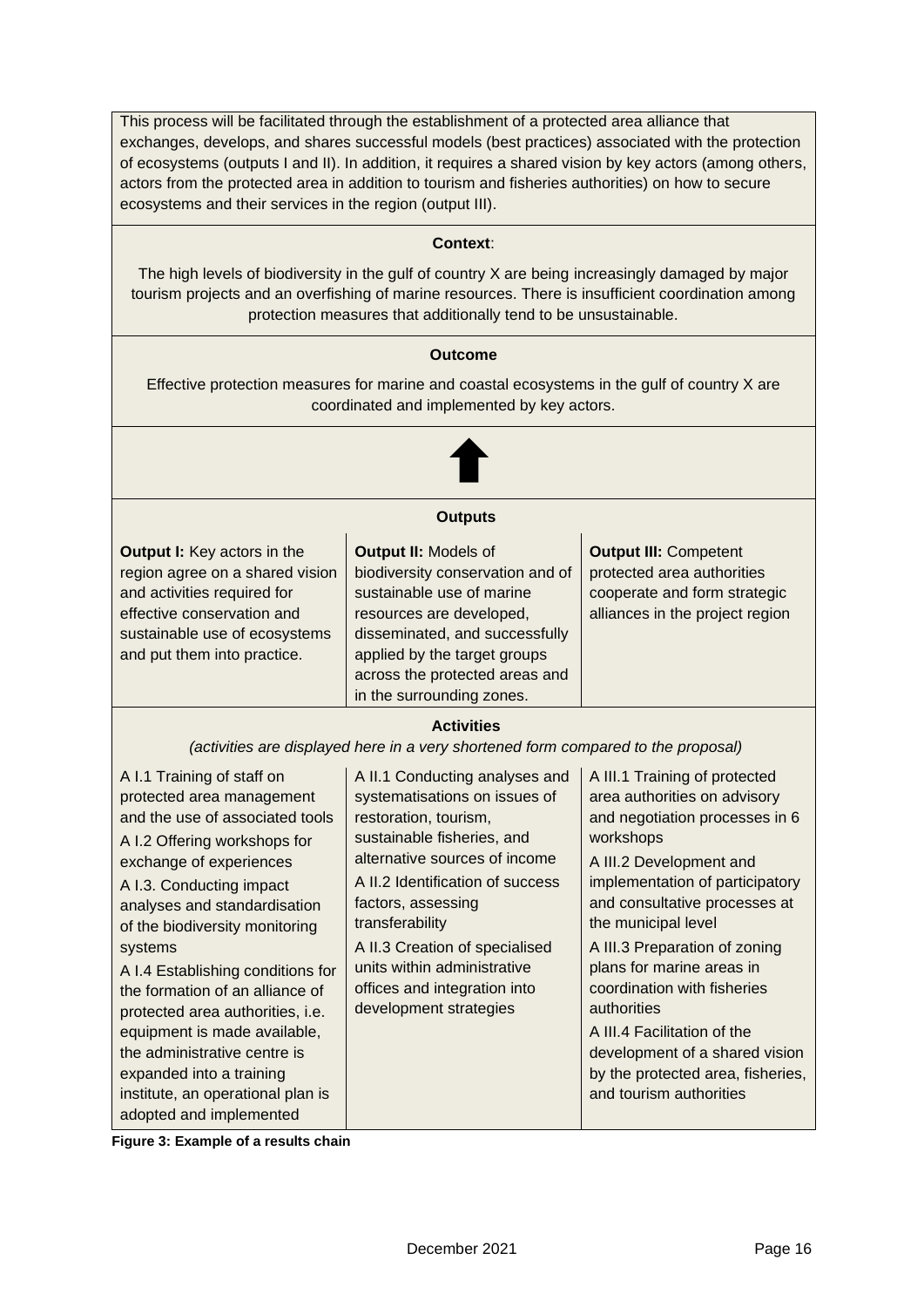# <span id="page-17-0"></span>**5.3How to define project activities**

In addition to the formulation of suitable outputs, project proposals also describe the activities that are planned to achieve the indicators.

The activities should be presented in as much detail as possible. They should be described in a way that a third person, which is not familiar with the technical context, can easily and fully understand what the implementing organisations plans to do, which resources and methods shall be used, and which target groups are addressed. The activities should thus address questions such as:

- Who does what?
- Which means/materials/ resources are used for the activity?
- Who is the target group? Is it clear who is affected by this activity? If applicable, how large is this group.

Activities should clearly align with the respective output. The activities should build on each other in a meaningful way to achieve the respective output and the aspect of capacity development of the target groups should always be sufficiently described.

The timeframe and content of activities should be reasonably limited so that the implementation status/delays of activities can be recognised at an early stage and measures can be taken if necessary. Activities should always be presented in a way, that their progress can be easily monitored in the narrative reports.

#### **Example for activities of the project output**

**Output I:** The importance of biodiversity conservation, sustainable fisheries and issues of restoration are considered in planning processes and advocacy campaigns in relevant ministries*.*

#### **Activity I.1 Data collection:**

Conducting analyses and systematisations on issues of restoration, sustainable fisheries, and biodiversity conservation in the gulf of country X.

Data collection on the usage of the term "biodiversity" in official documents, generated by the ministry of fishery in country X. The database incorporates data in quantitative and qualitative form. Keywords, such as "biodiversity" and their usage by the ministry are analysed. A qualitative  $+$  quantitative data analysis is conducted, using MAXQDA as supporting software. The analysis allows to identify the ministry´s awareness of biodiversity as a term. It shows if the ministry primarily refers "biodiversity" to other keywords, such as "conservation". Similar analysis is conducted for further related keywords.

#### **Activity I.2 Data analysis and research conclusion:**

Data analysis is conducted internally within a timeframe of six weeks. A policy brief resulting out of the data evaluation with formulated deficiencies and policy recommendations is developed and send to the ministry.

#### **Activity I.3**: **Publicity work:**

Presenting and discussing the database with political and civil society actors, who work in close cooperation with the ministry. Six workshops with ministerial staff/civil society organisations (each 20 participants) are carried out within three weeks. Networking and discussion rounds are planned as follow-up meetings. Awareness rising activities towards "biodiversity" (and related) keywords as well as conservation measures are key instruments used in the workshops.

<span id="page-17-1"></span>**Figure 4: Example for activities of the project output**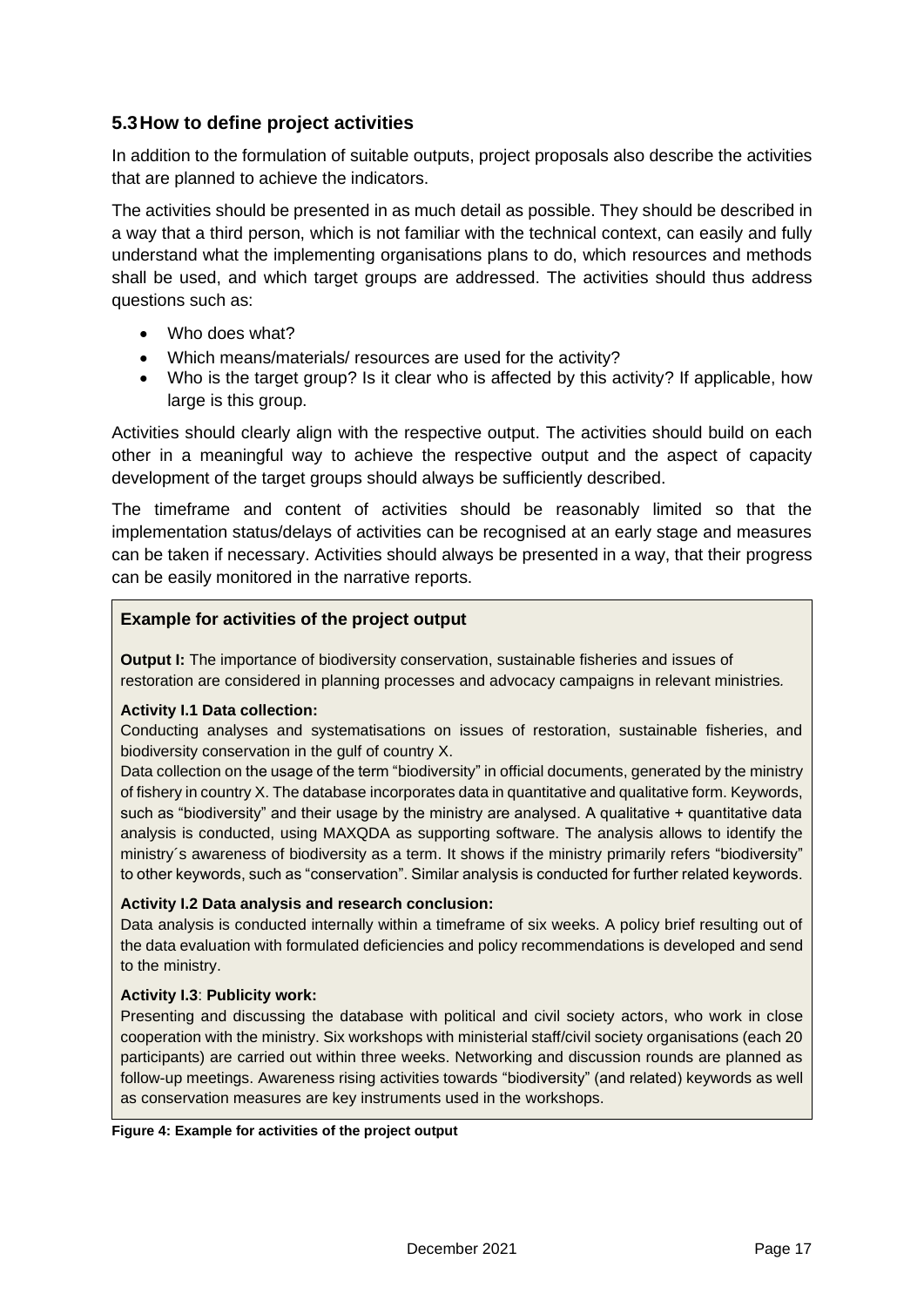A set of activities connected to a project output should always be **budgeted** in a transparent manner. Realistic planning and budgeting are key for a successful implementation of the project activities.

The duration (including starting and end month) for all planned activities must be graphically illustrated in a so-called **Gantt chart** (also called logical framework - see chapter [11](#page-30-0) for further information). Therefore, consistent numbering of activities is crucial to connect the project proposal with the Gantt chart and to understand the logical sequence of the project results chain.

For each set of activities, we recommend formulating comprehensive **milestones** in addition to the activities in the Gantt chart. Milestones establish a connection between activities and outputs by indicating key successes, thereby giving an early feedback as to whether the implementation is on the right track. Milestones, therefore, have similarities to indicators. At the same time, milestones provide a structure for reporting on activities.

#### **Example for Milestone I.1**:

Workshop to present the biodiversity database generated by the project in project month 5.

#### <span id="page-18-1"></span>**Figure 5: Example for a milestone**

It is a matter of preference whether it makes more sense to set up a separate indicator for an important interim goal, or whether a milestone is used for this purpose. It should be ensured that the success of the project can be continually monitored. Milestones are very useful to supplement indicators.

### <span id="page-18-0"></span>**5.4 How to define project-specific indicators**

An efficient monitoring- and evaluation system is important for both the implementing organisation and for the donor to assess the progress and success of a project. It also enables the flexible adjustment of activities if this should be necessary during the project implementation.

An indicator can be described as a reference point against which changes over time can be assessed. Therefore, "project-specific indicators" need to be developed and described in the project proposal. **One or two indicators** must be defined for the **outcome** and at least **one indicator** for each **output**. All of them must fulfil the SMART-criteria as described in the box below [\(Figure 6\)](#page-18-2).

#### **Criteria for SMART indicators**

Indicators for the outcome and each output must meet the following criteria:

- *specific*, i.e. defined unambiguously and precisely.
- *measurable,* i.e. provide measurement constructs (quantitative measures or descriptions of qualitative conditions) and methods of data collection/sources of verification.
- *achievable,* i.e. it should be possible to reach the target value of the indicator with the available resources and under the prevailing conditions.
- *relevant*, i.e. the information provided by the indicator should be of relevance to describe the outcome and outputs.
- *time-bound*, i.e. equipped with a timeframe and achieved no later than by the end of the project.

<span id="page-18-2"></span>**Figure 6: Criteria for SMART indicators**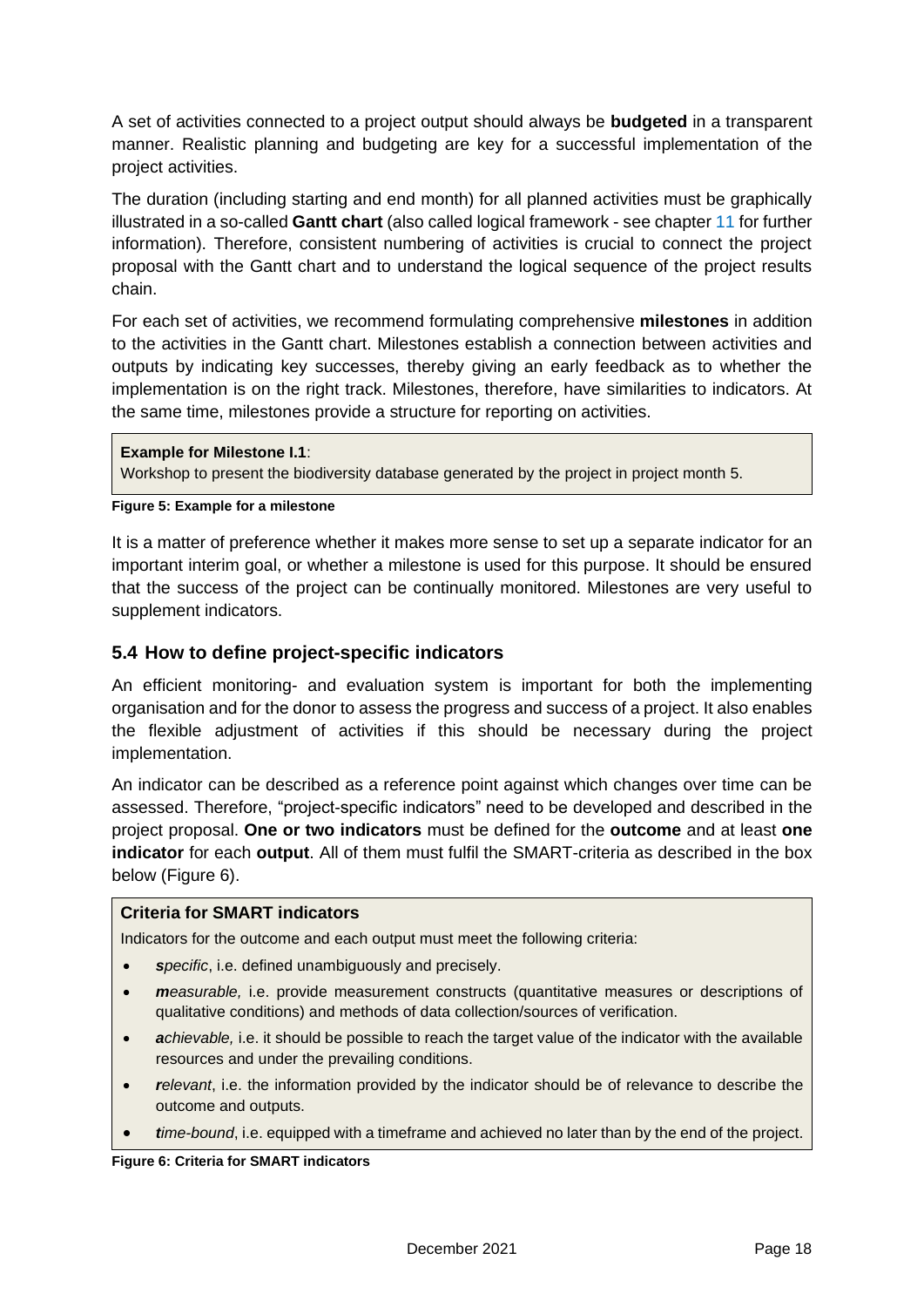A **baseline** needs to be established **for each indicator** as well. The baseline describes the initial situation before the project has started. This can be either the current status of the indicators introduced at the beginning of the project or the expected conditions that would exist without the project implementation ('business-as-usual' - scenario). In addition, **target values** must be defined for each indicator in order to describe the status to be achieved by the end of the project. A realistic timeframe for the achievement of the output or the fulfilment of the indicator as well as suitable means of verification are also part of a good indicator.

During project implementation, the status of all indicators must be regularly reported to the GIZ IKI Small Grants team as part of periodic reporting. [Figure](#page-19-0) 7 [Figure](#page-19-0) 7shows an example for an output with an associated indicator.

#### **Example of an output with indicator and means of verification**

#### **Output I:**

The value and services provided by ecosystems are considered in national policies and planning processes in relevant ministries.

#### **Indicator I.1**:

Number of national governmental and non-governmental organisations that, by 10/2021, include biodiversity information generated by the project in their strategy papers or reports.

| <b>Unit</b><br>Number of national<br>governmental and<br>non-governmental<br>organisations | <b>Baseline value</b><br>(start of project)<br>0 | <b>Target value</b><br>(end of the project)<br>5 organisations,<br>including at least 2<br>governmental<br>organisations | <b>Months to</b><br>achievement<br>by 10/2021 |
|--------------------------------------------------------------------------------------------|--------------------------------------------------|--------------------------------------------------------------------------------------------------------------------------|-----------------------------------------------|
|--------------------------------------------------------------------------------------------|--------------------------------------------------|--------------------------------------------------------------------------------------------------------------------------|-----------------------------------------------|

#### **Means of verification**:

Reports and strategy papers from: environment ministry, agriculture ministry, finance ministry, Global Forest Alliance (...) that explicitly refer to the project database.

<span id="page-19-0"></span>**Figure 7: Example of an output with indicator and means of verification**

**Note**: Changes to defined goals (outcome and outputs) and project-specific indicators after the grant agreement has been signed require prior approval by GIZ's IKI Small Grants team.

The following examples in [Figure](#page-20-0) 8 are intended to illustrate pitfalls in the formulation of project indicators. They shall also provide guidance by comparing non-SMART and SMART formulations of an indicator.

| <b>Output example:</b><br>The value and benefits provided by ecosystems services are considered by ministries in national<br>policies and planning processes.                                                                                                                                                                                                       |                                                                                                                                       |  |  |  |  |  |  |  |  |
|---------------------------------------------------------------------------------------------------------------------------------------------------------------------------------------------------------------------------------------------------------------------------------------------------------------------------------------------------------------------|---------------------------------------------------------------------------------------------------------------------------------------|--|--|--|--|--|--|--|--|
| <b>NON-SMART</b> indicator formulation:<br><b>SMART</b> indicator formulation                                                                                                                                                                                                                                                                                       |                                                                                                                                       |  |  |  |  |  |  |  |  |
| 'Specific' criterion not met:<br>Percentage of political actors that include information on biodiversity<br>conservation in their planning processes.<br>Without clearly defining the target group of political actors in<br>advance, this indicator remains non-specific. (It remains unclear:<br>Percentage of which target group?) In this case, a percentage is | <b>Number</b> of national governmental<br>and non-governmental<br>organisations that, by 10/2021,<br>include biodiversity information |  |  |  |  |  |  |  |  |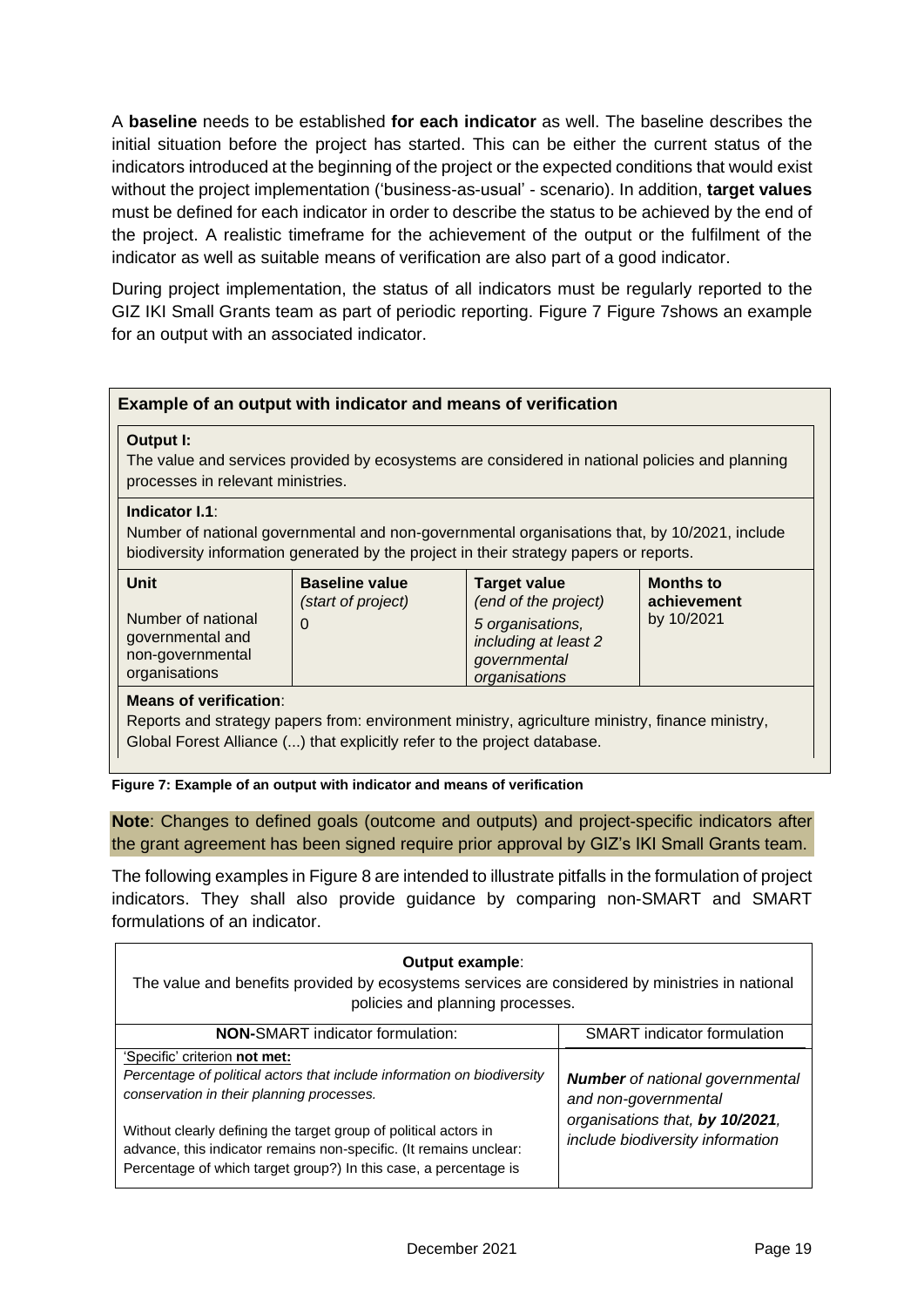| difficult to match to a baseline or target value, since the decision of                                                                                                                                            | generated by the project in their                                  |
|--------------------------------------------------------------------------------------------------------------------------------------------------------------------------------------------------------------------|--------------------------------------------------------------------|
| which actors to count is unclear and/or arbitrary.                                                                                                                                                                 |                                                                    |
|                                                                                                                                                                                                                    | strategy papers or reports.                                        |
|                                                                                                                                                                                                                    | <b>Baseline: 0 organisations</b><br>Target value: 5 organisations, |
|                                                                                                                                                                                                                    | including at least 2 governmental                                  |
| 'Measurable' criterion not met:                                                                                                                                                                                    |                                                                    |
| Number of governmental and non-governmental organisations                                                                                                                                                          | organisations                                                      |
| (NGOs) that include relevant information on biodiversity conservation                                                                                                                                              |                                                                    |
| in their planning processes.                                                                                                                                                                                       | <b>Source of verification: Reports</b>                             |
|                                                                                                                                                                                                                    | and strategy papers from:                                          |
| Due to the evaluative formulation of this indicator ('relevant                                                                                                                                                     | environment ministry, agriculture                                  |
| information on biodiversity conservation'), this indicator is not                                                                                                                                                  | ministry, finance ministry, Global                                 |
| measurable since it is not clear what it meant by "relevant". Even                                                                                                                                                 | Forest Alliance () that explicitly                                 |
| using expert interviews, this indicator would remain highly subjective.                                                                                                                                            | refer to the project database.                                     |
| 'Achievable' criterion not met:                                                                                                                                                                                    |                                                                    |
| <b>Number</b> of national governmental and non-governmental                                                                                                                                                        |                                                                    |
| organisations that include biodiversity information generated by the                                                                                                                                               |                                                                    |
| project in their strategy papers or reports.                                                                                                                                                                       |                                                                    |
| Baseline: 0 organisations                                                                                                                                                                                          |                                                                    |
| Target value: 10 organisations, including 5 governmental                                                                                                                                                           |                                                                    |
| organisations                                                                                                                                                                                                      |                                                                    |
| The determination of the target values at the beginning of the project<br>should be estimated based on the framework conditions on site and<br>on the number of target values that could realistically be achieved |                                                                    |
| with the available resources.                                                                                                                                                                                      |                                                                    |
| Although ambitious project objectives are basically assessed                                                                                                                                                       |                                                                    |
| positively, demanding targets should be set in proportion to the                                                                                                                                                   |                                                                    |
| project's performance capabilities and to the framework conditions                                                                                                                                                 |                                                                    |
| on site. Indicators should not be too ambitious!                                                                                                                                                                   |                                                                    |
| 'Relevance' criterion not met:                                                                                                                                                                                     |                                                                    |
| There has been an increase of at least 5% in the populations of                                                                                                                                                    |                                                                    |
| three threatened flagship species in the region.                                                                                                                                                                   |                                                                    |
|                                                                                                                                                                                                                    |                                                                    |
| This indicator is not directly relevant for the output described here                                                                                                                                              |                                                                    |
| since the goal formulation is primarily focused on the political                                                                                                                                                   |                                                                    |
| process and an increase of threatened species is not directly linked                                                                                                                                               |                                                                    |
| to this output.                                                                                                                                                                                                    |                                                                    |
| 'Time-bound' criterion not met:                                                                                                                                                                                    |                                                                    |
| Number of national governmental and non-governmental                                                                                                                                                               |                                                                    |
| organisations that include biodiversity information generated by the                                                                                                                                               |                                                                    |
| project in their strategy papers or reports                                                                                                                                                                        |                                                                    |
|                                                                                                                                                                                                                    |                                                                    |
| The achievement of the targeted output can only be monitored if an                                                                                                                                                 |                                                                    |
| end date is set.                                                                                                                                                                                                   |                                                                    |

<span id="page-20-0"></span>**Figure 8: Example of SMART and non-SMART indicator formulation**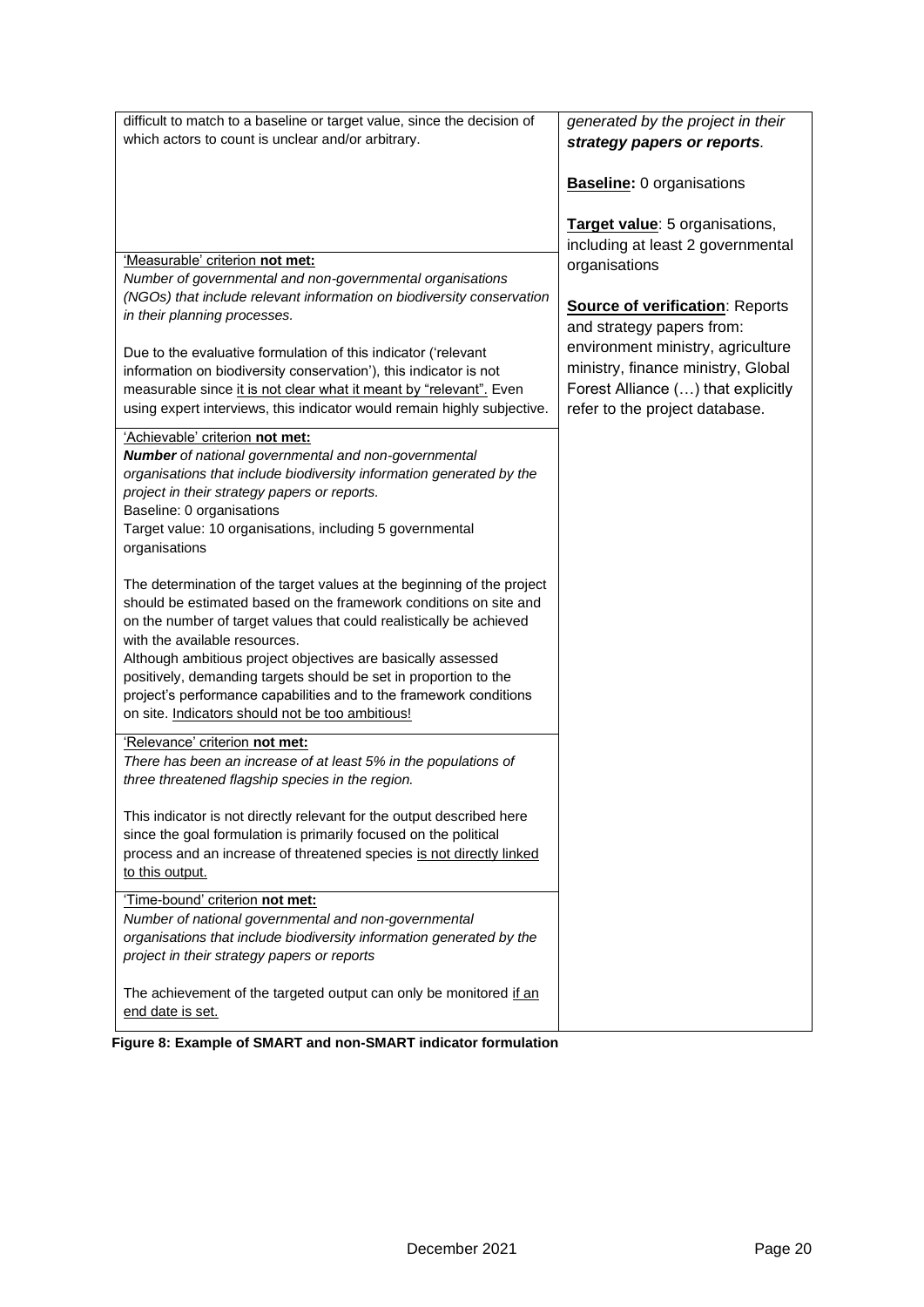# <span id="page-21-0"></span>**6. Impact on gender equality**

Gender equality is an important objective of IKI Small Grants because there is significant potential to actively contribute to the reduction of existing gender-specific disadvantages and to improve the sustainability of the projects. In addition, a gender-responsive<sup>7</sup> approach reduces the risk of (unintended) adverse effects on the target group. Thus, all applicants should reflect on their measures regarding their impacts on the equality of women and men and identify measures to ensure gender equality in their proposed projects $8$ .

Proposals that aim at contributing to gender equality and address gender-specific issues are explicitly encouraged in the IKI Small Grants Funding Information. A limited number of projects which particularly address gender issues or are submitted by women's rights organisations or networks will be selected.

All applicants should:

- reflect on how women and men are differently affected by the problem the project is addressing and how they can be part of the solution.
- reflect on how the project could address gender-specific disadvantages, inequalities, and discrimination, but also the potentials of women (e.g. improve access to resources and decision making, sensitize about gender roles, etc.)
- describe the gender expertise of their organisation/team members (e.g. experience with gender-related projects, cooperation with a women's rights group, a gender expert in the team, etc.)
- consider collecting sex-disaggregated data in their monitoring and reporting
- reflect on the risk of unintended negative impacts (e.g. exclusion from decision taking processes) of the project activities on women and respective mitigation measures

### **Please note that the abovementioned steps are highly recommended to all applicants but are not part of the selection criteria.**

Projects that particularly focus on gender issues should in addition (among other aspects):

- briefly describe the role of women within their society/ the targeted sector (target group, beneficiaries) and critically review current power structures between women and men
- reflect gender aspects at least in the activities or where applicable in the outputs, the outcome or even in the project title
- describe how women are involved in the planning and implementation of the project

Further, women (rights organisations, gender experts) should be consulted or involved in the conception of the project or activities.

#### **Formulation of gender-responsive indicators**

An indicator can be described as a reference point against which changes over time can be assessed (see 5.3). For a project with a focus on gender it is important to measure changes in the situation of men and women during the implementation of the project. A genderresponsive indicator aims to reflect an understanding of gender roles and inequalities to

<sup>&</sup>lt;sup>7</sup> See glossary for more information

<sup>8</sup> The Gender Action Plan (UNFCCC) [https://unfccc.int/topics/gender/workstreams/the-gender-action](https://unfccc.int/topics/gender/workstreams/the-gender-action-plan)[plan](https://unfccc.int/topics/gender/workstreams/the-gender-action-plan)

Gender equality in German development policy. Cross sectoral strategy (BMZ) [https://www.bmz.de/en/publications/type\\_of\\_publication/strategies/Strategiepapier340\\_02\\_2014.pdf](https://www.bmz.de/en/publications/type_of_publication/strategies/Strategiepapier340_02_2014.pdf)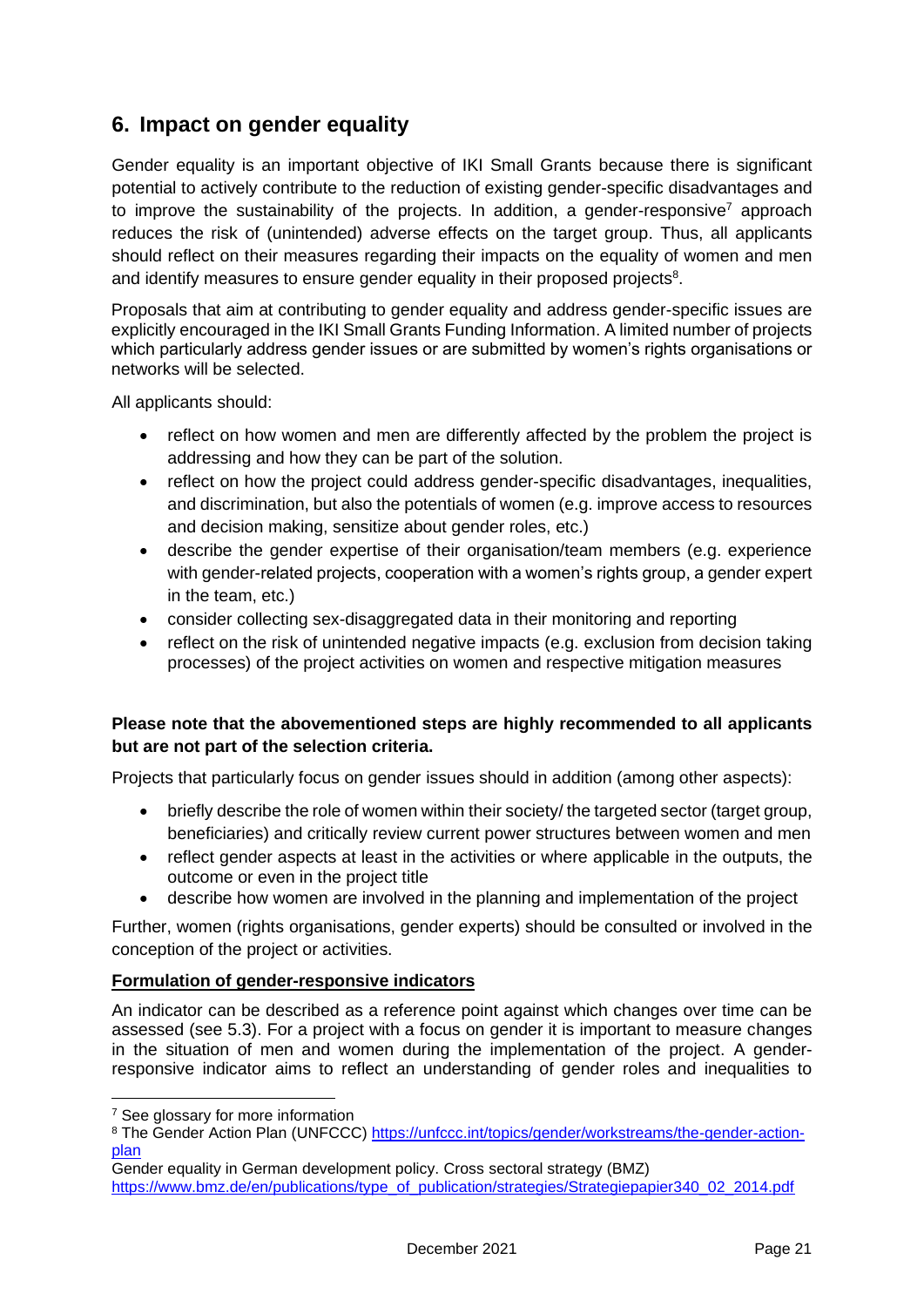encourage equal participation, including equal and fair distribution of benefits. It requires that activities are first designed to reflect an understanding of inequalities and gender roles, before it can measure equal and fair distribution of benefits.

Gender indicators can be based on

• Quantitative, sex-disaggregated statistical data

Qualitative changes (e.g. judgements and feelings, or perception) which can be verified through focus group discussions, surveys, interviews, etc.

Gender sensitive indicators are

- disaggregated by sex: indicator findings are reported separately for men and women. This requires sex-disaggregated data collection
- gender specific: the indicator measures an initiative that is targeted at women, such as a women's cooperative.
- implicitly gendered: the indicator addresses an issue which is of specific relevance to women and girls, such as safety of public transport.
- chosen by women rather than men: the indicator is chosen by female community members/project staff and reflects the specific needs and priorities of women.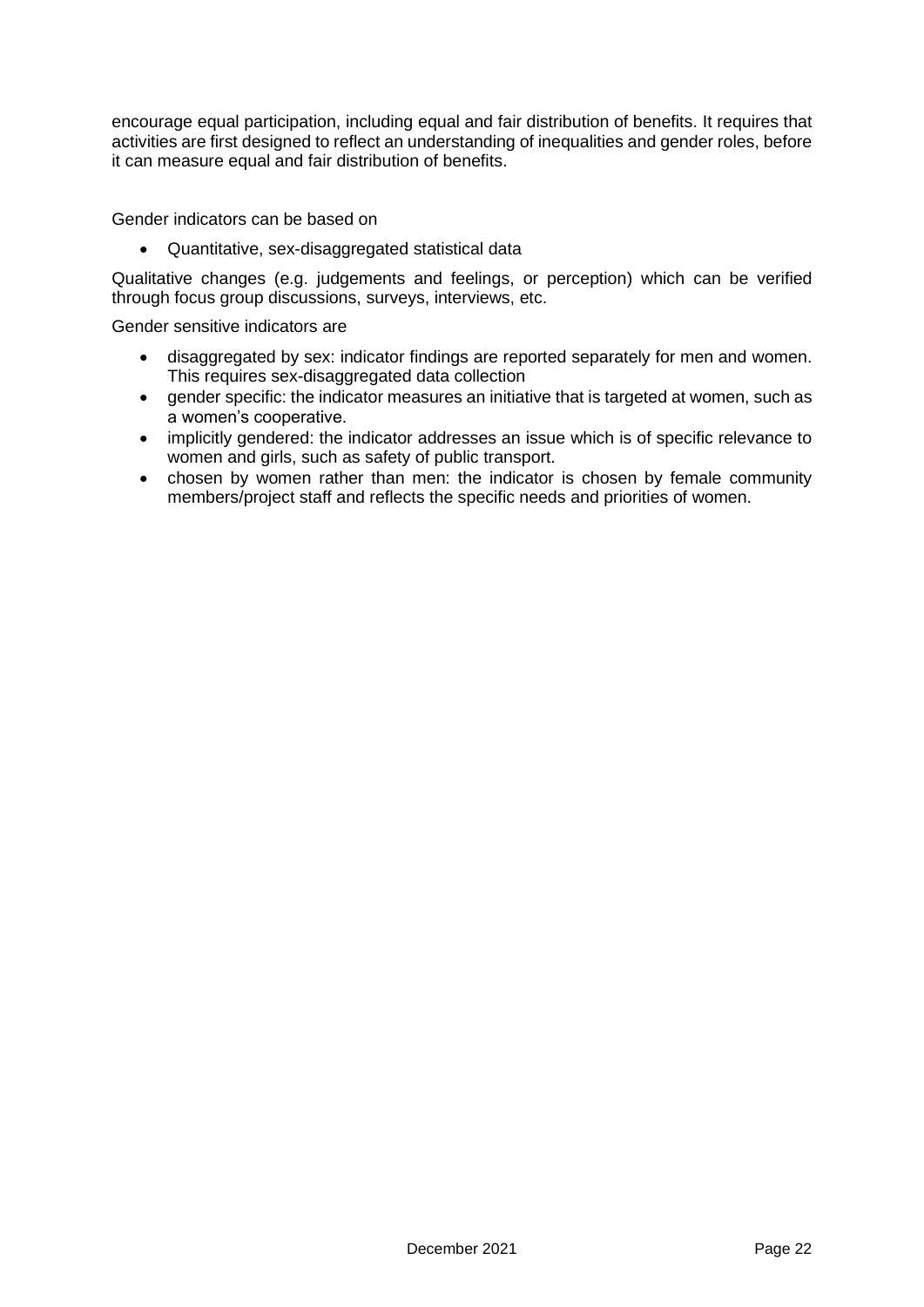# <span id="page-23-0"></span>**7. Risks to the success of the project**

This section shall describe **external risks** that may have an impact on the successful completion of the project. This section **shall not** describe the general or specific situation of the project region (e.g. general impacts of climate change are normally not considered to be a project risk).

There are **different types** of risks: Technical, political, economic, nature-related, or social risks. Their occurrence may negatively influence the implementation, i.e. the planned execution of activities and the creation of project results.

Please describe these risks and the possible impact on the project and present a strategy to minimise the identified risk. Ideally, the elements of your strategy are reflected as activities in the respective outputs.

The extent of a given risk (high, medium, low) and the degree to which it can be influenced by the project management (high, medium, low) shall be stated.

#### **Example 1: Inflation of the local currency**

Your project is implemented in a country with a high currency inflation rate. This poses an economic (financial) risk to your project budget since it may result in higher costs and therefore insufficient funds.

Your assessment concludes that this risk for the successful implementation of your project is **high** (**extent**) since you might lose up to half of the project budgets value due to inflation. However, you can influence the impacts of the risk at a **high degree**. Your **strategy** is to open a foreign currency (EUR) account and make small but frequent withdrawals of funds in the local currency. This avoids larger amounts of cash reserves for a longer period that would be subject to inflation.

#### <span id="page-23-1"></span>**Figure 9: Example for risk assessment (I)**

#### **Example 2: Lack of maintenance capacities for solar energy installations**

Your project plans to replace fossil fuels (which run a generator) with solar panels. However, your project is in a region with few service providers for regular servicing of the installation. You consider this as a risk for a sustainable use of the solar energy installations (*Technical risk*).

Your assessment concludes that this risk for the successful implementation of this part of project is **medium** (**extent**) and that your **degree** of influence is **high**. Your **strategy** is to acquire robust and low-maintenance types of solar panels. Furthermore, you coordinate with other users of solar energy in the area, so that you can synchronise interventions by technicians. This should lead to an acceptable level of maintenance by the service provider and reasonable maintenance costs.

<span id="page-23-2"></span>**Figure 10: Example for risk assessment (II)**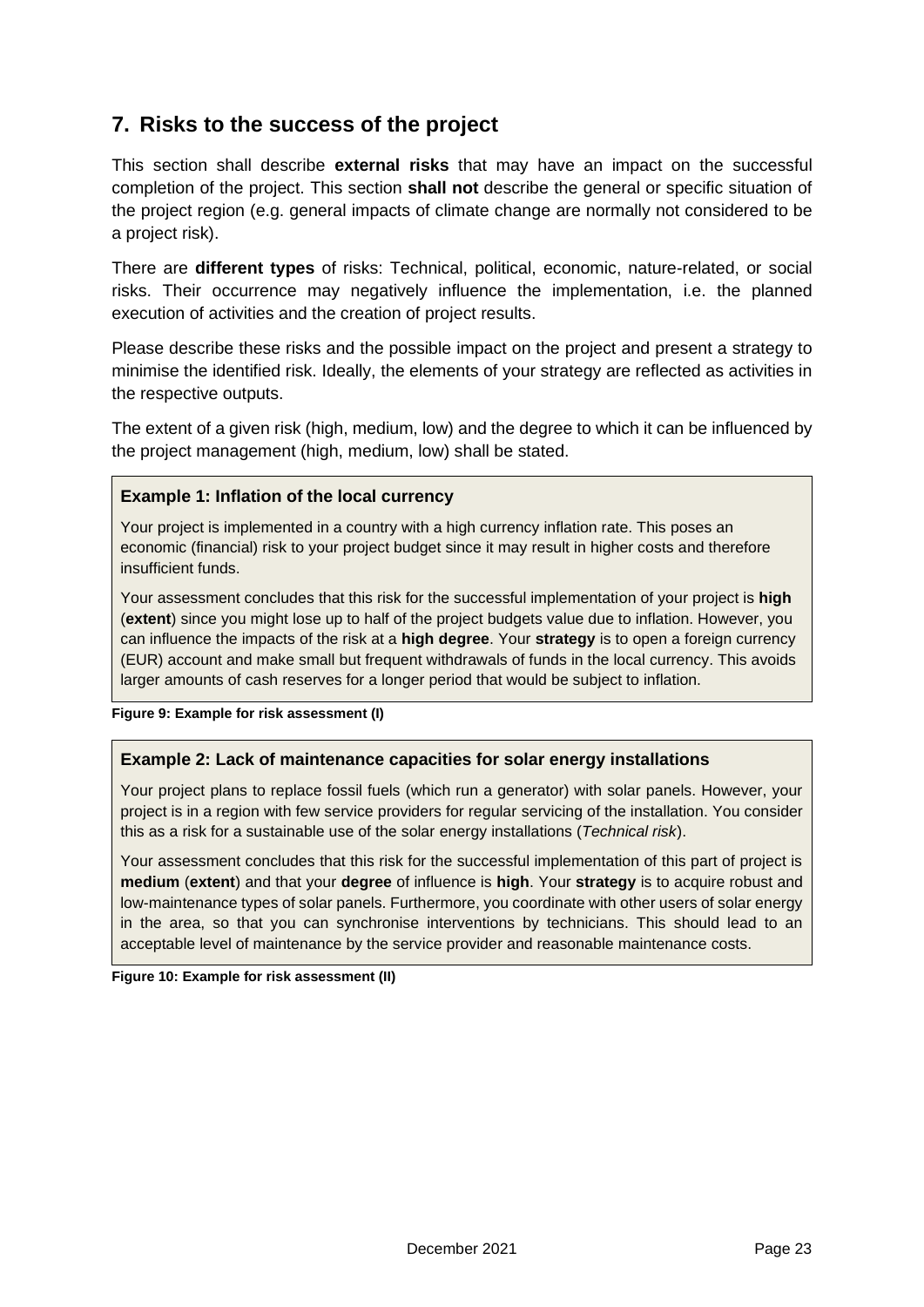# <span id="page-24-0"></span>**8. Safeguards system and guiding questions**

The IKI Small Grants safeguards system is a tool to avoid and mitigate harm to people and the environment during the implementation of a project. Therefore, applicants have to assess whether the implementation of a project itself has the potential to cause harm, respectively negative impacts. **Negative impacts on individuals, groups, or the environment must be avoided. IKI Small Grants recipients are therefore obliged to adhere to the IKI Small Grants safeguards system.** 

### **The identified risks will not have an impact on the project selection process!**

During the planning process of a project, seven "Performance Standards" must be assessed. The assessment results are to be documented in the relevant section of the online application platform. Once a potential risk has been identified it has to be described and appropriately monitored. Management instruments to mitigate risks have to be included in the project concept (e.g. indicators or activities such as mitigation; a desk study elaborating on potential risk or a safeguard workshop).

Please refer to the [IFC Performance Standards on Environmental and Social Sustainability](https://www.ifc.org/wps/wcm/connect/topics_ext_content/ifc_external_corporate_site/sustainability-at-ifc/policies-standards/performance-standards) in various different languages for comprehensive guidance about how to assess potential risks. The guiding questions further below will also help you to assess risks for each Performance Standard.

Selected organisations without institutional safeguard system or in-house expertise may receive guidance from the IKI Small Grants team to further sharpen the risk assessment and mitigation strategy.

By adhering to the different standards, the project is obliged:

- To promote non-discrimination, equal opportunities, and safe working conditions for all workers as well as to avoid forced labour. This applies to direct workers, contracted workers, and supply chain workers. (Performance Standard **"Labour and Working Conditions"**)
- To avoid, or as far as possible, to minimise negative impacts for human health and the environment. This includes air, soil, and water pollution, the emission of greenhouse gases, and the use of non-renewable resources. The sustainable use of resources should be supported. (Performance Standard **"Resource Efficiency and Pollution Prevention"**)
- To avoid or at least reduce possible health risks as well as safety/security risks for the local/affected population, which could result from project-related activities, project equipment and project-related infrastructure. Compliance with relevant international and regional human rights standards/conventions is required. This is particularly relevant in conflict and post-conflict settings. (Performance Standard **"Community health, Safety, and Security"**)
- To minimise negative social and economic impacts resulting from land acquisition or restriction of land use. Resettlements as part of the project are not eligible under IKI Small Grants. (Performance Standard **"Land Acquisition and Resettlement"**)
- To protect biodiversity, to use ecosystems sustainably, to support the sustainable management of biological resources, and to promote the integration of nature conservation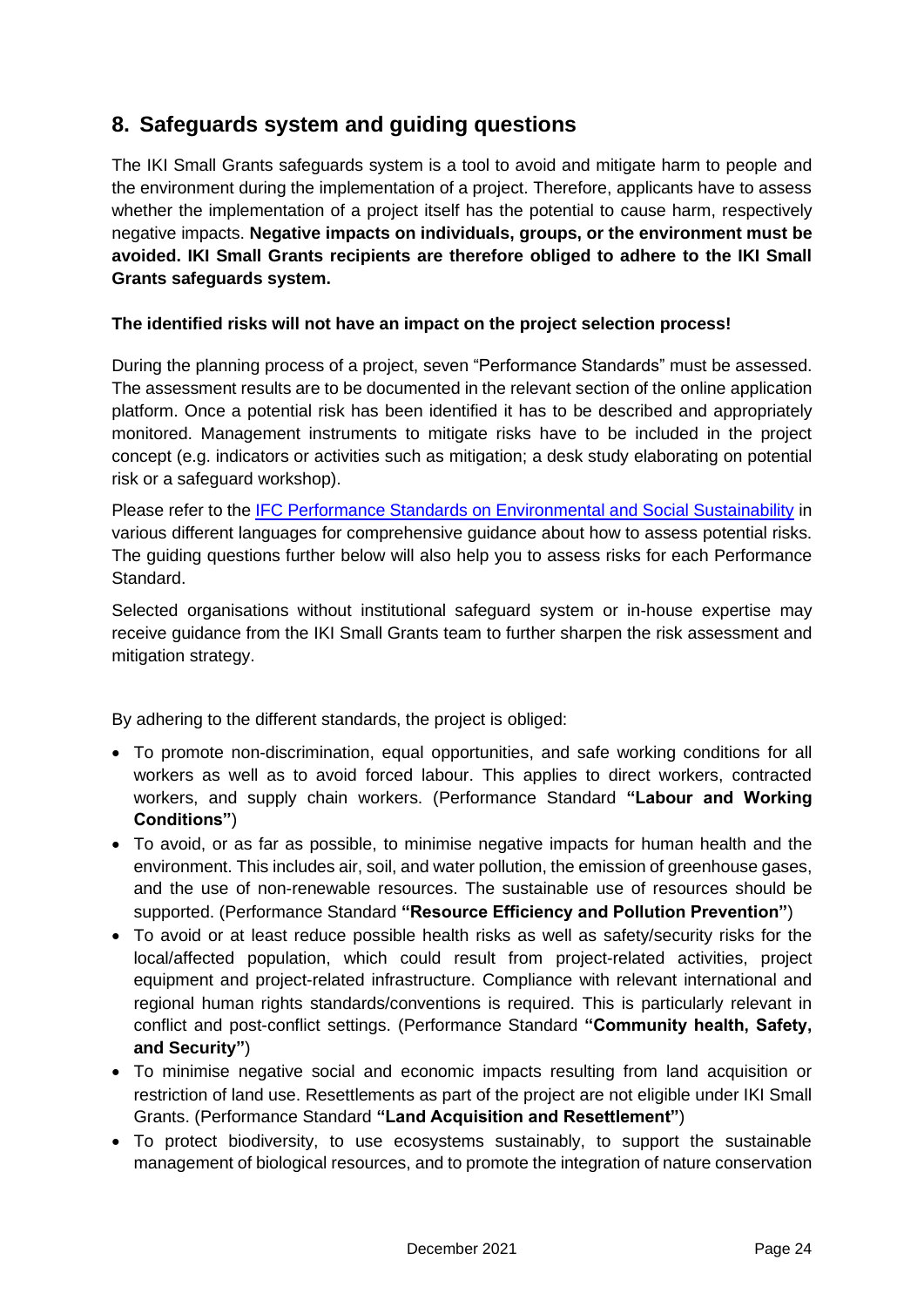and development priorities. Avoiding negative impacts for biodiversity and ecosystems are a priority. If negative impacts cannot be completely avoided, they have to be minimised or ecosystems have to be restored as far as possible. Project activities with a significant negative impact for biodiversity and ecosystem services requiring biodiversity offsets, are not eligible under IKI Small Grants. In addition, the introduction of invasive species<sup>9</sup> is not permitted. (Performance Standard **"Biodiversity Conservation and Sustainable Management of Living Natural Resources"**)

- To minimise potentially negative impacts for indigenous people and other marginalised local groups in their respective territories regarding their rights, their cultural identity, and their access to and use of land/resources. Project activities, that have the potential for direct negative impact on the rights and/or the access to and use of traditional land require free, prior, and informed consent by the affected groups before the start of the project. During the project duration, a continuous participation of and consultation with these affected groups must be guaranteed. (Performance Standard **"Indigenous People and Marginalised Groups"**). The same standards must be applied if the project affects persons with disabilities.
- To protect and conserve cultural heritage and to promote equitable sharing of cultural heritage benefits. (Performance Standard **"Cultural Heritage"**)

**Note:** Any changes to the significance of risk for any safeguard performance standard during the project implementation must be communicated immediately to the GIZ's IKI Small Grants team.

#### **Guiding Questions for the Safeguards Assessment**

#### **Performance Standard 2: Labour and Working Conditions**

Might the project possibly…

- cause workers' rights to be violated (working hours, wages, healthy and safe working environment, right to association of workers or to unionize, according to national legislation and international labour standards)?
- tolerate or promote discrimination or impede equal opportunity?
- permit child labour, which is illegal, dangerous or endangers the child's right to an education?
- permit or facilitate forced labour (work carried out under threat of violence or punishment)?

#### **Performance Standard 3: Resource Efficiency and Pollution Prevention**

Might the project possibly…

- result in energy, water, and other resources being used inefficiently.
- not apply technically / financially feasible methods for more efficient use of resources (according to Good International Industry Practices)?
- emit a high amount of GHG emissions?
- produce hazardous or non-hazardous waste and/or not apply technically and financially feasible measures for pollution prevention (according to Good International Industry Practices)?
- result in hazardous materials being used?
- result in pesticides being used?

#### **Performance Standard 4: Community Health, Safety, and Security**  Might the project possibly…

<sup>&</sup>lt;sup>9</sup> "Animals, plants or other organisms introduced by man into places out of their natural range of distribution, where they become established and disperse, generating a negative impact on the local ecosystem and species" (IUCN). This global data base can be of further help: [GISD \(iucngisd.org\)](https://eur01.safelinks.protection.outlook.com/?url=http%3A%2F%2Fwww.iucngisd.org%2Fgisd%2F&data=04%7C01%7Ceva.wuttge%40giz.de%7C085bc52ea1b44d33a46408d98a2ef9b6%7C5bbab28cdef3460488225e707da8dba8%7C0%7C0%7C637692756617728732%7CUnknown%7CTWFpbGZsb3d8eyJWIjoiMC4wLjAwMDAiLCJQIjoiV2luMzIiLCJBTiI6Ik1haWwiLCJXVCI6Mn0%3D%7C1000&sdata=yZb4qZVYSVTNRUGhzarjTLY2d%2BOqfYJksz6Dwlh2NXo%3D&reserved=0)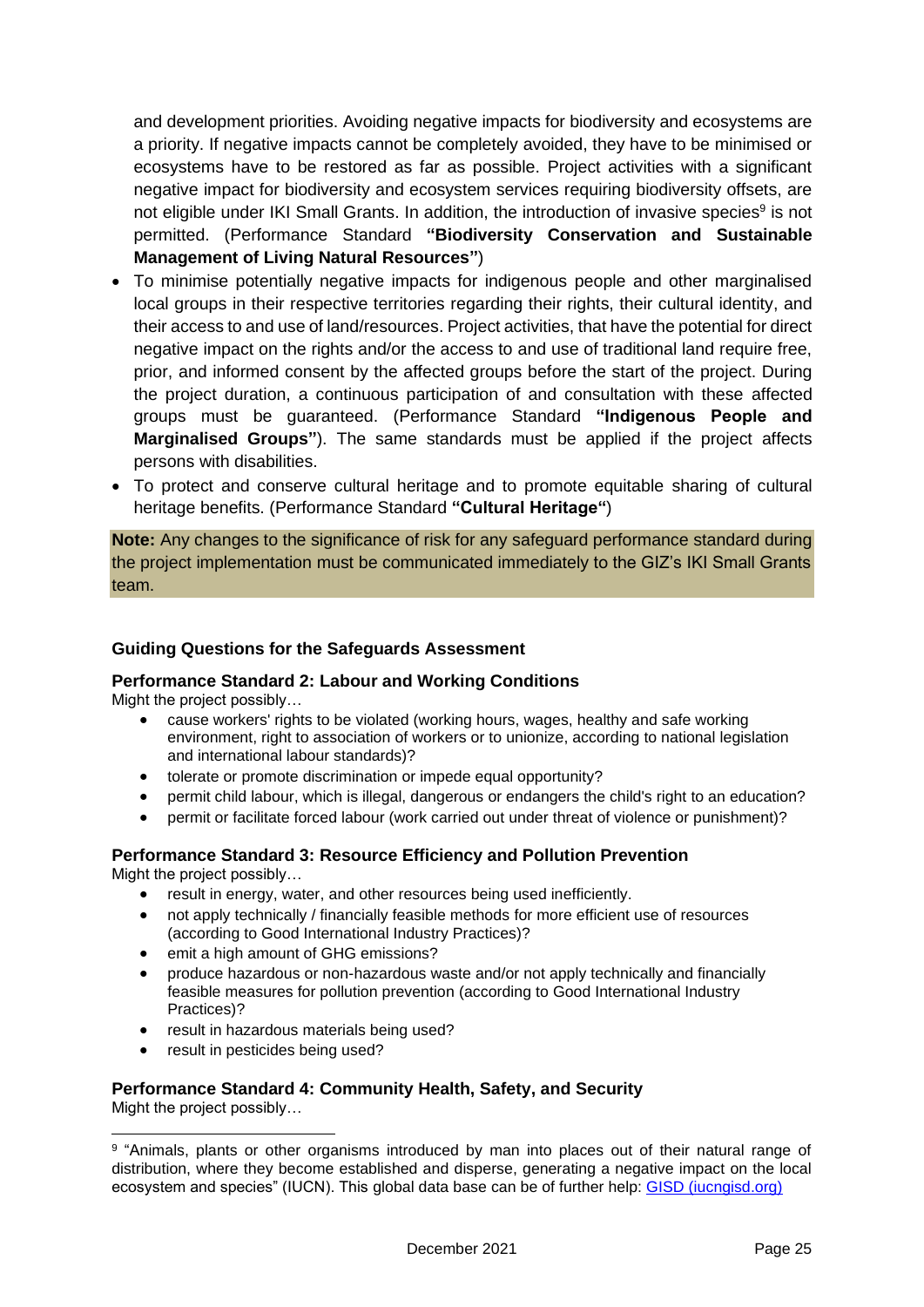- cause risks to the health and safety of the affected population, for example because Good International Industry Practice (GIIP) is not (sufficiently) considered in infrastructure projects or the population is exposed to hazardous materials?
- cause conflicts with, or human rights abuses by, security personnel or park rangers?
- expose the affected population to communicable diseases by project workers (including indirect and supply chain workers)?
- expose the affected population to water-based diseases?

#### **Performance Standard 5: Land Acquisition and Resettlement**

Might the project possibly…

- directly or indirectly disadvantaging the affected population in their access to land, the use of land, or their property rights through project activities or land acquisition?
- increase the risk of resettlement? Here, the possibility of the project exerting economic or social pressure on these groups to resettle must also be considered.

#### **Performance Standard 6: Biodiversity Conservation and Sustainable Management of Living Natural Resources**

Might the project possibly…

- transform or negatively affect natural habitats or critical habitats (habitat conversion, degradation, fragmentation)?
- implement activities in protected areas or internationally recognized areas? (UNESCO World Cultural Heritage, UNESCO Biosphere Reserve, Ramsar Sites)
- introduce new alien species that are not yet established in the country or region?
- negatively impact the access to ecosystem services for local communities?
- purchase primary products that are produced in regions where the risk of significant transformation of natural or critical ecosystems is high?

#### **Performance Standard 7: Indigenous People and Marginalised Groups**

Might the project possibly…

- negatively influence the formal or customary rights of indigenous or marginalized local groups through its activities?
- have a negative impact on the cultural identity and traditional way of life of these groups through its activities?
- risk not sufficiently consulting indigenous or marginalized groups regarding planned measures that may have an effect as mentioned above?

#### **Performance Standard 8: Cultural Heritage**

Might the project possibly…

- negatively impact cultural goods or a limitation of access to cultural goods for local communities?
- result in a commercial usage of cultural heritage (e.g. traditional knowledge, innovations, local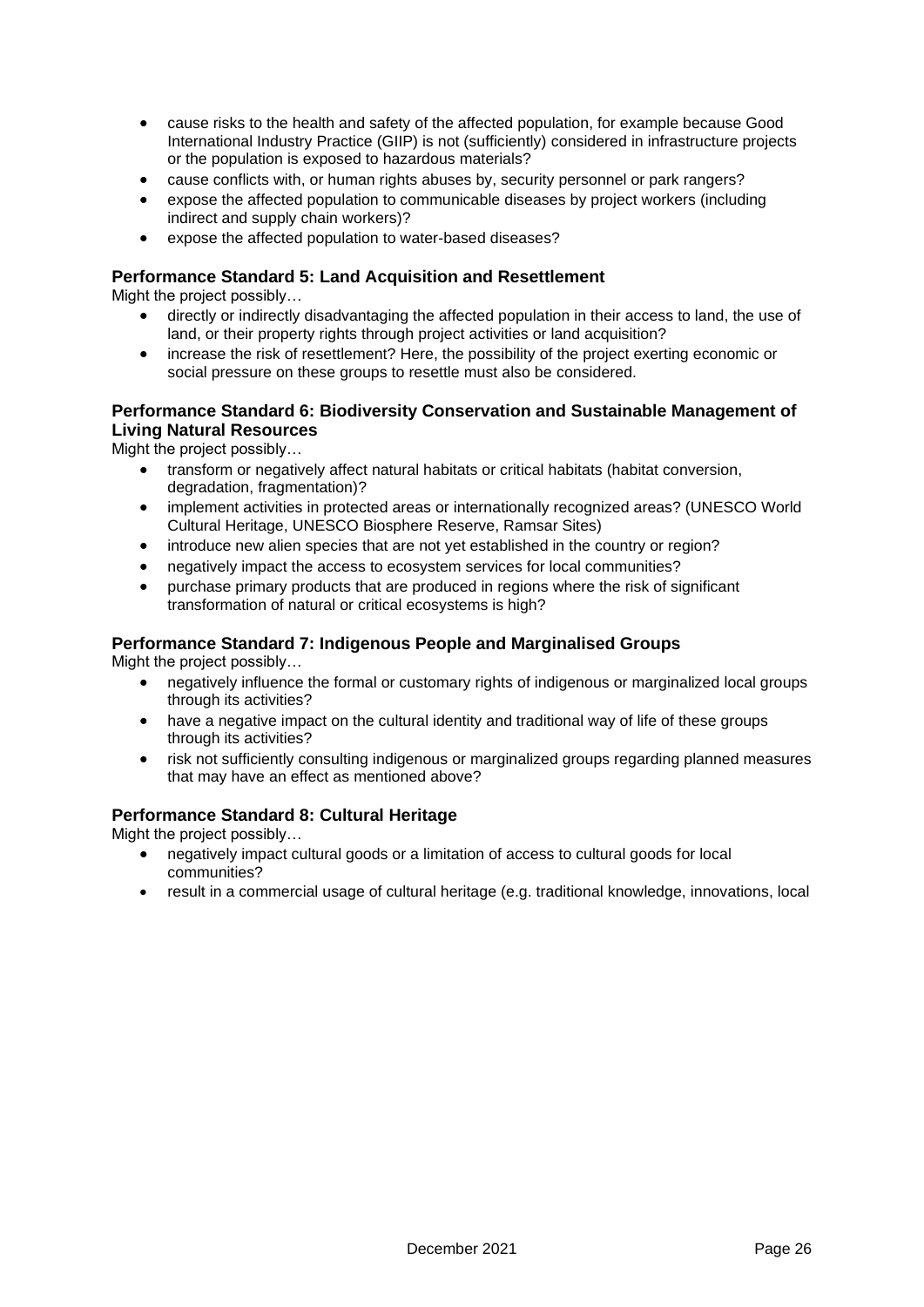# <span id="page-27-0"></span>**9. Ensuring sustainability and upscaling**

The aspects of sustainability and a potential to upscale the project and/or the projects results is crucial for IKI Small Grants.

Therefore, the project results should be anchored in an appropriate way in the country or region of implementation. As part of the concept, please elaborate if and how the structures established by the project can prevail and continue to exist after the project ends.

How could the project structures be used in the future? What will be done with the results? How can a broader impact be achieved?

The aim is to disseminate successful concepts, approaches and methods beyond the individual project a) to new level (vertically, for example: providing advice at government level in order to achieve changes in legislation based on successfully tested pilots at the local level), b) to a new unit at the same level (horizontally, for example: replicating the successful pilot in another province) and/ or c) to a new context/ in a new sector (functionally). Those aspects should be addressed in the project concept right from the beginning.

Ideally a follow-up financing or independent continuation of the activities is part of the concept and the continued existence of the structures created by the project is secured.

The approaches and results of the project should be replicable (possibly also in other contexts) and the project should have a high multiplier effect. A multiplier effect can be achieved by sharing the project results and/or methods with the public (e.g. networks) or relevant stakeholders.

This means it should be possible to replicate the projects results easily and the project itself should have components which aim at spreading the projects´ methods and findings. The projects results should be effectively shared with relevant stakeholders and target groups outside the projects area of direct influence.

In any case, a good project concept should contain elements that ensure that the project results also benefit a broader interested target group outside the project target group, the implementing agency, and the donor. The project concept should describe the methods used to achieve continuation and present a consistent knowledge management and information strategy for a broader public.

The implementing organisation should also keep in mind, that IKI Small Grants projects should always try to contribute in some way to the national climate protection and/or national biodiversity goals.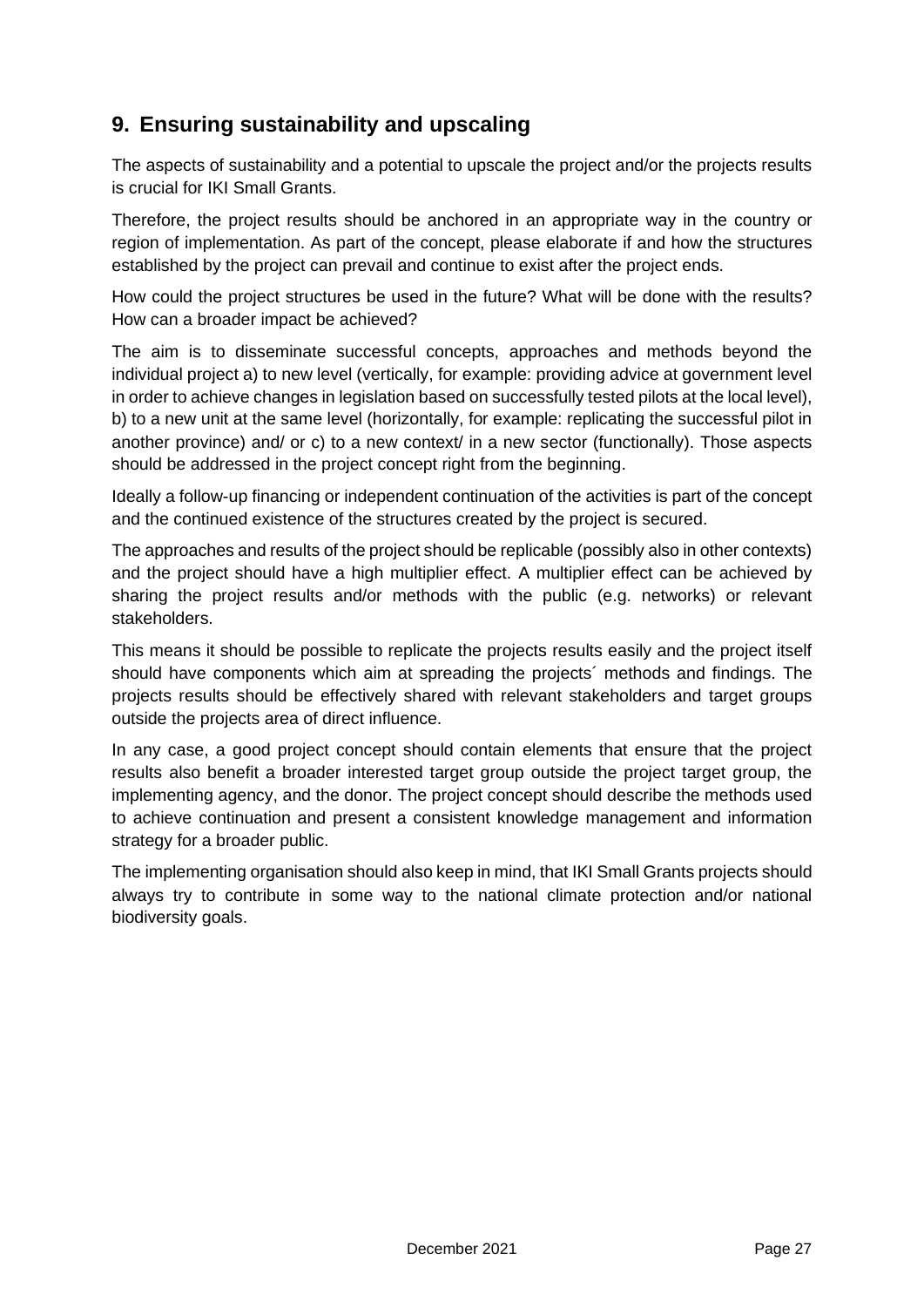# <span id="page-28-0"></span>**10. Capacity assessment and measures**

Capacity Development is an integral part of IKI Small Grants: In addition to providing funding for projects at local level, IKI Small Grants aims to strengthen its partners and tapping potentials. Jointly with GIZ, each partner organisation identifies individual needs for capacity development – from acquiring specialist knowledge, skills, and management expertise to optimising organisational processes. In addition, GIZ country offices may provide technical or administrative assistance in implementing the selected projects. The goal<sup>10</sup> is to support the development of our partner organisations, its staff, and networks to foster them as agents of change for climate and biodiversity action worldwide.

Please note that this support is **only** available for **non-profit organisations**. The capacity assessment and the suggestions of capacity development measures is a **prerequisite** for their selection. Profit oriented organisations may only apply for direct project funding but not for support in capacity development.

IKI Small Grants aims to support organisations in achieving their self-set objectives. Consequently, this chapter is not designed to assess whether your organisation is qualified to implement the suggested project. Its purpose is to get to know your organisation and provide you with the appropriate and desired support once you have been selected. Therefore, we ask you to reflect on and tell us about:

- your **organisation's ambition**. What does your organisation aspire to become or achieve in the future?
- your organisation's key **strengths** that you may build on and your **opportunities.**
- **the main challenges** that your organisation and your employees face in maintaining or further developing your organisation.
- **Example 3** desired change and the kind of transformation you would like to see in your organisation, if any.

Based on your organisation's capacity assessment, in the next sub-chapter you should describe possible measures that will lay the foundation for your organisation's individual **capacity development package<sup>11</sup>** . The areas for capacity development need to be well explained, appropriate and address your development potentials as well as limitations as an organisation. Please be aware the organisations must be able to carry out the project without depending on these capacity development measures. The measures listed in the project proposal cannot be a prerequisite for the IKI Small Grants project implementation (such as, for example, basic accounting courses).

As the *capacity development package* consists of two parts, (1) self-organised measures financed by the grant agreement and (2) possible additional capacity development measures supported by GIZ or third-party organisations in your country, the chapter is also divided into two sections:

In **section a)** we ask you to describe appropriate self-organised measures that you would like to have financed as part of the grant agreement. Suggested measures must be budgeted in the second tab of the IKI Small Grants Budget (see chapte[r 12.2\)](#page-35-0) under Capacity Development

<sup>&</sup>lt;sup>10</sup> For further information on the IKI Small Grants approach on capacity development please visit the section Capacity Development our IKI Small Grants Website<https://iki-small-grants.de/about/>

<sup>11</sup> Examples for capacity development packages of ongoing projects are available on our IKI Small Grants website under<https://iki-small-grants.de/projects/> and<https://iki-small-grants.de/about/>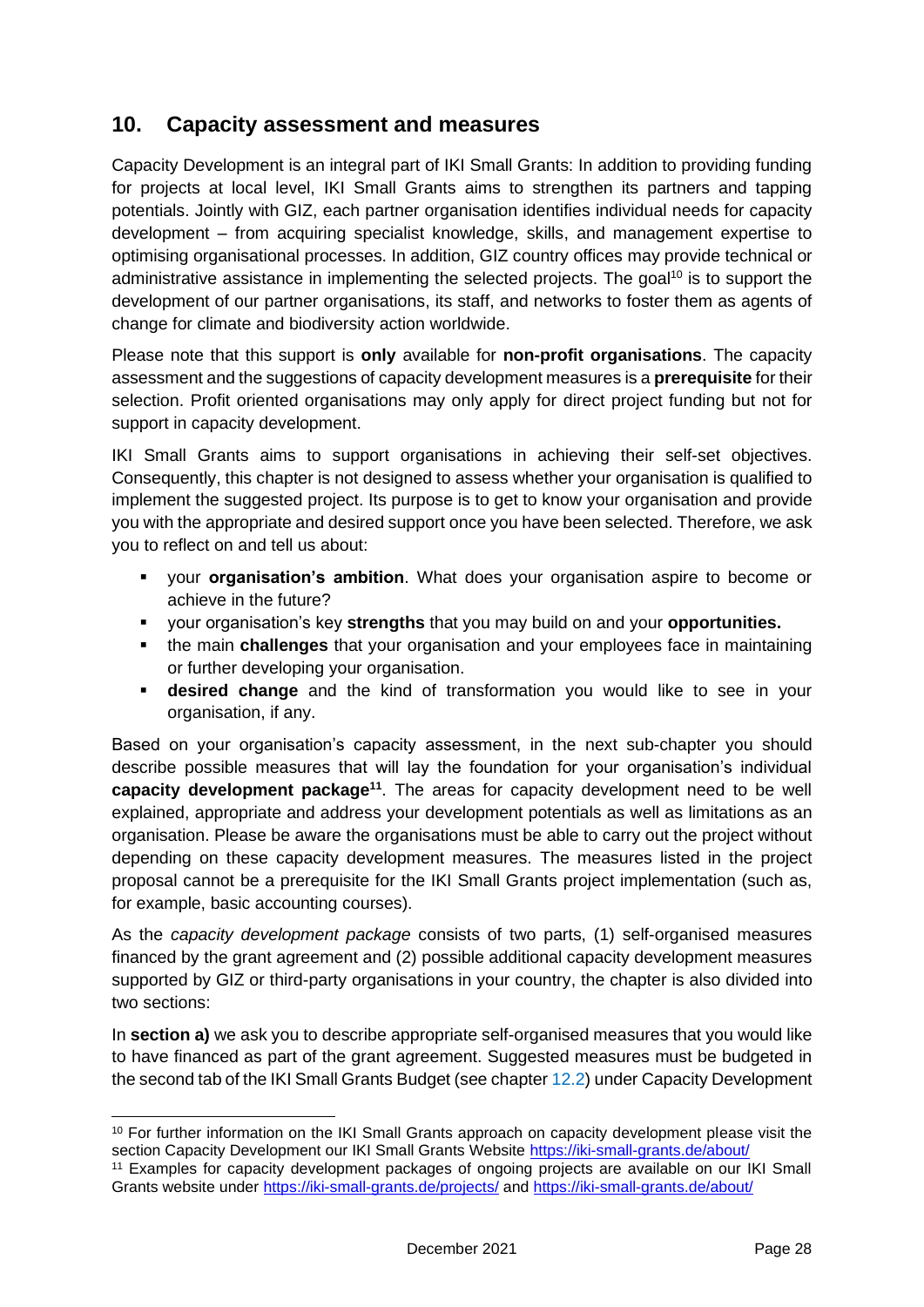and listed in the Gantt chart (see chapter [11\)](#page-30-0). The estimated cost of these measures should not exceed EUR 10,000. If the project is selected for funding, the Capacity development budget and measures will be reviewed, reflected and, if necessary, adjusted together with the technical advisors.

For each measure, please explain:

- how many of your staff members will participate?
- how will the measures help the organisation? To which objective will they contribute?
- who offers such trainings in your area? (if known to you)
- **•** if possible and applicable, how will the created capacity be retained over time in your organisation (e.g. by sharing acquired knowledge with the whole team)

In **section b)** we ask you to describe which additional tailor-made support your organisation requires that cannot be obtained from existing or known training service providers. Please be aware that if your project is selected for funding, these suggestions will be reviewed, and discussed with potential service providers such as GIZ or other third-party organisations.

Please use the following sub-chapter if there are **any additional aspects relevant in the context of capacity development**. Here you may share any concerns and questions or provide additional information regarding the organisation's general experience with or interest in capacity development measures, e.g.: Does your organisation have an internal strategy for capacity development? Has your organisation ever sought and received (external) support for capacity development? Please note that providing additional information or sharing your concerns is optional and will not have any adverse impacts on the selection of your proposal.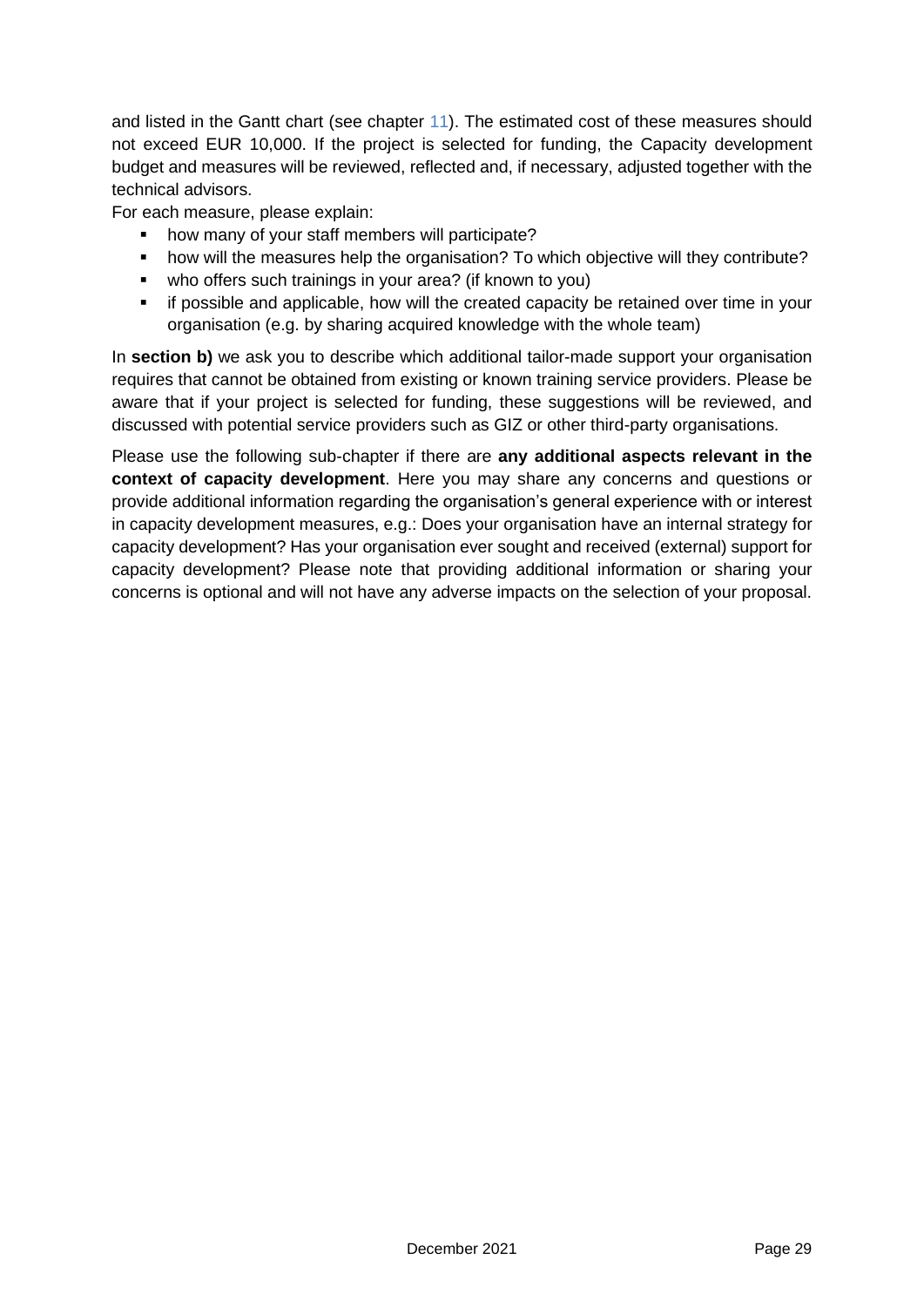# <span id="page-30-0"></span>**11. IKI Small Grants Gantt chart**

A Gantt chart serves as a tool for developing a timetable for the implementation of activities and for monitoring the progress on outputs, results, and milestones. Milestones are specific reference points that mark major events/progress in a project timeline. They may indicate an intermediate deadline, the conclusion of a main activity, or of a set of related activities (see chapter [0.](#page-20-0)). Consequently, a milestone does not have a timeline but marks a specific point in time.

All outputs, indicators, milestones, and activities formulated within the project proposal and their duration and/or month of achievement must be present in the Gantt chart. The outcome does not need to be equipped with a timeline. Please name the activities in the Gantt chart according to their title (not the whole description) used in the online application form.

The use of the [IKI Small Grants Gantt chart template](https://iki-small-grants.de/wp-content/uploads/2021/12/IKI-Small-Grants_Gantt-Chart-Template.xlsx) is mandatory. Please make sure that the template is submitted as an Excel file and filled in completely.

|                             | <b>Gantt chart on the project schedule</b>                                                    |   |                |                |                |   |   |                |   |   |                                         |       |  |  |  |                           |
|-----------------------------|-----------------------------------------------------------------------------------------------|---|----------------|----------------|----------------|---|---|----------------|---|---|-----------------------------------------|-------|--|--|--|---------------------------|
| <b>Project title</b>        | Conservation of biodiversity in the gulf of country X                                         |   |                |                |                |   |   |                |   |   |                                         |       |  |  |  |                           |
| <b>Project number</b>       | <b>B GER 32100</b>                                                                            |   |                |                |                |   |   |                |   |   |                                         |       |  |  |  |                           |
| <b>Project duration</b>     | 01/03/2023 - 01/10/2024                                                                       |   |                |                |                |   |   |                |   |   |                                         |       |  |  |  |                           |
|                             |                                                                                               |   |                |                |                |   |   |                |   |   |                                         |       |  |  |  |                           |
|                             | <b>Goals and activities</b>                                                                   |   |                |                |                |   |   |                |   |   | First project year (month 1 - month 12) |       |  |  |  | Second project year (mont |
|                             |                                                                                               | 1 | $\overline{2}$ | $\overline{3}$ | $\overline{4}$ | 5 | 6 | $\overline{7}$ | 8 | 9 |                                         | 10 11 |  |  |  | 12 13 14 15 16 17 18 19   |
|                             | Effective protection measures for marine and coastal                                          |   |                |                |                |   |   |                |   |   |                                         |       |  |  |  |                           |
| Outcome                     | ecosystems in the gulf of country X are coordinated and                                       |   |                |                |                |   |   |                |   |   |                                         |       |  |  |  |                           |
|                             | implemented by key actors.                                                                    |   |                |                |                |   |   |                |   |   |                                         |       |  |  |  |                           |
| Indicator 1                 | Number of xxx by project month 17                                                             |   |                |                |                |   |   |                |   |   |                                         |       |  |  |  |                           |
| Indicator 2                 | Number of xxx by project month 19<br>The importance of biodiversity conservation, sustainable |   |                |                |                |   |   |                |   |   |                                         |       |  |  |  |                           |
| Output I                    | fisheries and issues of restoration are considered in planning                                |   |                |                |                |   |   |                |   |   |                                         |       |  |  |  |                           |
|                             | processes and advocacy campaigns in relevant ministries.                                      |   |                |                |                |   |   |                |   |   |                                         |       |  |  |  |                           |
| Activity I.1                | Data collection                                                                               |   |                |                |                |   |   |                |   |   |                                         |       |  |  |  |                           |
| Activity I.2                | Data analysis and research conclusion                                                         |   |                |                |                |   |   |                |   |   |                                         |       |  |  |  |                           |
| Activity I.3                | <b>Publicity work</b>                                                                         |   |                |                |                |   |   |                |   |   |                                         |       |  |  |  |                           |
| Indicator I.1               | Number of xxx by month 10                                                                     |   |                |                |                |   |   |                |   |   |                                         |       |  |  |  |                           |
| Milestone I.1               | Research design finalised by month 1                                                          |   |                |                |                |   |   |                |   |   |                                         |       |  |  |  |                           |
| Milestone I.2               | Data base presentation workshop by month 6                                                    |   |                |                |                |   |   |                |   |   |                                         |       |  |  |  |                           |
|                             | Shared vision statement for effective conservation is developed                               |   |                |                |                |   |   |                |   |   |                                         |       |  |  |  |                           |
| Output II                   | by key stakeholders                                                                           |   |                |                |                |   |   |                |   |   |                                         |       |  |  |  |                           |
| <b>Activity II.1</b>        | Training of key stakeholders                                                                  |   |                |                |                |   |   |                |   |   |                                         |       |  |  |  |                           |
| <b>Activity II.2</b>        | Six negotiation and advisory workshops                                                        |   |                |                |                |   |   |                |   |   |                                         |       |  |  |  |                           |
| Activity II.3               | Development of shared vision statement (municipal level)                                      |   |                |                |                |   |   |                |   |   |                                         |       |  |  |  |                           |
| Indicator II.1              | Number of xxx by project month 17                                                             |   |                |                |                |   |   |                |   |   |                                         |       |  |  |  |                           |
| Indicator II.2              | Number of xxx by project month 19                                                             |   |                |                |                |   |   |                |   |   |                                         |       |  |  |  |                           |
| Milestone II.1              | Invitations for workshops sent to 10 stakeholders by month 14                                 |   |                |                |                |   |   |                |   |   |                                         |       |  |  |  |                           |
| Milestone II.2              | Dates for city council biodiversity session are set by month 15                               |   |                |                |                |   |   |                |   |   |                                         |       |  |  |  |                           |
| Output III                  | Competent protected area authorities cooperate and form                                       |   |                |                |                |   |   |                |   |   |                                         |       |  |  |  |                           |
|                             | strategic alliances in the project region                                                     |   |                |                |                |   |   |                |   |   |                                         |       |  |  |  |                           |
| <b>Activity III.1</b>       | Training of staff on protected area management                                                |   |                |                |                |   |   |                |   |   |                                         |       |  |  |  |                           |
| Activity III.2              | Offering workshops for exchange of experiences                                                |   |                |                |                |   |   |                |   |   |                                         |       |  |  |  |                           |
| Indicator III.1             | Number of xxx by project month 11                                                             |   |                |                |                |   |   |                |   |   |                                         |       |  |  |  |                           |
| Milestone III.1             | Workshop materials are finalised by month 2                                                   |   |                |                |                |   |   |                |   |   |                                         |       |  |  |  |                           |
| Milestone III.2             | Ten trainings and workshops carried out by month 10                                           |   |                |                |                |   |   |                |   |   |                                         |       |  |  |  |                           |
| <b>Capacity Development</b> |                                                                                               |   |                |                |                |   |   |                |   |   |                                         |       |  |  |  |                           |
| CD Measure I.1              | Research methods workshop for staff                                                           |   |                |                |                |   |   |                |   |   |                                         |       |  |  |  |                           |

An example of a project Gantt chart is displayed below:

<span id="page-30-1"></span>**Figure 11: Example of a Gantt chart**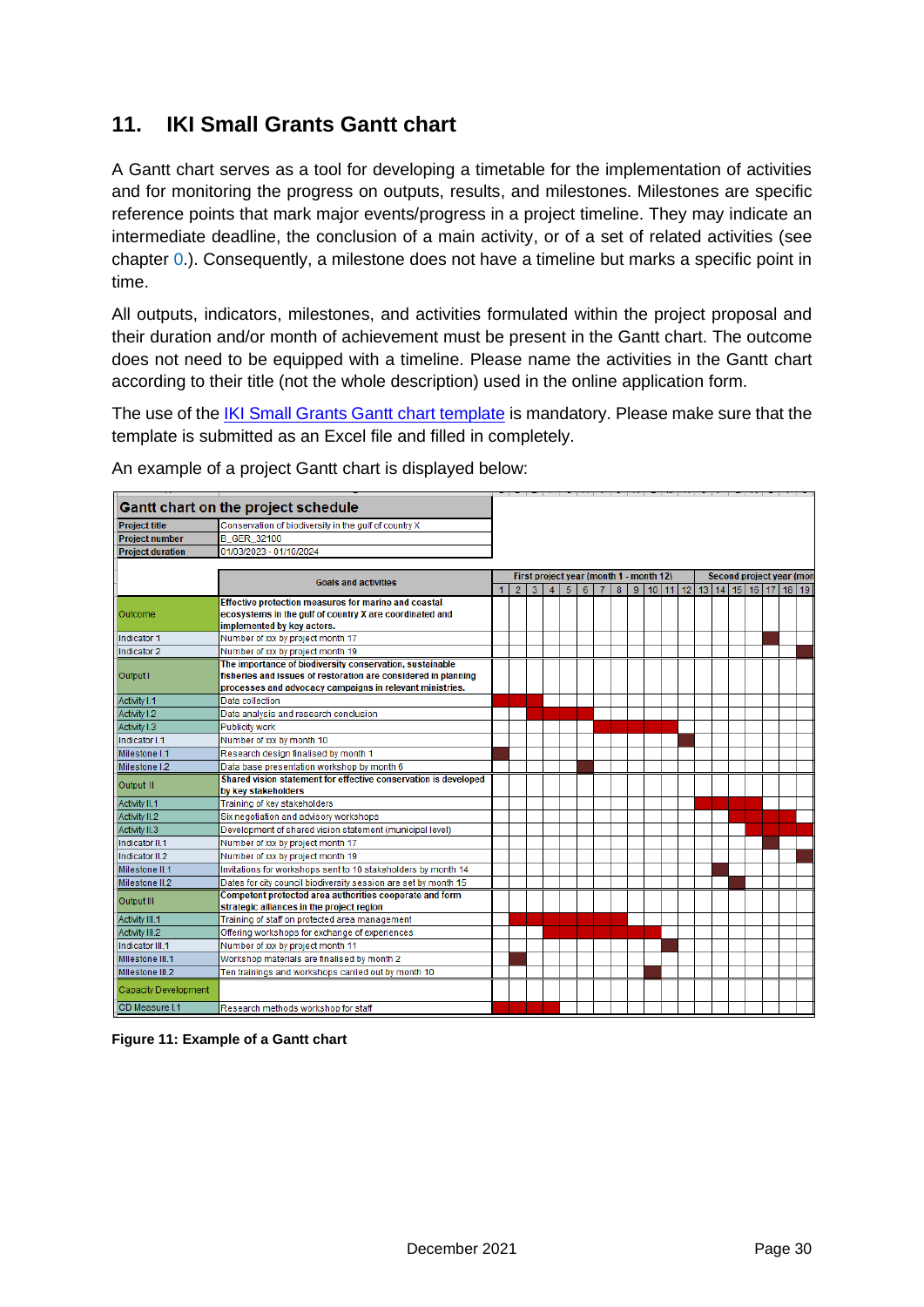# <span id="page-31-0"></span>**12. IKI Small Grants Budget**

The budget document is separated into three tabs: Project Budget, Capacity Development, and Revenue (figure 9).



**Figure 12: Budget tabs**

<span id="page-31-2"></span>Filling in the **Project Budget** and **Revenue** tabs is mandatory and failure to do so might result in an unsuccessful application. Non-profit organisations have the possibility of budgeting a maximum amount of 10,000 euros for self-organised capacity development measures in the

### **Capacity Development** tab.

If your project is selected for funding, we reserve the right to adjust the budget and capacity development measures in consultation with you.

**Important note:** Please do **not make any changes to the general format** of the budget template! The information entered will be read out automatically.

Please also make sure **that all three tabs are filled in** (only companies do not have to fill in the Capacity Development tab).

If the format has been changed and/or not all tabs have been filled in, this may lead to an exclusion of your project proposal. If you have any problems filling in the budget template, please contact our support: [IKI-Small-Grants@giz.de](mailto:IKI-Small-Grants@giz.de)

# <span id="page-31-1"></span>**12.1 First budget tab - Project Budget**

All calculations and monetary amounts must be listed in euros. The total share of the project budget financed by GIZ must be in the range between **EUR 60,000 and EUR 200,000.** The funding volume **may not exceed the applicant's average annual revenue of the last three years.**

The forwarding of funds is not permitted, this includes the awarding of grants (for example through a call of proposal) and other financial instruments such as micro loans.

When awarding contracts for supplies and/or services to be financed from the grant, the recipient shall observe the regulations for public procurement which apply in the recipient's country. In any case procurements have to comply with the provisions in Annex 4a (Grant Agreement - Award Procedure), which form a constituent part of the grant agreement. As stated under chapter [3.5](#page-11-0) of these guidelines, if the beneficiary of the grant has its own procurement standards that are stricter than national or GIZ standards, these may be applied.

The contract award procedure, including but not limited to all decisions, shall be documented in accordance with the template provided as Annex 4b (Grant Agreement - Documentation of Contract Awards), which forms an integral part of the grant agreement. Both documents can be retrieved via [www.giz.de/financing.](http://www.giz.de/financing)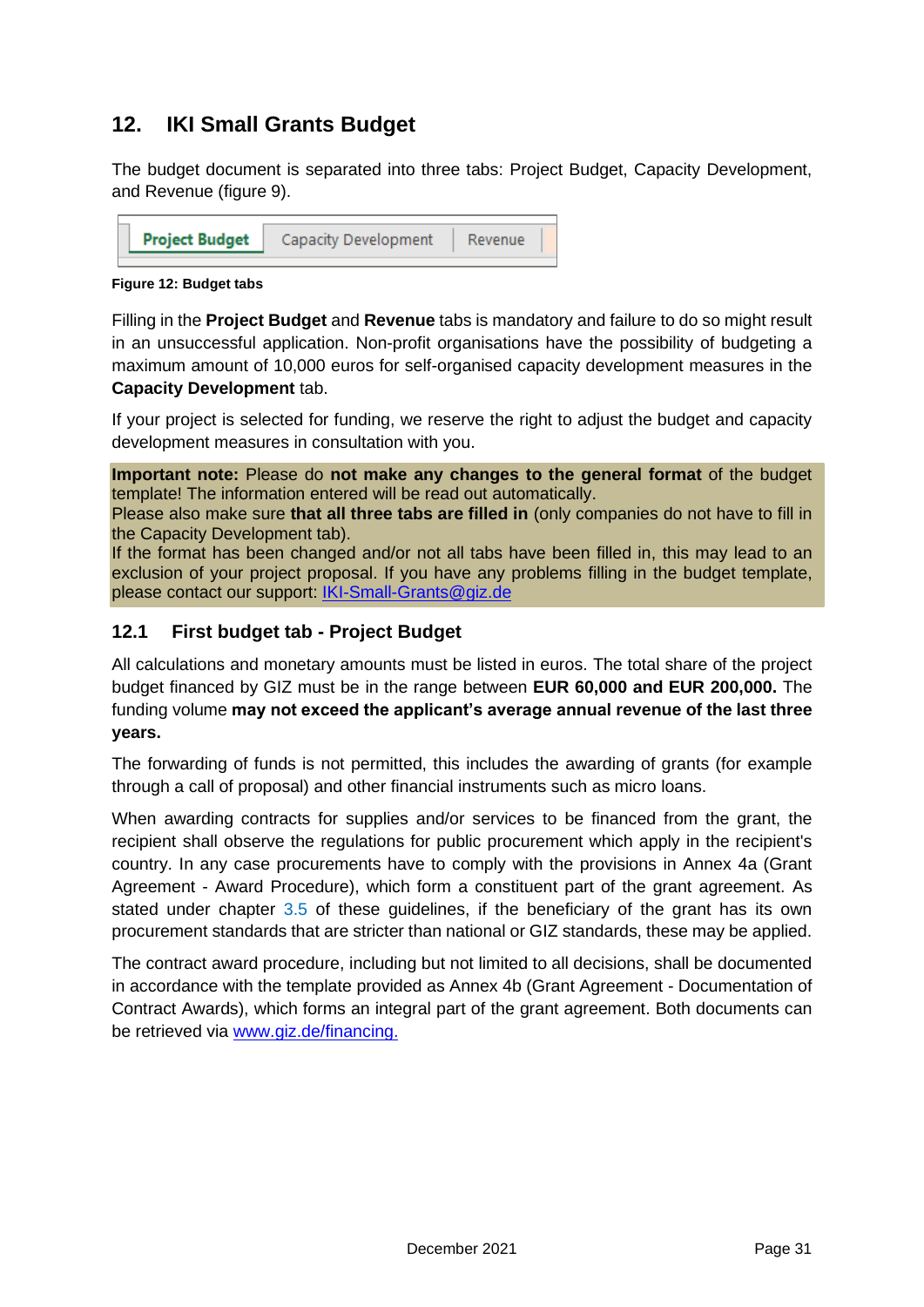### <span id="page-32-0"></span>**12.1.1 Staff**

The Applicant (Recipient) has to make a clear distinction with regard to the supporting documents for staff costs and costs for external experts. The terms "staff" and "external experts" are defined as follows: $12$ 

| <b>Staff</b>                                                                                                   | <b>External Experts</b>                                                                                                                                                                        |  |  |  |  |  |
|----------------------------------------------------------------------------------------------------------------|------------------------------------------------------------------------------------------------------------------------------------------------------------------------------------------------|--|--|--|--|--|
| Employee of the Recipient with<br>employment contract, subject to social<br>contributions<br>Receives a salary | <b>External</b><br>• No employment contract with<br>Recipient<br>• Procurement rules may apply<br>$\rightarrow$ service contract<br>Independent /they work on bill or<br>$\bullet$<br>invoices |  |  |  |  |  |

Under the section 1. Staff list only expenditures for internal staff that have a regular employment contract and are assigned to the project. Staff expenditures include:

- Gross salary incl. employer's contribution (salaries must be in line with local profession standards)
- Other regular salary components defined by contracts
- Severance payments upon termination of a contract provided they are a requirement under employment law (and not part of a contractual agreement) and provided they are listed only as the part corresponding to the working hours actually spent on the project. Severance payments that are not based on applicable employment law are not eligible.

Please state the function and role of each employee within the project in the first column (description/category of expenditure) and estimate his or her working time (in percentage) for the project. Do not include names or academic qualifications in the description.

Evidence must be provided for personnel expenditures in the form of monthly or annual payslips/payroll journal. If staff is partially financed - a time sheet must be submitted. In case payslips do not allow an adequate traceability, contracts of employment must be handed in as well. For example, traceability is not ensured if information on payslips is not comprehensible or personnel expenditure for project staff exceeds amounts paid to other employees disproportionately. In order to ensure a complete documentation, the records and originals of supporting documents (e.g. payslips, timesheets) need to be kept at the recipient's premises. Please carefully read Annex 3a (Grant Agreement) [www.giz.de/financing.](http://www.giz.de/financing)

#### <span id="page-32-1"></span>**12.1.2 External experts / consultants**

Please list only external staff that are not employed by your organisation, but whose services are commissioned via a subcontract (e.g. advisors/consultants on technical matters, etc.).

The requirements for the award of contracts for goods and services as stated under chapter [3.5](#page-11-2) must be observed.

All estimated expenditures for a subcontract including incidentals, e.g. travel expenditures of the subcontractor, must be budgeted in the project budget's 'External experts / consultants' column.

<sup>12</sup> [https://www.giz.de/en/downloads/giz2020-en-Annex-3a-financial-guidelines-for-grant-agreements-](https://www.giz.de/en/downloads/giz2020-en-Annex-3a-financial-guidelines-for-grant-agreements-06-2020.pdf)[06-2020.pdf](https://www.giz.de/en/downloads/giz2020-en-Annex-3a-financial-guidelines-for-grant-agreements-06-2020.pdf) (see No. 3.5)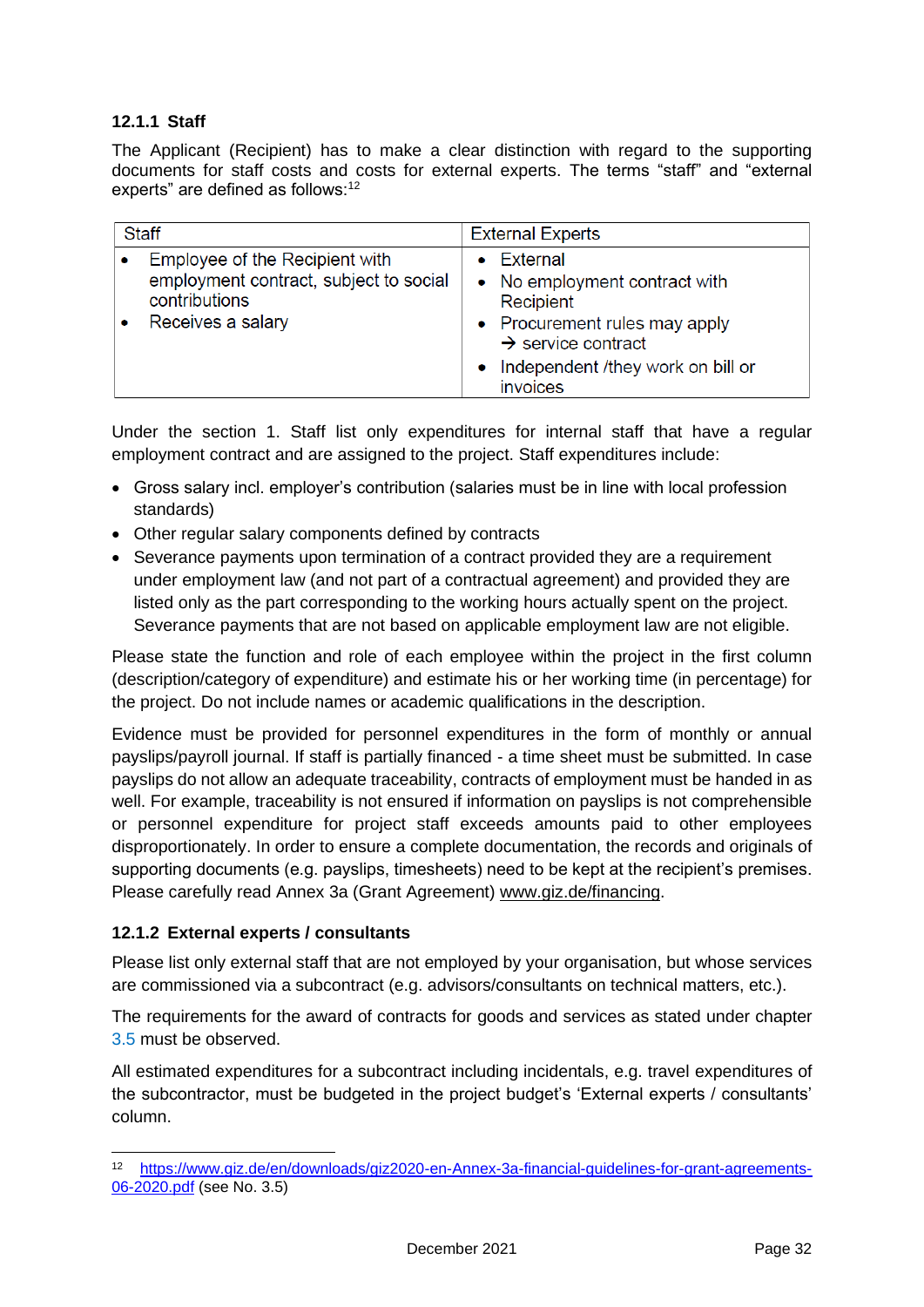### <span id="page-33-0"></span>**12.1.3 Transportation / travel costs**

Travel expenses and per diems are eligible for funding but must be directly attributable to the project. Please list only the travel expenditure of your own staff / employees in this budget category.

The document, **[IKI Small Grants –](https://iki-small-grants.de/wp-content/uploads/2021/12/IKI-Small-Grants_Travel-Allowances-2021-2022.pdf) Travel Allowances**, lists the maximum per diems and overnight allowances valid for travel to ODA-eligible countries. This budget line (like all the others except of the administration costs) will be settled against evidence.

Budgeting of travel expenditures:

Please budget travel expenditures based on an average amount per trip and the number of trips. If possible, summarize national travel as well as international travel in two separate budget lines. A disaggregated depiction, broken down into flights, accommodation, additional expenses of subsistence and other expenses is not required at this stage.

The requirements for the award of contracts for goods and services as stated under chapter [3.5](#page-11-2) must be observed.

When calculating travel costs for the use of private vehicles or vehicles of the organisation, please apply a distance calculation of a maximum EUR 0.30 per kilometre instead of fuel and other costs and note that a driver's logbook has to be kept.

# <span id="page-33-1"></span>**12.1.4 Training costs / Event costs**

Please list trainings and events (workshops, meetings, etc.) planned within the framework of the project. Please base your figures on previous experience or use estimated figures. Include expenditure for catering, room rental, materials, event equipment, etc. If travel for external guests is planned, expenditure can also be included in this budget category as an individual item.

### <span id="page-33-2"></span>**12.1.5 Procurement of goods**

The use of all items and assets during the project duration needs to be earmarked for the specific purpose of the project as outlined and approved in the project proposal. GIZ will decide on further use of items and assets after the completion of the project. Please note that printing costs for booklets, flyers etc. should also be listed under this budget line.

The requirements for the award of contracts for goods and services as stated under chapter [3.5](#page-11-2) must be observed.

Items and assets with an individual value above EUR 800 need to be inventoried.

### <span id="page-33-3"></span>**12.1.6 Other costs / consumables**

Other costs for materials and equipment which cannot be clearly allocated to the other budget lines, such as publications (e.g. in journals or magazines), translations and IT services can be listed in this category. Please note if a translator is hired to accompany events and/or training courses, this translator must be listed under External Experts.

Miscellaneous purchases and consumables necessary to maintain standard operation, such as detergents, screws, lamps, or paper, must also be included in this category. Please name budgeted expenditures precisely and show clearly and in detail how they have been calculated.The requirements for the award of contracts for goods and services as stated under [3.5](#page-11-2) must be observed.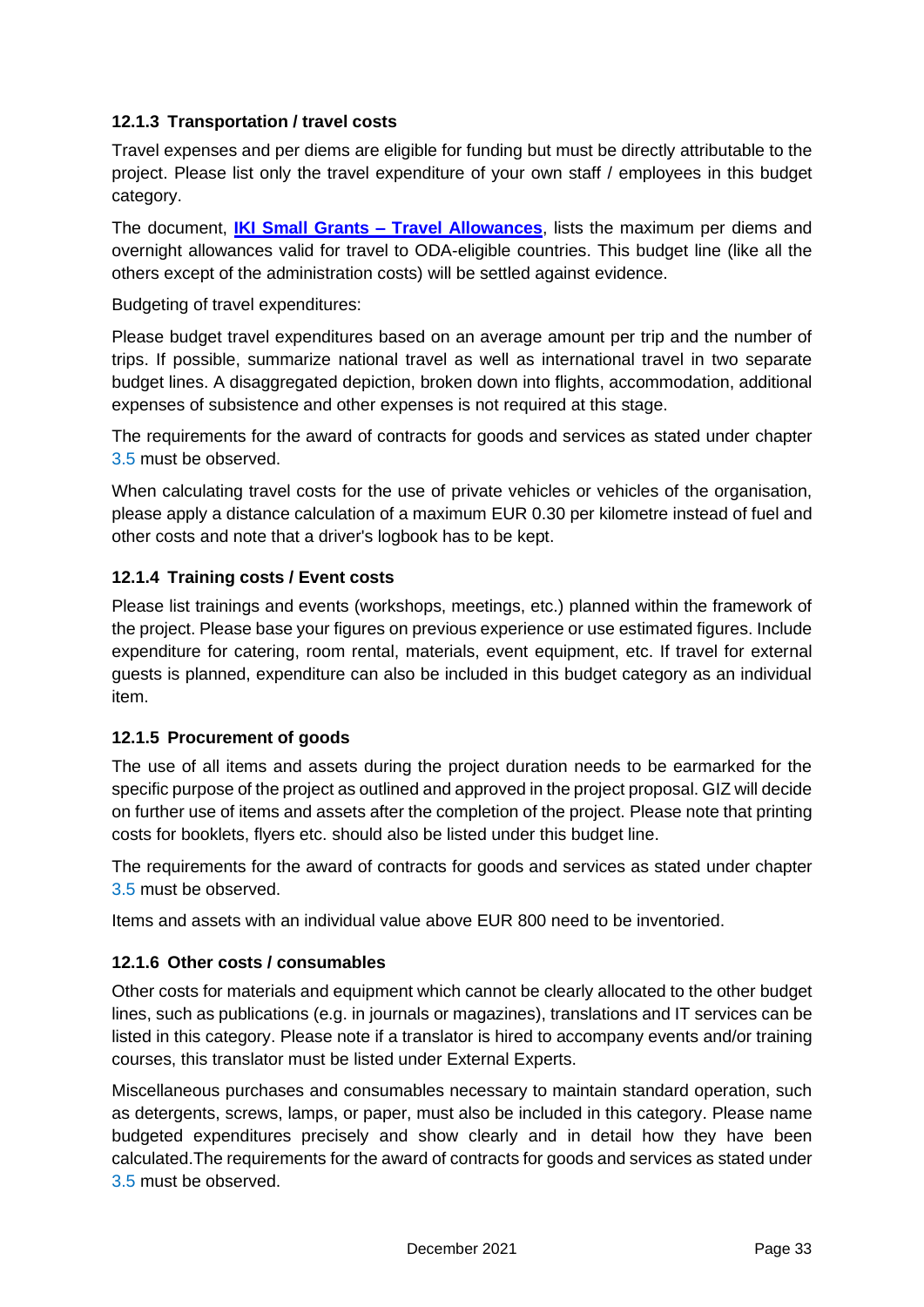### <span id="page-34-0"></span>**12.1.7 Administrative overhead costs**

A percentage may be entered for administration costs (such as office rent, telephone, internet, stationary, etc.) if it would be disproportionately time-consuming to work out specific projectrelated administration costs and provided that the lump sum appears to be set at an appropriate level. By contrast, imputed costings such as risk premiums or depreciation/amortisation are not eligible as they are not associated exclusively with the project. Administrative overhead costs must be reasonable and plausible and shall under no circumstances exceed 12% of the direct expenditures (budget category 1-6). Please note that in the case of an audit the administrative overheads must be explained in a comprehensible way.

| <b>Subtotal - direct costs</b>                                            |                                                                                                                                                                                           |  |
|---------------------------------------------------------------------------|-------------------------------------------------------------------------------------------------------------------------------------------------------------------------------------------|--|
| 7. Supporting cost / Administration costs                                 | Admin costs must be plausible and reasonable.<br>$k$ must not include expenditures claimed as direct expenditures in sections 1-6.<br>Maximum rate for calculation of administration: 12% |  |
| Administration costs                                                      |                                                                                                                                                                                           |  |
| 8. Own funds I third party financing                                      |                                                                                                                                                                                           |  |
| ABC (name of the financing party)<br><b>ARRIVAL CONTRACTOR CONTRACTOR</b> |                                                                                                                                                                                           |  |

<span id="page-34-3"></span>**Figure 13: Administrative overhead costs**

The percentage of administrational costs needs to be entered in the highlighted field in the project budget.

### <span id="page-34-1"></span>**12.1.8 Own funds / third party financing**

Own or third-party funds are not a requirement for funding but are nevertheless greatly appreciated and encouraged. Please note, that GIZ will be unable to finance partial costs within one budget line (with the exception of staff costs – see chapter [12.1.1\)](#page-32-0).

Please note that the absence of own or third-party funds will not be detrimental to your application.

### <span id="page-34-2"></span>**12.1.9 Fill in guide for the budget**

Please be aware, that the information provided below only serves as an example and that we would require more extensive details in the description fields.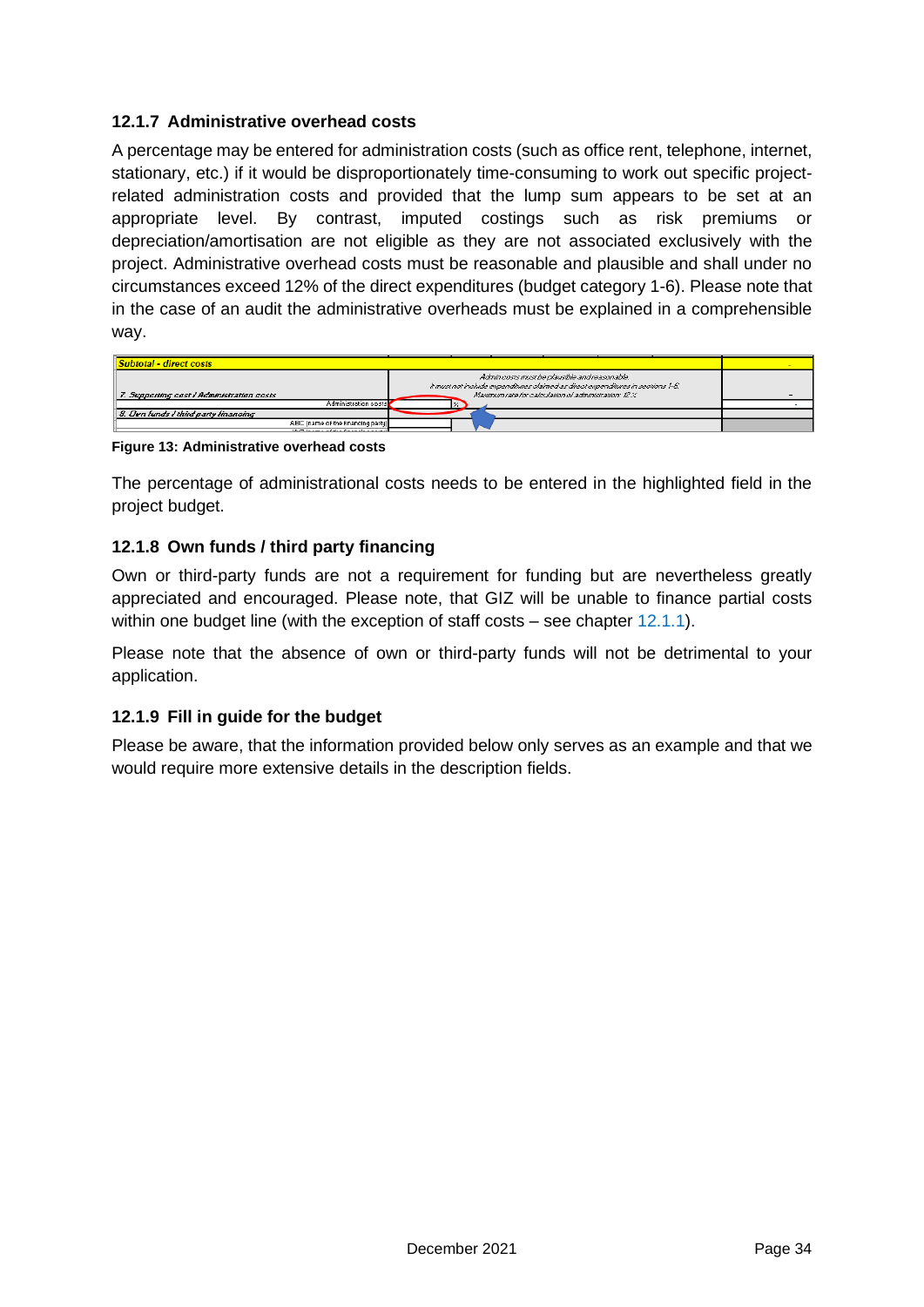| <b>Budget / Schedule of Estimated Expenditures</b><br>Name of the Recipient. Fundacion Test                                                                                                                | Date: 23.10.2020    |                                                                                                                      | Please fill in the name of your<br>organisation and the date of<br>preparation/finalisation |                                                           |                                                  |                                                                                   |         |
|------------------------------------------------------------------------------------------------------------------------------------------------------------------------------------------------------------|---------------------|----------------------------------------------------------------------------------------------------------------------|---------------------------------------------------------------------------------------------|-----------------------------------------------------------|--------------------------------------------------|-----------------------------------------------------------------------------------|---------|
| <b>Description</b>                                                                                                                                                                                         | Output              | <b>Amount</b>                                                                                                        | Unit (e.g.<br>person,<br>vehicle.<br>room, unit,<br>_)                                      | <b>Quantity</b>                                           | Unit<br>(e. q.<br>months,<br>days,<br>trainings, | Eligible up to<br>in EUR<br>unit Please input the single unit cost, in this       | c<br>in |
| 1. Staff (Job Title)<br>Please connect the expenses to the outputs<br>(Note: This budget line will be settled against payslips<br>of your application form<br>financed, against payslips and time sheets.} |                     |                                                                                                                      | Only for '1. Staff', please input if full<br>time (100%) or less                            |                                                           | account                                          | case: 1 month, full time. The calculation<br>will take values under 'Amount' into |         |
| Program coordinator (specialisation, description if applicable)<br>Program officer (specialisation, description if applicable)                                                                             | $1 - 11$<br>H       | 30 <sub>2</sub><br>100%                                                                                              | person<br>person                                                                            | 12<br>24                                                  | months<br>months                                 | XXX<br>XXX                                                                        |         |
| 2. External Experts / Consultants (Job Title)                                                                                                                                                              |                     |                                                                                                                      |                                                                                             |                                                           |                                                  |                                                                                   |         |
| Economist for the XXX (describe tasks or responsibility)<br>Legal Expert for the XXX (describe tasks or responsibility)<br>Please provide as much information as sensible                                  | 後冊                  | $\overline{2}$                                                                                                       | person <sup>®</sup><br>person                                                               | 40<br>35<br>Please change these to suit your expense type | days<br>days                                     | XXX<br><b>XXX</b>                                                                 |         |
| <i>3. Transportation I Travel Costs</i>                                                                                                                                                                    |                     |                                                                                                                      |                                                                                             |                                                           |                                                  |                                                                                   |         |
| National project related travels (Workshop, Event, Site)                                                                                                                                                   |                     | 2                                                                                                                    | person                                                                                      | 5                                                         | trips                                            | <b>XXX</b>                                                                        |         |
| 4. Training / Event Costs                                                                                                                                                                                  |                     |                                                                                                                      |                                                                                             |                                                           |                                                  |                                                                                   |         |
| Advocacy training and info days<br>Community workshop                                                                                                                                                      | Ш<br>$\overline{L}$ | 3<br>$\overline{2}$                                                                                                  | trainings<br>workshops                                                                      | $\overline{2}$                                            | day<br>days                                      | XXX<br><b>XXX</b>                                                                 |         |
|                                                                                                                                                                                                            |                     |                                                                                                                      |                                                                                             |                                                           |                                                  | ۰                                                                                 |         |
| 5. Procurement of Goods                                                                                                                                                                                    |                     |                                                                                                                      |                                                                                             |                                                           |                                                  |                                                                                   |         |
| Laptop<br><b>Dissemination Materials</b>                                                                                                                                                                   | $I-II$<br>Ш         | 500                                                                                                                  | unit<br>posters                                                                             |                                                           | unit<br>unit                                     | XXX<br>XXX                                                                        |         |
|                                                                                                                                                                                                            |                     |                                                                                                                      |                                                                                             |                                                           |                                                  |                                                                                   |         |
| <b>6. Other Casts / Cansumables</b>                                                                                                                                                                        |                     |                                                                                                                      |                                                                                             |                                                           |                                                  |                                                                                   |         |
| Translation / interpretation                                                                                                                                                                               | Ш                   | $\mathbf{1}$                                                                                                         | unit                                                                                        |                                                           | translations                                     | XXX                                                                               |         |
|                                                                                                                                                                                                            |                     | Please fill these fields as seen here [1 & unit], should a<br>breakdown in 'Amount' and 'Unit' make no sense for the |                                                                                             |                                                           |                                                  |                                                                                   |         |
| <b>Subtotal - direct costs</b>                                                                                                                                                                             | expense             |                                                                                                                      |                                                                                             |                                                           |                                                  |                                                                                   |         |

<span id="page-35-1"></span>**Figure 14: Fill in guide for the budget**

# <span id="page-35-0"></span>**12.2 Second budget tab - Capacity development**

The self-organised capacity development measures addressed in the application form (see chapter [10\)](#page-28-0) in the sections *Capacity development needs* and *Capacity development package* (Part 1) must be budgeted in the second budget tab. Please note the fill in guide in chapter [12.1.9.](#page-34-2)

In total, a defined maximum amount of EUR 10,000 can be made available for the internal self-organised capacity development of the recipient. These funds can be considered as additional resources independent of the grant itself. As mentioned before, this is only available to non-profit organisations.

Primarily, intangible assets will be funded in the context of capacity development. However, also tangible assets are financed if they are appropriate and strengthen the applicant organisation. The purchase of specific software might be approved in exceptional cases (if trainings on the software are part of the project activity).

Capacity development measures **must not be a prerequisite** for project implementation (such as basic accounting courses).

Examples of self-organised trainings might be:

- leadership training
- good governance training
- conflict management training
- anti-corruption sensitization
- fundraising and proposal writing
- presentation and negotiation techniques
- advanced language courses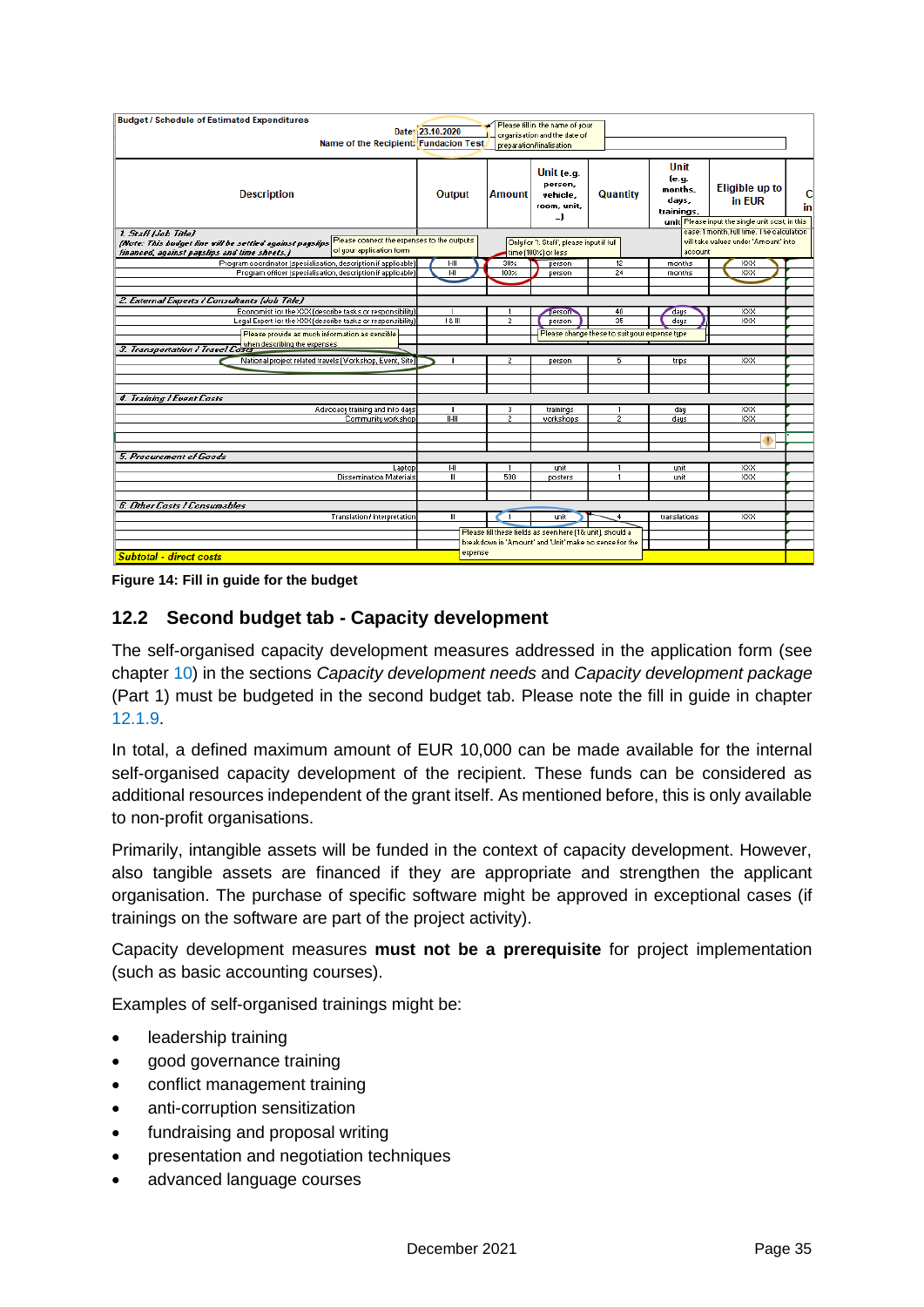- public procurement law
- national budget and grant law
- internal control systems
- carbon accounting methods
- methods of efficient networking

### <span id="page-36-0"></span>**12.3 Third budget tab – Revenue**

In this tab the applicant organisation must provide information on its annual revenue for the last three years. Filling in the information for this tab is mandatory for all applicants.

As a first step, applicants will have to select the starting month of their reporting periods, the last year of their reporting as well as the currency they use in their financial reporting (**red circles**).

| Period of three years from<br>2019<br><b>Mrz</b><br>SSP<br>Fiscal year - Period from Mrz - Feb |                              |                                     |                                   |                       |  |  |
|------------------------------------------------------------------------------------------------|------------------------------|-------------------------------------|-----------------------------------|-----------------------|--|--|
| Year                                                                                           | <b>Revenue/Income in SSP</b> | Page(s) in the<br>annual report     | Ø-annual exchange<br>rate EUR/SSP | <b>Revenue in EUR</b> |  |  |
| 03/2019 - 02/2020                                                                              | please enter revenue         | (Attachment D)<br>please enter page | 0,00565                           |                       |  |  |
| 03/2018 - 02/2019                                                                              |                              |                                     | 0.00594                           |                       |  |  |
| 03/2017 - 02/2018                                                                              |                              |                                     | 0,00746                           |                       |  |  |
| Ø - annual revenue                                                                             |                              |                                     |                                   |                       |  |  |
| Please enter your annual income for each financial year                                        |                              |                                     | <b>Funding volume in</b>          | 126.000,00€           |  |  |
| listed above!                                                                                  |                              | EUR:                                |                                   |                       |  |  |
| Deviation Funding volume to average annual revenue %.                                          |                              |                                     |                                   |                       |  |  |
| https://ec.europa.eu/budget/graphs/inforeuro.html<br>* Basis of data:                          |                              |                                     |                                   |                       |  |  |
| * the annual exchange rate is calculated as an avergae of the monthly rates stated below       |                              |                                     |                                   |                       |  |  |
| * Please contact IKI-small-grants@giz.de if your currency is not available                     |                              |                                     |                                   |                       |  |  |

<span id="page-36-1"></span>**Figure 15: Third budget tab - Revenue**

The second step is to enter the revenue of the last years as well as the page numbers in the financial statements where the revenue can be found (**orange square**).

The income/revenue information in the budget template must include all income regardless of the source or type of use. Some organisations differ between operational income and income from grants or restricted and unrestricted income. Both must be included

The box in the **blue triangle** is shown as red, as seen in this example, if the requested financing amount exceeds the permitted maximum. As stated in the funding information, the funding volume shall not exceed the average annual revenue of the last three years.

The template should not be altered in any other way as this might lead to false information and possibly an unsuccessful application. Please contact us via *iki-small-grants@giz.de* if you have problems with the drop down menus.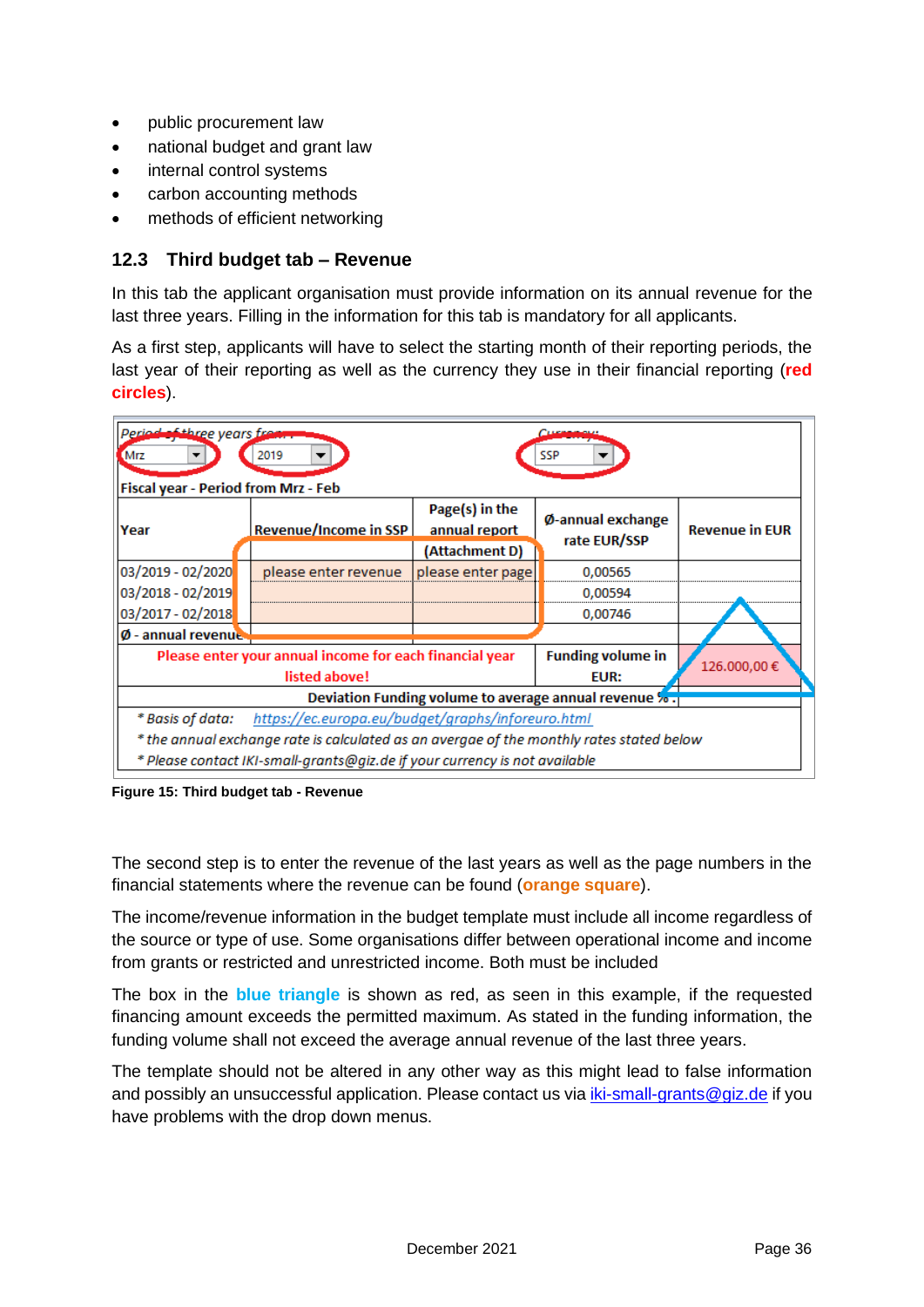# <span id="page-37-0"></span>**13. Financial statements**

Every applying organisation must submit a copy of their annual financial statements of the last three available financial years. These statements must be **dated** and **signed** and should be a scanned document. If your financial statements are subject to external audits, then these must be submitted instead. External financial audits must be signed by the auditor and contain his or her findings.

As a minimum standard, annual financial statements must contain detailed information on the income/revenue and expenses of the organisation (income statement). It is not sufficient to submit an overview of i.e. the balance sheet, a bank statement, or an output from an accounting software.

The currency and the reporting period must be clearly visible in the financial statements. The reporting period of a financial statement must correspond exactly to one year. Please let us know, if this is not the case because for example the reporting period has changed.

FS must be submitted the following way:

General advice: Deliberate misstatements may lead to exclusion from the selection process. Each financial statement is checked and compared to the information made in the budget template.

Financial statements of the last three financial years must be submitted and reflected in the budget template. If the financial statement of the last year is not available yet, the financial statements from the fourth-last, third-last and penultimate year can be submitted. Financial statements older than 4 years cannot be considered. The financial statement of the current year cannot be submitted either, as the year has not yet been completed and therefore cannot cover a complete year.

Financial statements must be submitted as scans of the original documents including authorised signatures. Normally, computer-generated documents with digital signatures or a mixture of computer-generated and scanned pages cannot be accepted. Screenshots of software applications (for example Excel) are not acceptable.

The income/revenue information in the budget template must correspond exactly to the information in the financial statements.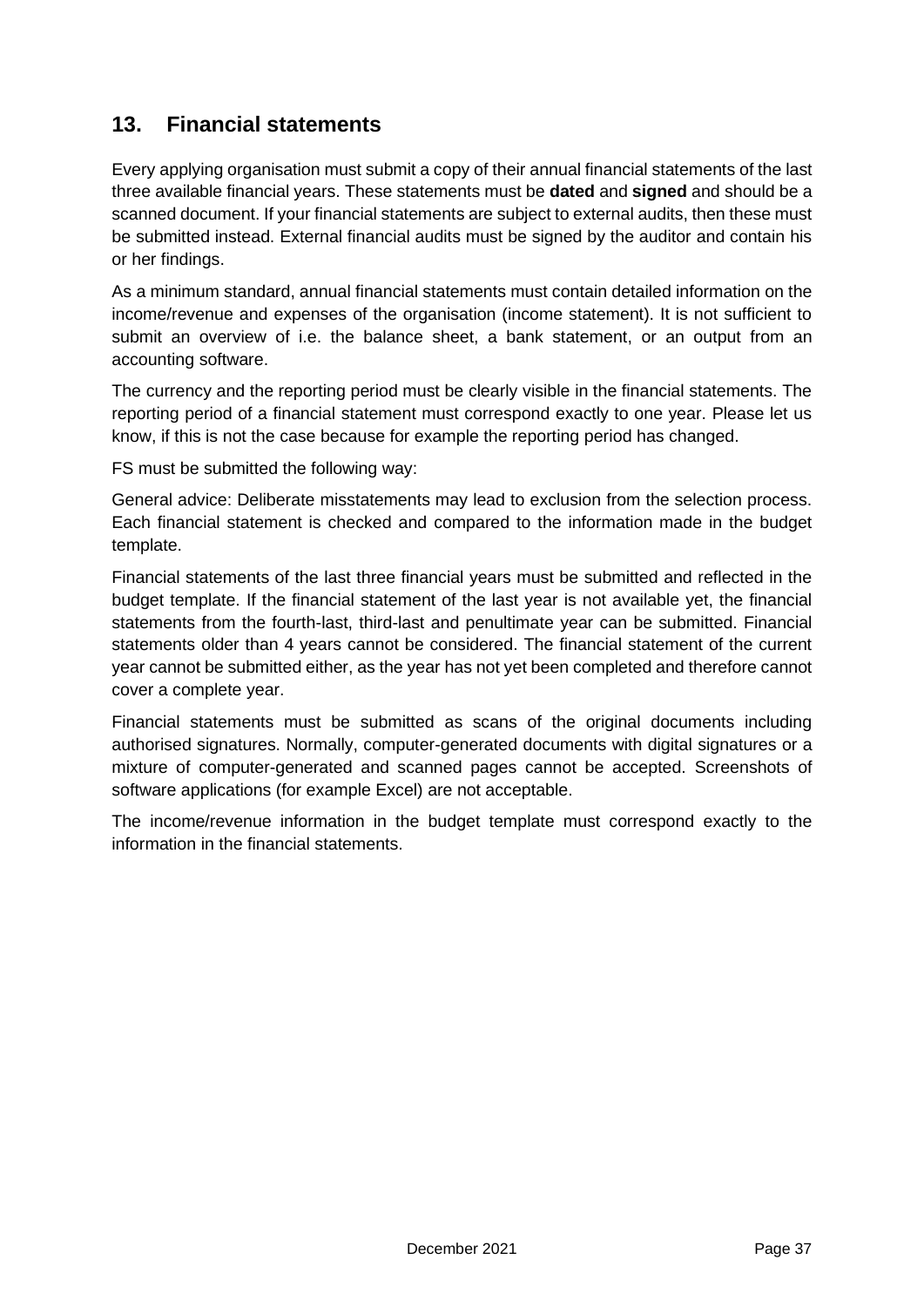# <span id="page-38-0"></span>**14. Eligibility of expenditures**

# <span id="page-38-1"></span>**14.1 Expenditures must be necessary for the project**

The fundamental eligibility requirement is that expenditures are indispensable for the achievement of the project results. The expenditures must be essential for the performance of the project in question. Please always ask yourself if the intended expenditures are necessary for the implementation of the project.

# <span id="page-38-2"></span>**14.2 Expenditures must be incurred during the eligibility period of the project**

All expenditures must be incurred within the eligibility period (defined in the grant agreement) of the project. This is the case when the related goods, equipment, services, works or activities have been used in connection with the project and thus became due during the implementation period of the project. The implementation period is set out in the grant agreement.

The fact that a legal commitment has been made (e.g. signature of a legally binding contract or issuing a purchase order) is not sufficient for the expenditures to be eligible. This means that the expenditures should relate to activities performed during the implementation period of the project.

Recipients should be prepared to demonstrate that expenditures have been actually incurred, for instance, in the case of a financial audit. During an audit, auditors will check all the supporting documents related to the project and the relevant dates (i.e. distribution lists, logbook, employment/service contracts, reports on end of works, post-distribution monitoring report, but also payment vouchers, bank statements, tender files including not accepted bids not accepted, or derogation forms signed at applicable level, etc.).

GIZ may have the projects audited at its own expense at any time by an independent chartered accountant commissioned by GIZ, by its own experts or by its own audit authority.

# <span id="page-38-3"></span>**14.3 Expenditures must be identifiable and verifiable**

The expenditures must be:

- recorded in the accounting records of the recipient,
- in accordance with the accounting standards of the country of registration of the recipient and its usual accounting practices,
- backed by supporting evidence (e.g. invoices, receipts, contracts, time sheets, etc.).

The recipient does not have to provide those supporting evidences with the final report, but it must keep them available at GIZ's request or in case of audits. Indirect expenditures (administrative overheads) do not need to be backed by supporting evidence during audits if prior approved by GIZ.

# <span id="page-38-4"></span>**14.4 Expenditures must be reasonable, justified and comply with the principle of sound financial management**

This principle means that the project funds must be used in accordance with the principles of thrift, efficiency and effectiveness.

• The principle of thrift requires that the resources used in the pursuit of an activity be made available in due time, in appropriate quantity and quality and at the best price.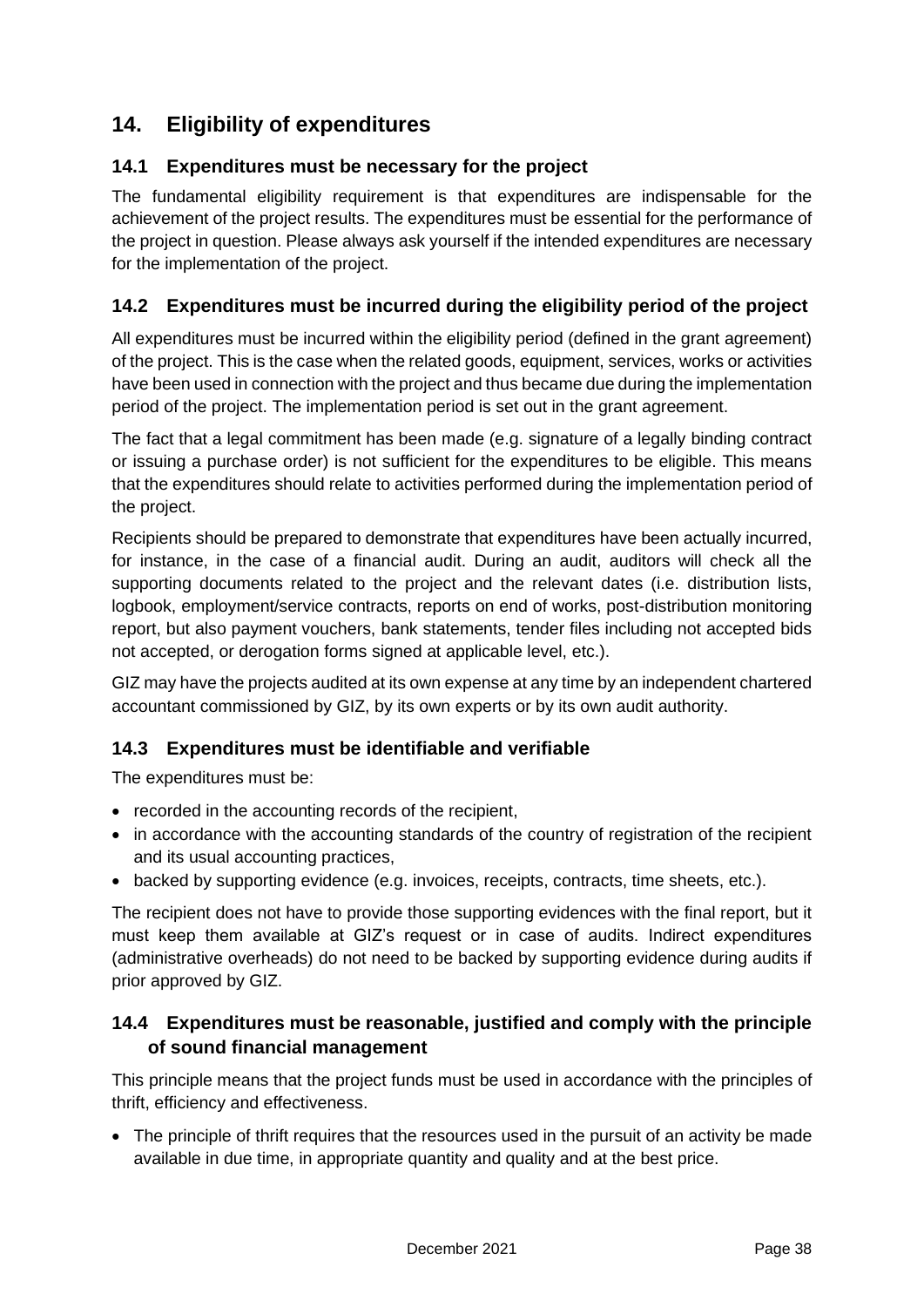- The principle of efficiency refers to the best relationship between resources employed and results achieved.
- The principle of effectiveness is concerned with attaining the specific objectives set and achieving the intended results.

Throughout the project, the recipient will have to make sure that these principles are respected. At the end of the project, in cases where these principles could not be respected, the recipient will have to justify the reasons and the impact on the results. If no valid justification can be provided, expenditures may be declared ineligible.

# <span id="page-39-0"></span>**14.5 Reimbursement of non-eligible expenditures**

Finally, please note that GIZ will only pass judgement as to the actual eligibility of expenditures at the liquidation stage (winding-down phase). All expenditures that do not meet the eligibility conditions will be declared ineligible and disallowed accordingly. The overpaid amount will need to be reimbursed by the recipient.

The mere fact that certain expenditures are included in the project budget does not automatically make them eligible, as this cannot overrule the otherwise applicable eligibility conditions.

The following examples of expenditures are not eligible:

- Expenditures, which cannot be supported by original supporting evidence (examples mentioned under [14.3\)](#page-38-3),
- Expenses without proof of payment,
- Unused discounts and rebates,
- Expenditures incurred outside the period covered by the grant,
- Insurance not required by law.
- Expenditures that cannot be clearly attributed to the project,
- Expenses that result in later refunds (e.g. rent deposit),
- Expenses for first-class flights.

This list is not exhaustive.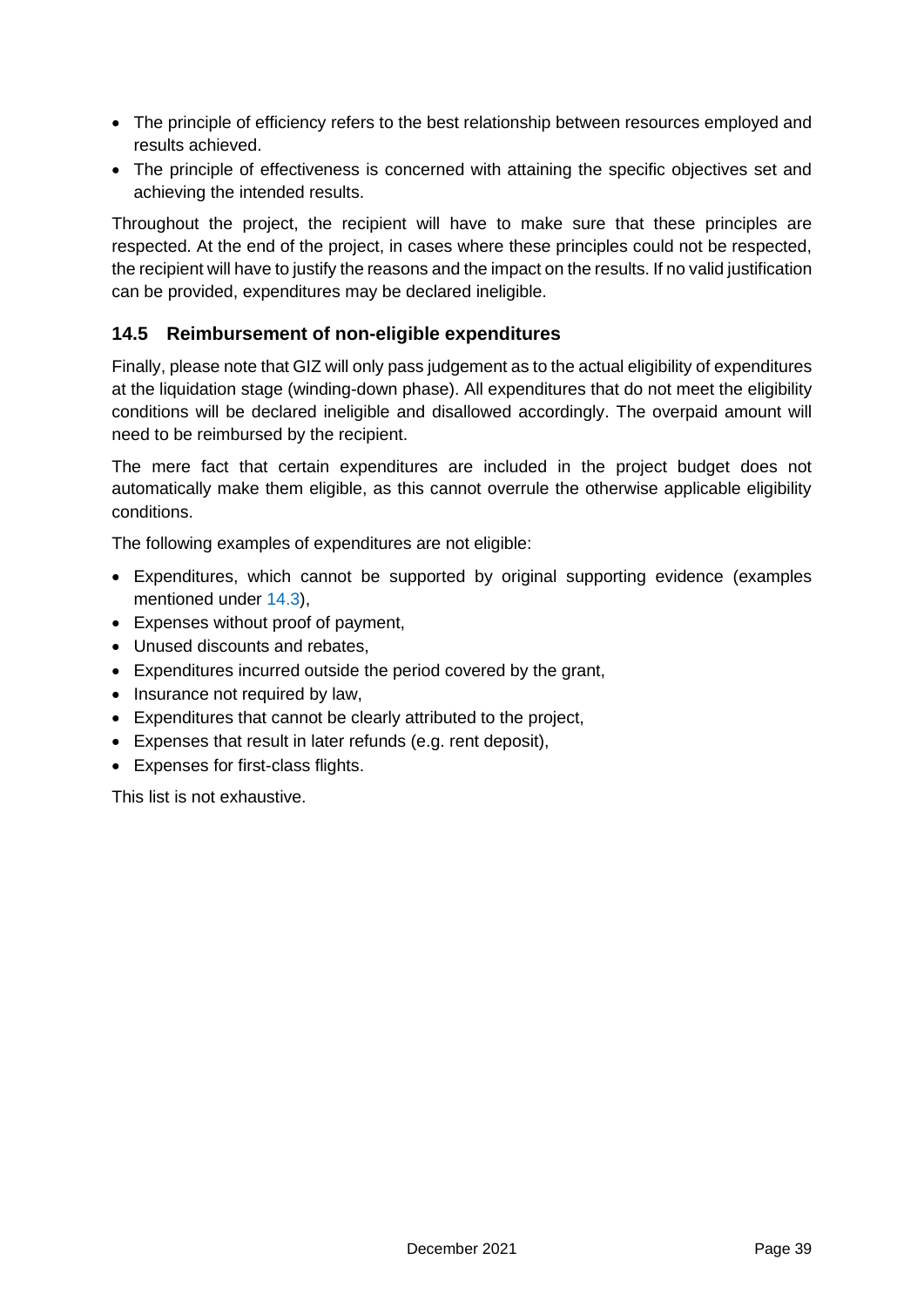# <span id="page-40-0"></span>**15. Glossary**

**indicators)**

- **Applicant** The organisation that submits the project proposal through the online application platform but is not yet selected for IKI Small Grants funding.
- **Baseline** A baseline serves as a reference value for an indicator. Comparing a current value of the indicator with the baseline reveals the changes achieved by the project.
- **Gantt chart** Project planning instrument for scheduling the implementation of activities as well as the attainment of milestones, outputs, and outcome.
- **Gender** A social and cultural construct, which distinguishes differences in the attributes of men and women, girls, and boys, and accordingly refers to the roles and responsibilities of men and women. Gender-based roles and other attributes, therefore, change over time and vary with different cultural contexts. The concept of gender includes the expectations held about the characteristics, aptitudes, and likely behaviours. This concept is useful in analysing how commonly shared practices legitimize discrepancies between sexes.
- **Genderresponsive** Gender-responsive means taking gender norms, roles and relationships into account and actively addressing the resulting gender-specific disadvantages, inequalities and discrimination, but also the potentials. Existing gender-specific needs, priorities, power relations, problems and potentials are acknowledged and highlighted, and the corresponding findings are integrated into the design, implementation and evaluation of strategies and measures.
- **Means of verification (of sources for**  An appropriate source for an indicator including a concrete means of verification is determined in the project planning phase and provides the basis for the data that is to be reported for the indicator and for its verification.
- **Milestone** A defined interim result based on a traceable and predefined result, product, service or output to be achieved on schedule and/or in adequate quality.
- **Outcome** The actual goal of the project, i.e. the intended changes related to mitigation of greenhouse gas emissions, adaptation to the effects of climate change or the conservation of biological diversity that can be directly causally attributed to the project. Moreover, this includes the transformation in processes that intermediaries and target groups undergo when using project results or outputs.
- **Outputs** Products, goods or services, and their use by project stakeholders/participants, produced or provided as a result of the implementation of project activities. The combined use of the project's outputs contributes to the attainment of the project outcome.
- **Project-specific indicators** Project-specific indicators serve as contractually binding benchmarks for measuring goal attainment and hence, project success. They specify the outcome and outputs of IKI Small Grants projects.
- **Recipient** The formally selected organisation which receives funding through a grant agreement or any other official financing instrument
- **Result** Denotes a change that results from the IKI Small Grants project. Results may be intended or unintended, expected, or unexpected, positive, or negative. Results may occur from the start of the project and throughout its entire duration and continue to evolve after its conclusion.